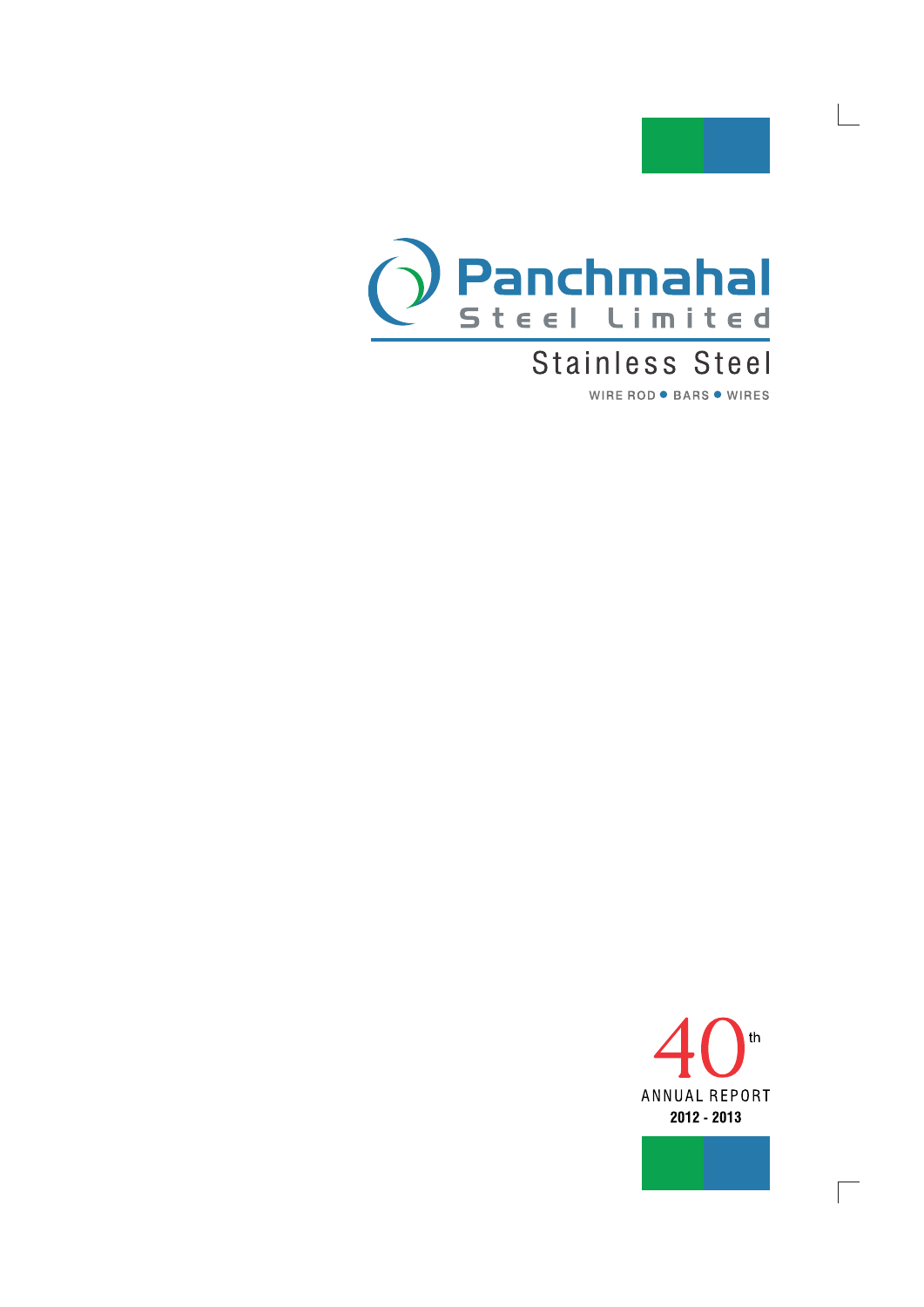

| <b>BOARD OF DIRECTORS</b> | : Shri Ashok Malhotra                                                       | $\overline{\phantom{a}}$ | Chairman & Managing Director |
|---------------------------|-----------------------------------------------------------------------------|--------------------------|------------------------------|
|                           | Shri Mohanraj M. Singhi                                                     | $\overline{\phantom{0}}$ | Director                     |
|                           | Shri Nilesh Mehta                                                           |                          | <b>Director</b>              |
|                           | Shri Amal Dhru                                                              |                          | Director                     |
|                           | Shri Milan Shah                                                             |                          | Director                     |
|                           | Shri Hanish Malhotra                                                        |                          | Director (Marketing)         |
|                           | Shri Pradeep Sharma                                                         |                          | Director (Operations)        |
|                           |                                                                             |                          |                              |
| <b>SECRETARY</b>          | : Shri Deepak Nagar                                                         |                          |                              |
| <b>AUDITORS</b>           | : M/s J.R.S. Patel & Co.<br><b>Chartered Accountants</b><br>Vadodara.       |                          |                              |
| <b>BANKERS</b>            | : State Bank of India                                                       |                          |                              |
| <b>REGISTERED OFFICE</b>  | : GIDC Industrial Estate,<br>Kalol - 389 330<br>Dist. Panchmahals, Gujarat. |                          |                              |
| <b>CORPORATE OFFICE</b>   | : "Landmark", 7th Floor,<br>Race Course Circle,<br>Vadodara - 390 007.      |                          |                              |

40<sup>th</sup> Annual General Meeting on Monday, the<br>29th July, 2013 at 10.00 a.m. at the Registered Office of the Company at<br>GIDC Industrial Estate, Kalol-389 330, Dist. Panchmahals, (Gujarat)

### **CONTENTS**

| <u>CUNILINIS</u><br>Page No.               |                |
|--------------------------------------------|----------------|
|                                            | 1              |
|                                            | $\overline{4}$ |
|                                            | 17             |
|                                            | 22             |
|                                            | 23             |
|                                            | 24             |
|                                            | 25             |
| 8. Accounting Policies & Notes to Accounts | 35             |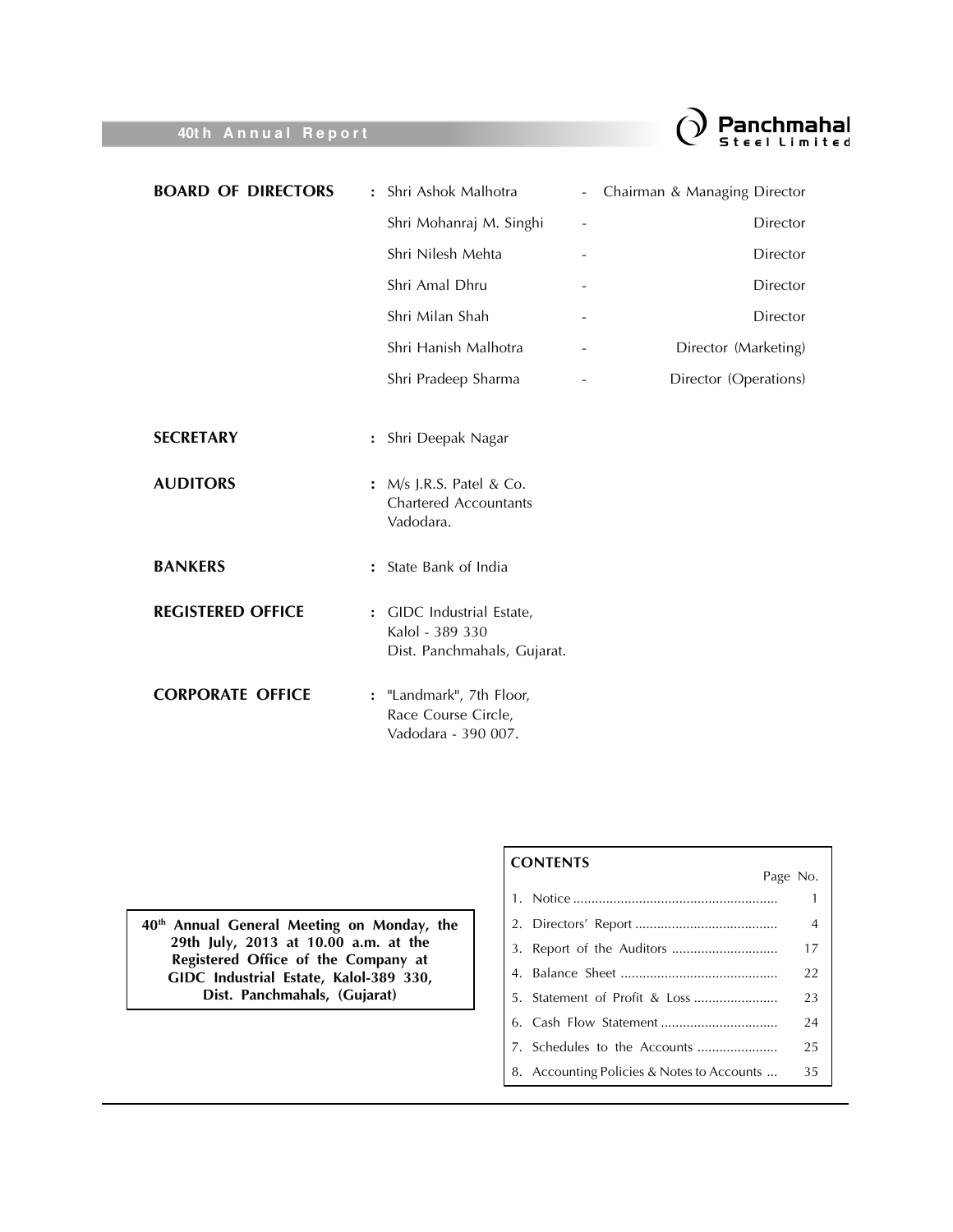

### **NOTICE**

Notice is hereby given that the 40th Annual General Meeting of the Members of Panchmahal Steel Limited will be held at the Registered Office of the Company situated at GIDC Industrial Estate, Kalol-389 330, Dist. Panchmahals (Gujarat) on Monday, the 29th day of July, 2013 at 10.00 a.m. to transact the following business:-

### **ORDINARY BUSINESS :**

- 1. To receive, consider and adopt the Audited Balance Sheet as on 31st March, 2013, the Statement of Profit and Loss for the year ended on that date and the Reports of the Directors' and the Auditors' thereon.
- 2. To declare a Dividend on Equity Shares of the Company.
- 3 To appoint a Director in place of Mr. Mohanraj M. Singhi, who retires by rotation and being eligible, offers himself for re-appointment.
- 4. To appoint a Director in place of Mr. Milan Shah, who retires by rotation and being eligible, offers himself for re-appointment.
- 5. To appoint Auditors and to fix their remuneration and for the purpose to consider and if thought fit, to pass with or without modification, the following resolution as an Ordinary Resolution:

"RESOLVED THAT M/s J.R.S. Patel & Co., Chartered Accountants, the retiring Auditors of the Company, be and are hereby re-appointed as the Auditors of the Company to hold office from the conclusion of this Meeting until the conclusion of the next Annual General Meeting of the Company and the Board of Directors of the Company be and are hereby authorised to fix their remuneration."

#### **NOTES:**

- 1. A MEMBER ENTITLED TO ATTEND AND VOTE IS ENTITLED TO APPOINT A PROXY TO ATTEND AND VOTE INSTEAD OF HIMSELF /HERSELF AND THE PROXY NEED NOT BE A MEMBER OF THE COMPANY. Proxies, in order to be effective, should be duly completed, stamped and signed and must be deposited at the Registered Office of the Company not less than 48 hours before the commencement of the meeting.
- 2. The Register of Members and Share Transfer Books of the Company will remain closed from Monday, the 22nd day of July, 2013 to Monday, the 29th day of July, 2013 (both days inclusive).
- 3. The dividend on equity shares for the financial year ended 31st March, 2013, as recommended by the Board of Directors, if declared, will be payable to those members, holding shares in physical form, whose names appear on the Register of Members of the Company at the close of business hours on 29th July, 2013 after giving effect to all valid transfers in physical form lodged with the Company or its Registrar & Share Transfer Agent on or before 21st July, 2013 and to those beneficial owners, holding shares in electronic form, whose names appear in the statement of beneficial owners provided by the Depositories to the Company as at the close of business hours on 21st July, 2013.
- 4. In accordance with the RBI Circular DPSS (CO) EPPD No. 191/ 04.01.01/2009-2010 dated 29 July, 2009, with effect from 1st October, 2009, the remittance of money through ECS is replaced by National Electronic Clearing Service (NECS) which essentially operates on the new and unique bank account number allotted by banks post implementation of Core Banking Solutions (CBS) for centralized processing of inward instructions and efficiency in handling bulk transactions.

Kindly note that if the Members have not provided to the Company or their DP the new bank account number, if any, allotted to them, after implementation of the CBS, credit of dividend through NECS to their old bank account number may be rejected or returned by the banking system. Members are, therefore, requested to ensure that the new Bank Account Number allotted to them by their Bank after implementation of CBS together with the name of the Bank, Branch, 9 digit MICR Bank / Branch code, account type, a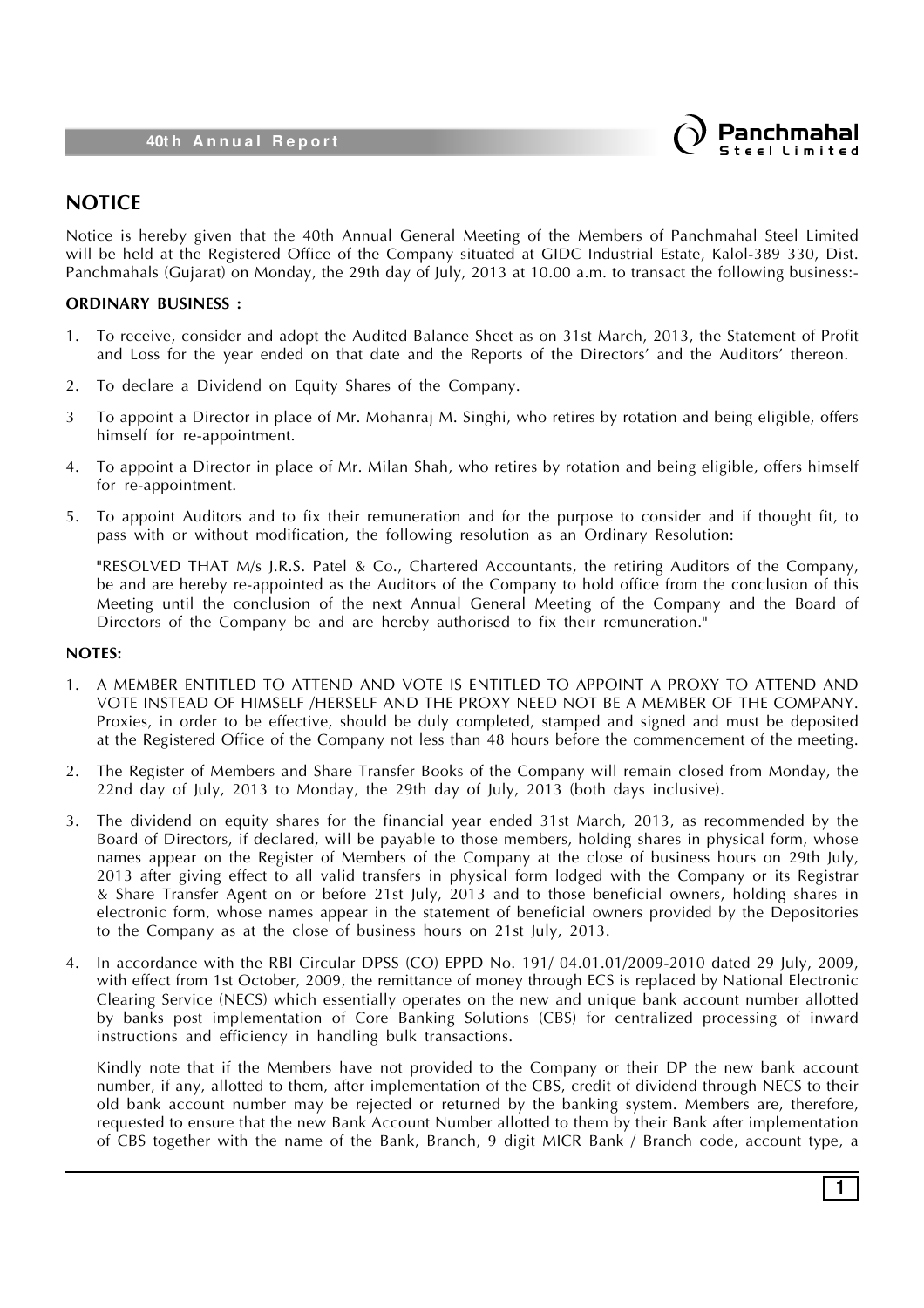

photocopy of cancelled cheque pertaining to their bank account and their Client ID or Folio No. is furnished to their respective DP, in case they hold the shares in dematerialized form, or to the Share Transfer Agents (STAs), if they hold the shares in physical form.

Where dividend payments are made through NECS, intimations regarding such remittances would be sent separately to the Members. In cases where the dividends cannot be paid through ECS, the same will be paid by dividend warrants or account payee / not negotiable instruments.

- 5. The Securities and Exchange Board of India (SEBI) has made it mandatory for every participant in the securities/capital market to furnish Income Tax Permanent Account Number (PAN) for transactions involving transfer of shares. Therefore, members holding shares in physical mode are requested to furnish their PAN along with photocopy of PAN Card to the Share Transfer Agent. Members holding shares in demat mode are requested to register the details of their PAN with their DPs.
- 6. As per Section 205-C of the Companies (Amendment) Act, 1999, the amount of dividend remaining unpaid or unclaimed for a period of seven years from the date of transfer to Unpaid Dividend Account of the Company shall be transferred to the Investors' Education and Protection Fund set up by the Government of India and no payments shall be made in respect of any such claims by the Fund.

Members who have not yet encashed their dividend warrants(s) for the financial year 2009-10, 2010-11 and 2011-12 are requested to lodge their claims to the Company accordingly, without any delay.

- 7. Members who desire to seek any information pertaining to accounts and operations of the Company are requested to address their question/queries to the Secretary of the Company so as to reach at least seven days before the date of the Annual General Meeting to enable the Company to make the information sought available to the best extent possible.
- 8. Members holding shares in single name and physical form are advised to make nomination by filing the prescribed Form 2B (in duplicate) in respect of their shareholding with the STAs of the Company. Members holding shares in dematerialised form may contact their DP for recording their nomination.
- 9. Members who are registered under two or more Ledger Folios are requested to write to the Registrars and Share Transfer Agents of the Company for consolidation, giving particulars of such Folios along with the relevant Share Certificates.
- 10. Members who have not registered their e-mail addresses so far are requested to register their e-mail address so that they can receive the Annual Report and other communication from the Company electronically.

GIDC Industrial Estate, Kalol - 389 330,

Regd. Office : **By order of the Board of Directors** 

Dist. Panchmahals (Gujarat) **Deepak Nagar** Date: 28th May, 2013 **AGM** (Legal) & Company Secretary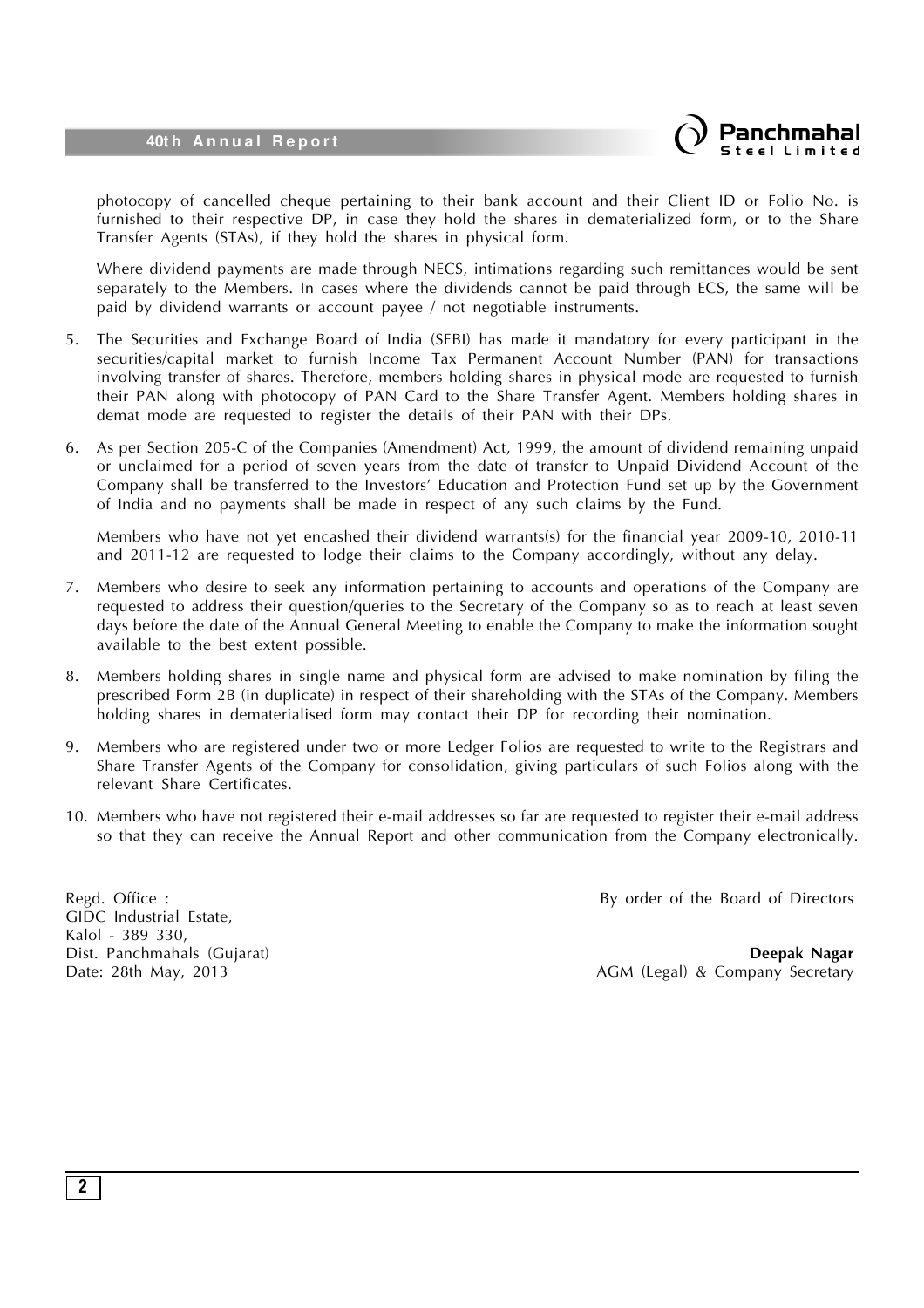

## **Details of Directors seeking Appointment/Re-appointment in the forthcoming Annual General Meeting**

(Pursuant to Clause 49 of the Listing Agreement)

| Name of Director                                                                                     | Mr. Mohanraj M. Singhi                                                        | Mr. Milan Shah                                           |
|------------------------------------------------------------------------------------------------------|-------------------------------------------------------------------------------|----------------------------------------------------------|
| Date of Birth                                                                                        | 19.12.1939                                                                    | 14.02.1960                                               |
| Date of Appointment                                                                                  | 24.03.1992                                                                    | 01.09.2006                                               |
| Qualifications                                                                                       | B.Com.; LL.M.                                                                 | B.Com., FCA, ACS                                         |
| Expertise in specific<br>functional areas                                                            | Renowned Solicitor having expertise<br>in legal counseling and documentation. | Finance, Accounts, Taxation<br>& Corporate matters.      |
| List of other Companies in<br>which Directorship held                                                | Not Applicable                                                                | - Arvind Brands Ltd.<br>- Anagram Knowledge Academy Ltd. |
| Chairman/Member of the<br>Committees of the Board of<br>other companies on which<br>he is a Director | Not Applicable                                                                | Not Applicable                                           |
| No. of shares held in<br>the Company                                                                 | Nil                                                                           | 200 Equity Shares                                        |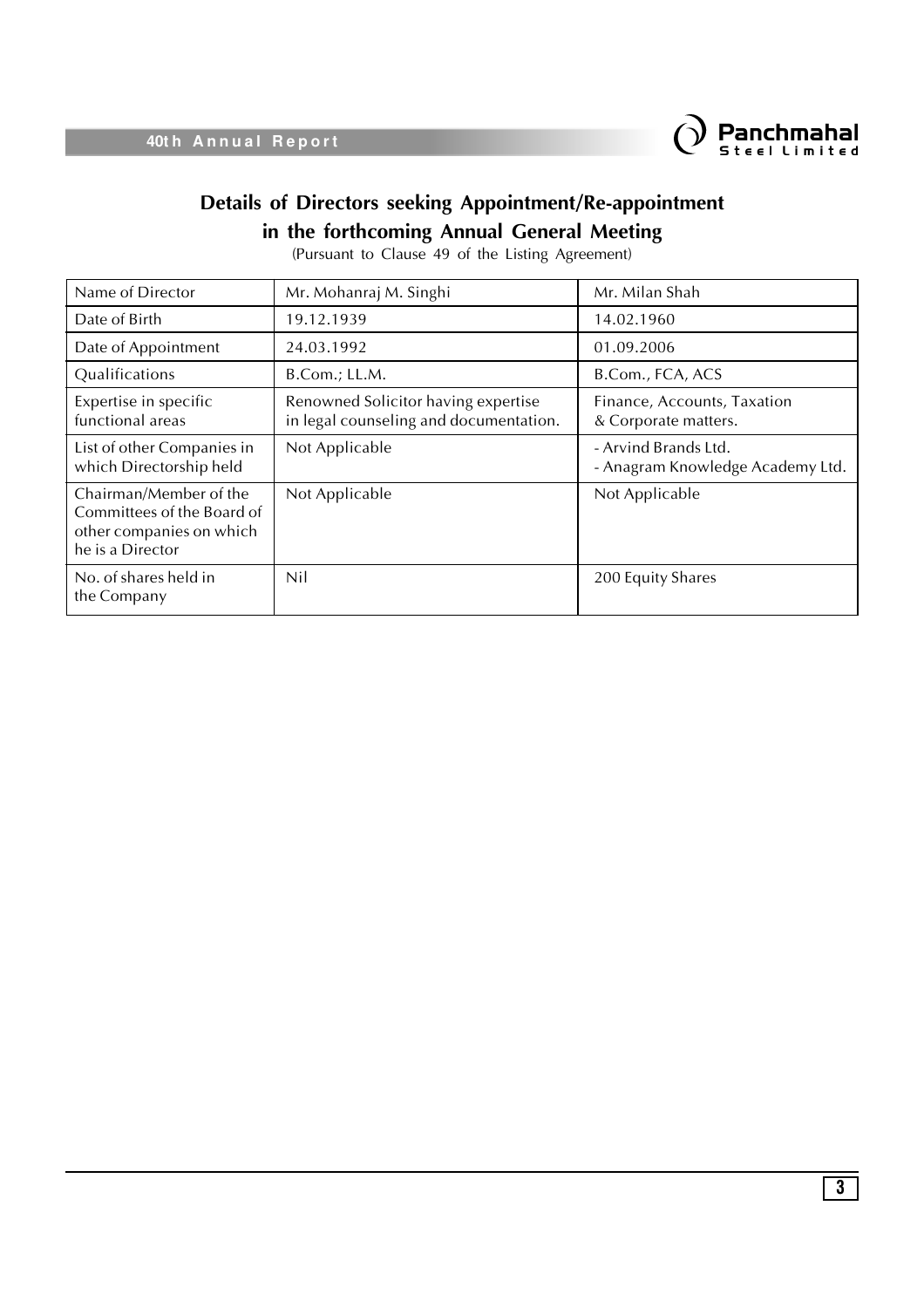

### **DIRECTORS' REPORT**

To,

The Members

The Directors of your Company present to you the 40th Annual Report of your Company together with the Statement of Audited Accounts for the year ended 31st March, 2013.

### **FINANCIAL RESULTS**

|                                                                    |                          | (Rs. in crores)          |
|--------------------------------------------------------------------|--------------------------|--------------------------|
| <b>Particulars</b>                                                 | Year ended<br>31.03.2013 | Year ended<br>31.03.2012 |
| Revenue from Operations                                            | 340.88                   | 464.26                   |
| <b>Operating Expenses</b>                                          | 320.47                   | 435.25                   |
| Operating Profit before Interest, Tax, Depreciation & Amortization | 20.41                    | 29.01                    |
| Depreciation & Amortization Expense                                | 8.17                     | 12.03                    |
| <b>Finance Costs</b>                                               | 9.34                     | 9.64                     |
| Other Income                                                       | 2.37                     | 1.18                     |
| Prior Period Items                                                 | 0.00                     | 0.14                     |
| Profit before Tax                                                  | 5.26                     | 8.39                     |
| Tax Expense (including Deferred Tax)                               | 1.51                     | 2.64                     |
| Profit after Tax                                                   | 3.75                     | 5.75                     |
| Balance brought forward from the previous year                     | 38.14                    | 38.08                    |
| Balance available for appropriation                                | 41.89                    | 43.84                    |
| Appropriations:                                                    |                          |                          |
| Transfer from Debenture Redemption Reserve                         | 0.03                     | 0.39                     |
| Transfer to General Reserve                                        | 0.10                     | 0.60                     |
| Proposed Dividend                                                  | 2.36                     | 4.73                     |
| Tax on Proposed Dividend                                           | 0.40                     | 0.77                     |
| Balance carried to Balance Sheet                                   | 39.05                    | 38.14                    |

### **OPERATIONS**

The sales and other income of the Company is Rs.340.88 crores as against Rs.464.26 crores in the previous year. The operating profit is Rs.20.41 crores as compared to Rs. 29.01 crores in the previous year.

The current business environment is difficult and challenging on account of the overall global slowdown and also the weak investment climate and slowing of the Indian economy. The high volatility in the exchange rate further adds to the uncertainties of business. However, your Company endeavours to remain competitive & improve operations and the management is confident of the future growth of the company.

### **DIVIDEND**

Your Directors have recommended a dividend @ Rs.1.25/- per equity share of face value of Rs.10/- each for the year ended 31st March, 2013.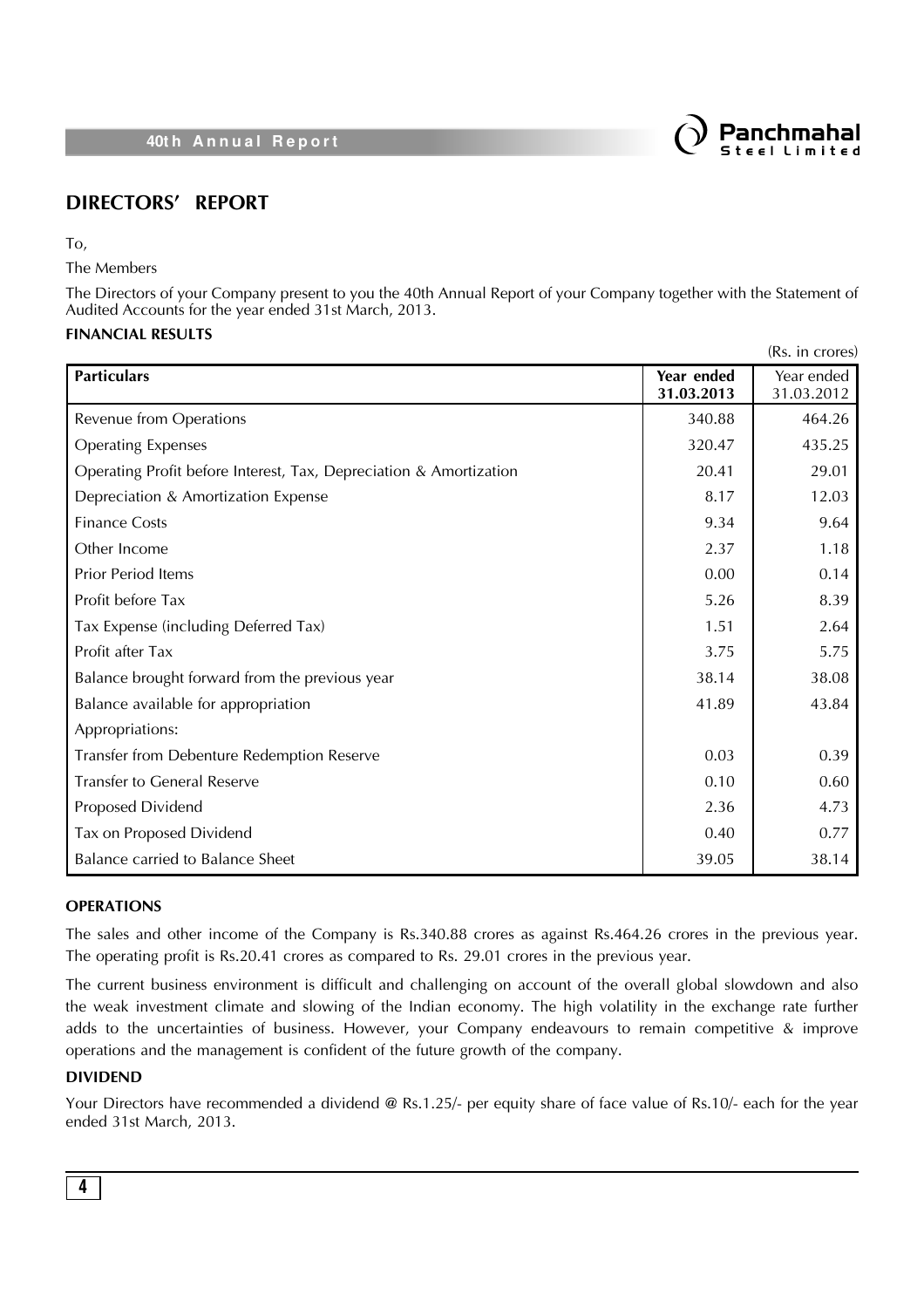

#### **FINANCIAL RESTRUCTURING**

The Company has paid all loans to the secured lenders as per the Scheme of Compromise and/or Arrangement approved by the Hon'ble High Court of Gujarat. The matter related to dissenting secured lender is pending before the Hon'ble High Court of Gujarat.

#### **DEPOSITS**

The Company has not accepted any deposits and as such, no amount of principal or interest was outstanding as on 31st March, 2013.

#### **STATUTORY DISCLOSURES**

- 1. The statutory disclosures in accordance with Section 217(1)(e) of the Companies Act, 1956, with respect to conservation of energy, technology absorption and foreign exchange earnings and outgo are made in Annexure-A to this report.
- 2. The information required under the amended provisions of Section 217(2A) of the Companies Act, 1956 read with the Companies (Particulars of Employees) Rules, 1975 and forming part of the Report is given in Annexure - B of this report.
- 3. A Report on Corporate Governance, pursuant to the revised Clause 49 of the Listing Agreement, along with the Auditors Certificate regarding compliance of conditions of Corporate Governance and Management Discussion & Analysis Report are separately given as Annexure - C to this report.

#### **DIRECTORS' RESPONSIBILITY STATEMENT**

Your Directors affirm that the audited accounts containing financial statements for the financial year 2012-13 are in full conformity with the requirements of the Companies Act, 1956. They believe that the financial statements reflect fairly, the form and substances of transactions carried out during the year and reasonably present the Company's financial condition and results of operations. These statements are audited by the statutory auditors M/s JRS Patel & Co., Chartered Accountants, Vadodara.

Your Directors further confirm that :

- i) in the preparation of the annual accounts, the applicable accounting standards have been followed along with proper explanation relating to material departures;
- ii) the Directors have selected such accounting policies and applied them consistently and made judgments' and estimates that are reasonable and prudent so as to give a true and fair view of the state of affairs of the Company as on 31st March, 2013 and of the profit of the Company for that period;
- iii) the Directors have taken proper care for the maintenance of adequate accounting records in accordance with the provisions of Companies Act, 1956 for safeguarding the assets of the Company and for preventing and detecting fraud and other irregularities;
- iv) the Directors have prepared the annual accounts on a going concern basis.

Your Company's Internal Auditors have conducted periodic audits to provide reasonable assurances that established policies and procedures have been followed.

### **DIRECTORS**

In accordance with the provisions of the Companies Act, 1956 and Article 134 of the Articles of Association of the Company, Mr. Mohanraj M. Singhi and Mr. Milan Shah, Directors of the Company, retire by rotation and being eligible, offer themselves for re-appointment.

### **AUDITORS**

The observations made by the Auditors, read with the relevant Notes to the Accounts and Accounting Policies are self explanatory.

The Auditors M/s. JRS Patel & Co., Chartered Accountants, retires and offers themselves for re-appointment.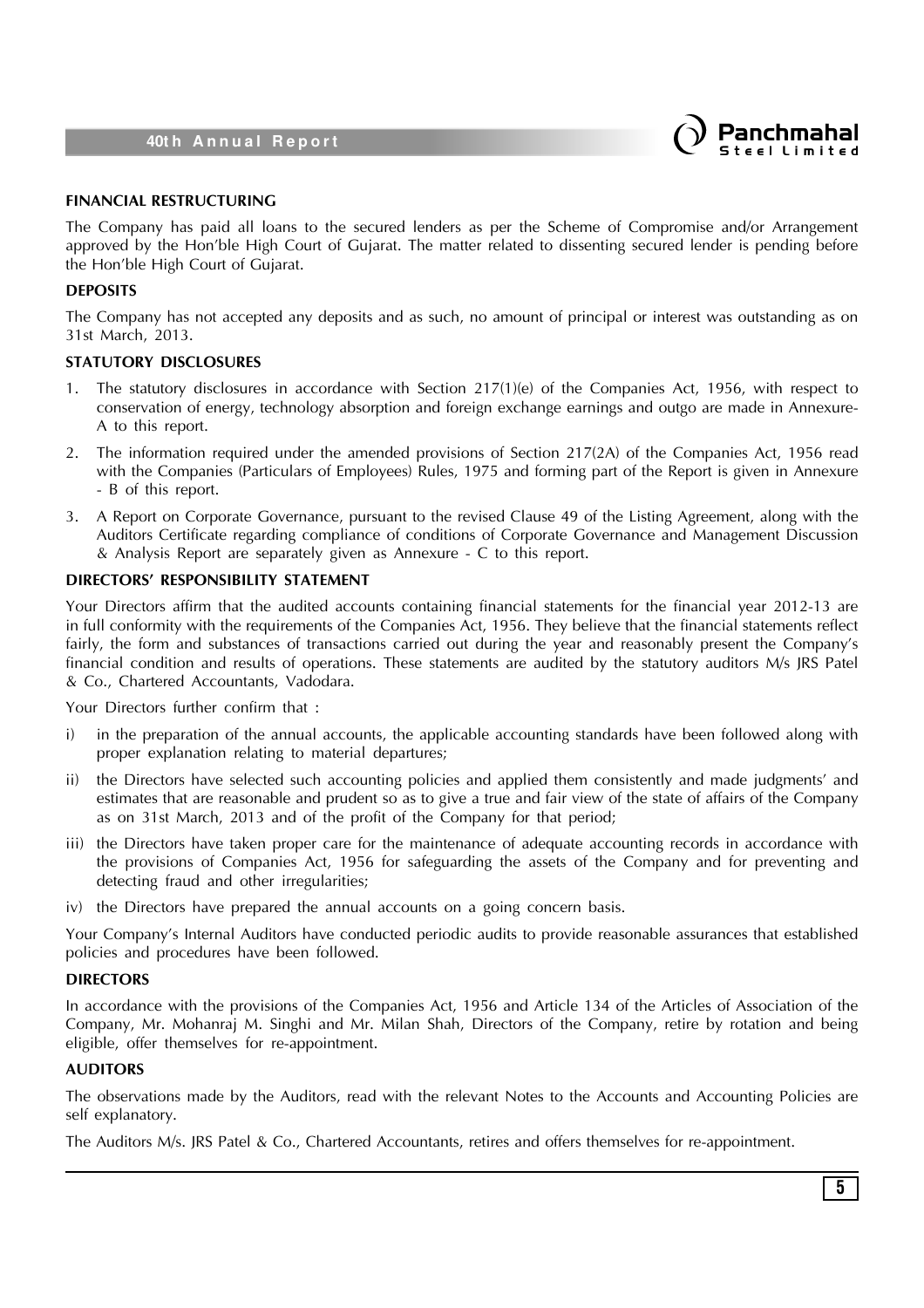

#### **COST AUDIT**

The Company has appointed M/s. Kiran J. Mehta & Co., Cost Accountants, Ahmadabad, as Cost Auditors to carry out the cost audit in respect of Steel Plant of the Company for the financial year 2013-14 subject to approval of the Central Government. An application for approval of the Central Government for such re-appointment would be made by the Company.

The Cost Audit Report in XBRL format for the financial year 2011-12, which was due to be filed with the Ministry of Corporate Affairs by December 31, 2012, was filed on December 12, 2012.

#### **APPRECIATION**

Your Directors thank the Banks, Financial Institutions, Shareholders, Customers and Suppliers for their co-operation and support to the Company. The Directors express their sincere appreciation for the dedication and commitment of all its employees.

For and on behalf of the Board of Directors

Place : Vadodara **Ashok Malhotra** Date : 28th May, 2013 2008 2013 2014 2014 2016 2017 2018 2019 2014 2014 2016 2017 2018 2019 2019 201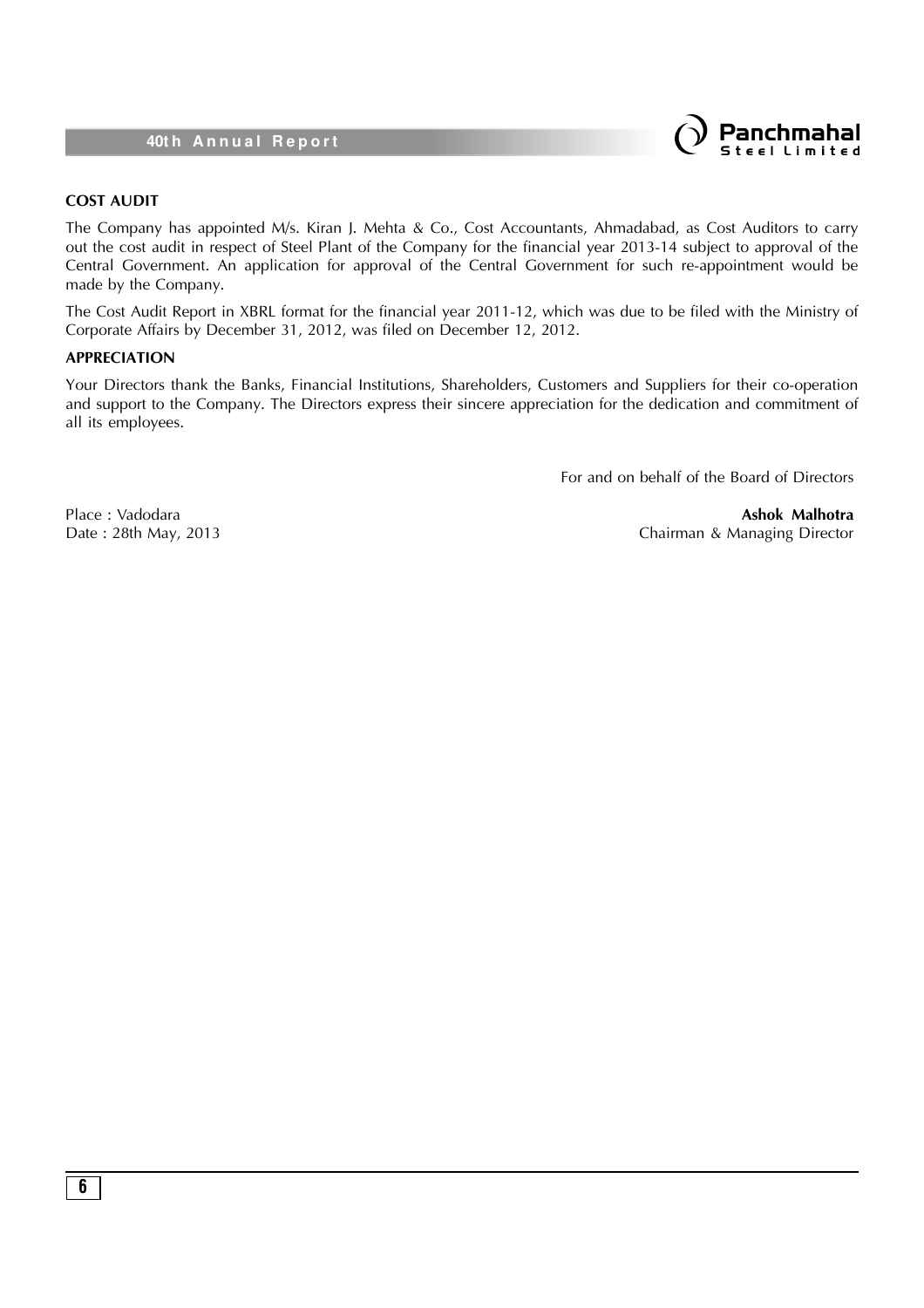

## **Annexure - A to Directors' Report FORM - A**

The Companies (Disclosure of Particulars in the Report of Board of Directors) Rules, 1988.

|    |                                            | Year                             | Year                                |
|----|--------------------------------------------|----------------------------------|-------------------------------------|
|    |                                            | 2012-13                          | 2011-12                             |
| A. | <b>Power and Fuel Consumption:</b>         |                                  |                                     |
|    | Electricity<br>1.                          |                                  |                                     |
|    | Purchased<br>(a)                           |                                  |                                     |
|    | Units (kwh)- in '000s                      | 31779500                         | 40810750                            |
|    | Total Amount (Rs. in lacs)                 | 272306276                        | 308221462                           |
|    | Rate per Unit- kwh (Rs.)                   | 8.57                             | 7.55                                |
|    | Own Generation<br>(b)                      |                                  |                                     |
|    | Thruogh Diesel Generator<br>(i)            | It is Emergency stand by utility |                                     |
|    | Through Steam Turbine/Generator<br>(ii)    |                                  |                                     |
|    | 2.<br>Coal                                 |                                  |                                     |
|    | Furnace Oil<br>3.                          |                                  |                                     |
|    | Qty. (M.T.)                                | 1629.437                         | 2059.097                            |
|    | Value (Rs. in lacs)                        | 68322979.00                      | 78561239.70                         |
|    | Average Rate per Kg.(Rs.)                  | 41.93                            | 38.15                               |
| В. | <b>Consumption per unit of Production:</b> |                                  |                                     |
|    | Products                                   |                                  | <b>Electricity (kwh per Tonne)</b>  |
|    | <b>Billets</b>                             | 917                              | 924                                 |
|    | <b>Rolled Products</b>                     | 218                              | 217                                 |
|    |                                            |                                  | <b>Furnace Oil (Kgs. per Tonne)</b> |
|    | <b>Billets</b>                             | 15.01                            | 13.83                               |
|    | <b>Rolled Products</b>                     | 51.72                            | 47.69                               |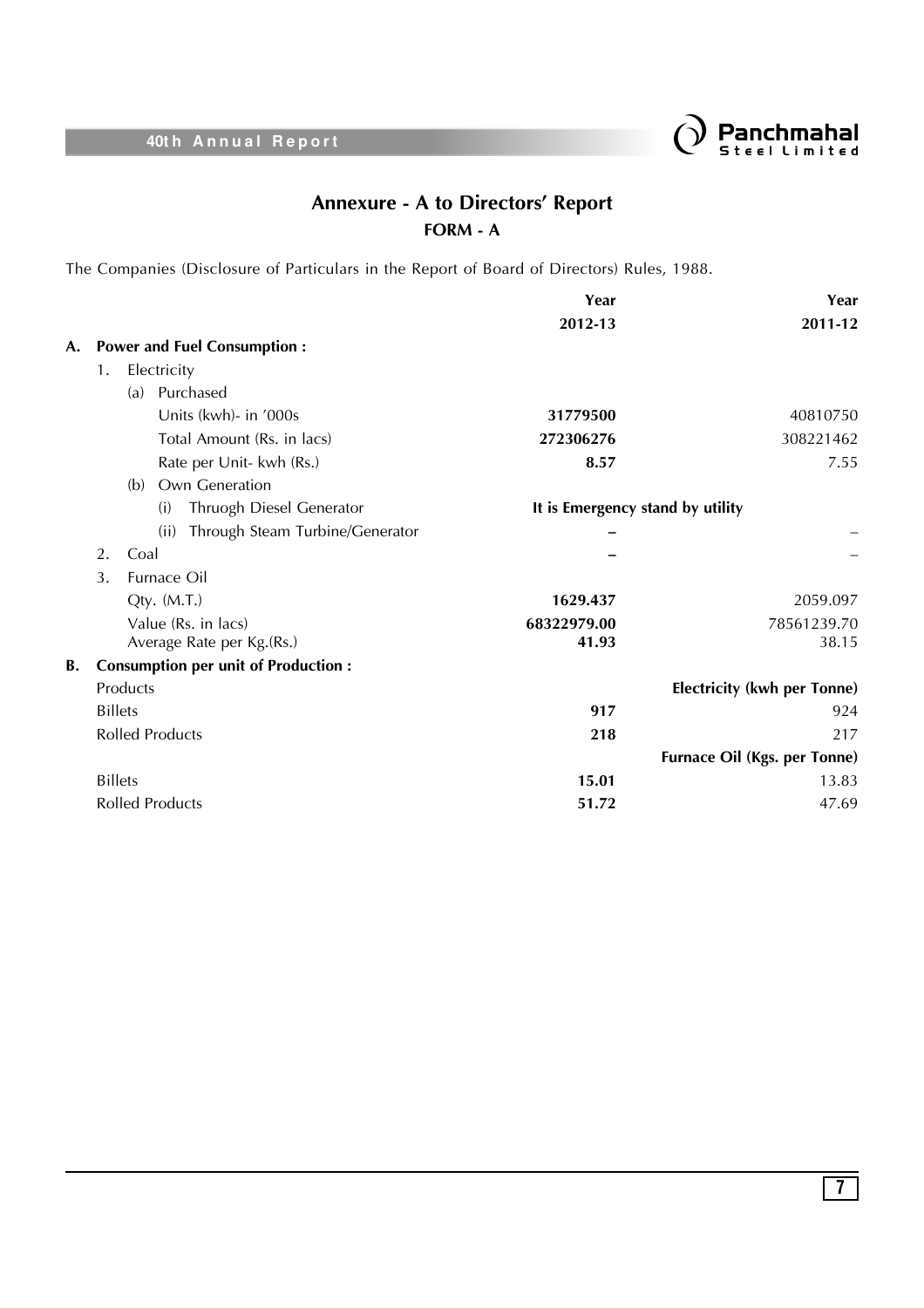

### **FORM - B**

Disclosure of Particulars with Respect to Technology Absorption 2012-13.

|         | Research & Development (R&D)                               |            |     |
|---------|------------------------------------------------------------|------------|-----|
| 1.      | Specific area in which $R \& D$ carried out by the Company | $\sim$ $-$ | Nil |
| $2^{+}$ | Benefits derived as a result of the above $R \& D$         |            | Nil |
| 3.      | Future Plan of Action                                      |            | Nil |
|         | 4. Expenditure on R & D                                    |            | Nil |
|         |                                                            |            |     |

II. Technology Absorption, Adaptation and Innovation

- 1. Efforts, in brief, made towards, Technology Absorption and Innovation : Innovation and Technology adaptation is an Integral Part of Company work culture. The Operating Personnel work as a team for effective adaptation and absorption of technology.
- 2. Benefits derived as a result of the above efforts : The above efforts have resulted in improved quality and reproducibility of Company's Products. It has also helped improved yields and reduced costs.
- 3. Technology Imported during last 5 years **1988** 1999 Nil

III. Foreign Exchange Earned and outgo :

- i) Foreign Exchange earned : Rs.136.10 Crores (Rs.225.97 crores)
- ii) Foreign Exchange used : Rs.132.33 Crores (Rs.194.99 Crores)

Date : 28th May, 2013 Chairman & Managing Director

Place : Vadodara **Ashok Malhotra**

For and on behalf of the Board of Directors

### **Annexure - B to Directors' Report**

Statement pursuant to Section 217(2A) of the Companies Act, 1956 and the Companies (Particulars of Employees) Rules, 1975 and forming part of the Directors' Report for the period ended 31st March, 2013.

| Sr.No.         | Name of the Employee | Age | Designation                          | Remuneration<br>Received<br>(Rs. in lacs) | <b>Qualification</b> | Experience<br>(Years) | Date of<br>Employment | Particular of<br>Last<br>employment |
|----------------|----------------------|-----|--------------------------------------|-------------------------------------------|----------------------|-----------------------|-----------------------|-------------------------------------|
| 0 <sub>1</sub> | Mr. Ashok Malhotra   | 60  | Chairman & I<br>Managing<br>Director | 126.93                                    | B.Com.               | 4 <sup>1</sup>        | 01.12.1976            | N.A.                                |

### **Note :**

- 1. The amount of remuneration comprises salary, allowances & monetary value of perquisites paid to the Chairman & Managing Director including Company's contribution to Provident Fund but excludes contribution to Gratuity Fund. No commission is payable to him for the financial year ended 31st March, 2013.
- 2. The Chairman & Managing Director is a relative of Mr. Hanish Malhotra, Director (Marketing) of the Company.
- 3. The appointment is contractual in nature.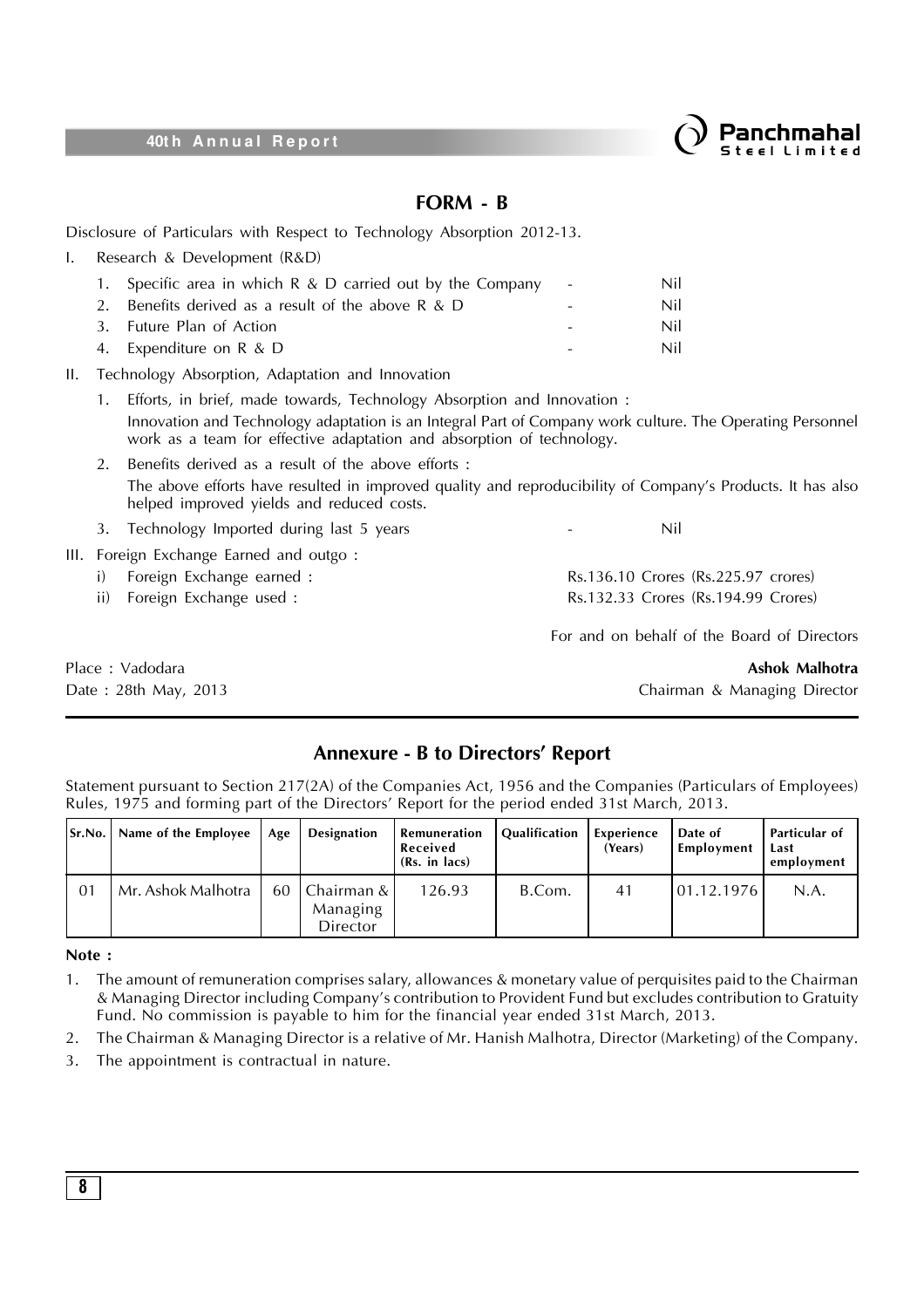

### **Annexure - C to the Directors' Report for the year ended 31st March, 2013**

### **I Report on Corporate Governance**

### **1. Corporate Governance Philosophy**

Your Company's philosophy on Corporate Governance encompasses the active observance of fair and ethical business practices ensuring transparency, accountability, integrity and the statutory compliance of various laws with the primary objective of enhancing the value of all its stakeholders. The Company is committed to good corporate governance by creating an environment based on professionalism, entrepreneurship and pursuit for excellence.

During the year under review, the Board continued its pursuit of achieving these objectives through the adoption of corporate strategies, prudent business plan and ensuring that the Company peruses policies and procedures to satisfying its legal and ethical responsibilities.

#### **2. Board of Directors**

#### **(i) Composition of the Board**

The Board at present consist of 7 directors, including the Executive Chairman. Out of these 7 Directors, 4 are Non-Executive Independent Directors. The Company has had no pecuniary relations or transactions with the Non-Executive Directors. The composition of the Board is as under:

| Name of the Director                        | Category                           | Number of other    |                           |                            |
|---------------------------------------------|------------------------------------|--------------------|---------------------------|----------------------------|
|                                             |                                    | Director-<br>ships | Committee<br> Memberships | Committee<br>Chairmanships |
| Mr. Ashok Malhotra                          | Non-Independent Executive Director | $\mathcal{P}$      | Nil                       | Nil                        |
| Mr. Nilesh Mehta                            | Independent Non-Executive Director | 10                 |                           |                            |
| Mr. Mohanraj M. Singhi                      | Independent Non-Executive Director | Nil                | Nil                       | Nil                        |
| Mr. Amal Dhru                               | Independent Non-Executive Director |                    | Nil                       | Nil                        |
| Mr. Milan Shah                              | Independent Non-Executive Director | $\mathfrak{D}$     | 2                         | Nil                        |
| Mr. Satish Kumar Gupta #<br>(Arcil Nominee) | Independent Non-Executive Director | #                  | #                         | #                          |
| Mr. Hanish Malhotra                         | Non-Independent-Executive Director |                    | Nil                       | Nil                        |
| Mr. Pradeep Sharma                          | Non-Independent-Executive Director | Nil                | Nil                       | Nil                        |

# ceased to be Director w.e.f. 10th May, 2012

#### **(ii) Board Meetings held and attendance of Directors**

During the year under review, 4 (Four) Board Meetings were held on 22nd May, 2012, 27th July, 2012, 9th November, 2012 & 14th February, 2013. The Thirty Ninth Annual General Meeting was held on 16th July, 2012. The attendance of each Director at these meetings was as follows:

| Sr.<br>No.     | Name of the Director     | No. of Board<br>Meetings attended | Attendance at the AGM<br>held on 16.07.2012 |
|----------------|--------------------------|-----------------------------------|---------------------------------------------|
|                | Mr. Ashok Malhotra       | 4                                 | Yes                                         |
| $\overline{2}$ | Mr. Nilesh Mehta         |                                   | No                                          |
| 3              | Mr. Mohanraj M. Singhi   | 3                                 | No                                          |
| 4              | Mr. Amal Dhru            | 4                                 | No                                          |
| 5              | Mr. Milan Shah           | 4                                 | N <sub>0</sub>                              |
| 6              | Mr. Satish Kumar Gupta # |                                   |                                             |
| 7              | Mr. Hanish Malhotra      | 4                                 | Yes                                         |
| 8              | Mr. Pradeep Sharma       | 4                                 | <b>Yes</b>                                  |

# ceased to be Director w.e.f. 10th May,2012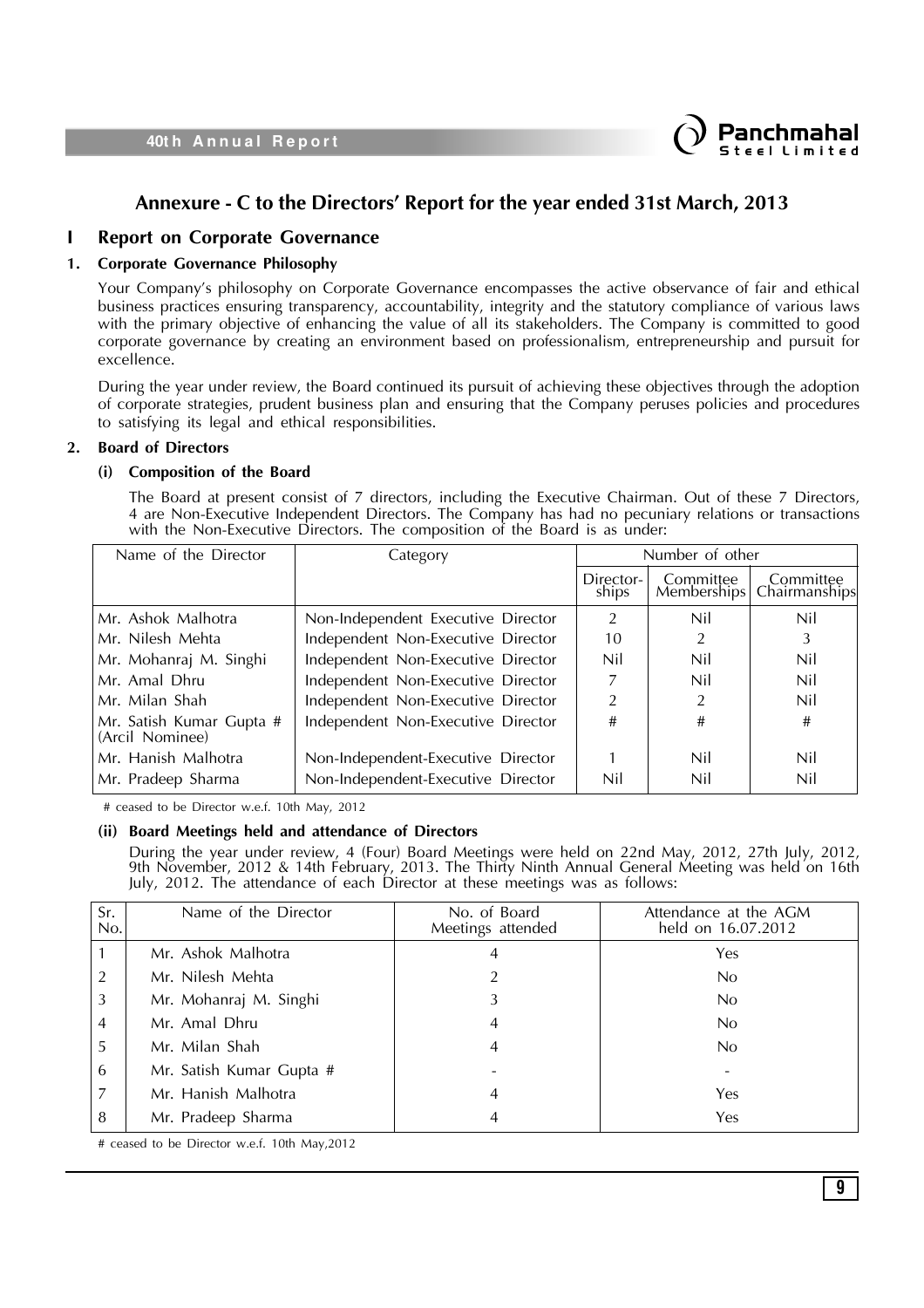

### **3. Audit Committee**

The Company has an Audit Committee at the Board level with the powers and the role that are in accordance with the requirements specified under Section 292A of the Companies Act and Clause 49 of the Listing Agreement. These inter alia include review of annual financial statement, adequacy of internal control systems and internal audit function.

Details of Audit Committee meetings held during the year ended 31st March 2013 and the attendance of the Audit Committee Members are as follows:

| Sr. | <b>Name</b>                                         | Status                              | Category                                                                                                             |      | No. of Meetings |
|-----|-----------------------------------------------------|-------------------------------------|----------------------------------------------------------------------------------------------------------------------|------|-----------------|
| No. |                                                     |                                     |                                                                                                                      | Held | Attended        |
|     | Mr. Nilesh Mehta<br>Mr. Amal Dhru<br>Mr. Milan Shah | Chairman<br><b>Member</b><br>Member | Independent & Non-Executive Director<br>Independent & Non-Executive Director<br>Independent & Non-Executive Director |      | 4<br>4          |

### **4. Remuneration Committee**

The Remuneration Committee was set up to evaluate compensation and benefits for Directors and to frame suitable policies and systems for the same.

Terms of Reference :

The remuneration and other terms of appointment of the Whole Time Directors are decided by the Board of Directors on the basis of recommendations of the Remuneration Committee and approved by the Shareholders/ Central Government as may be required.

Composition of Remuneration Committee as on 31st March, 2013 :

The Remuneration Committee comprises of three Independent Directors, including Chairman of the Committee. During the year, 1 (one) meeting of the Committee was held on 14th February, 2013. The composition of the Remuneration Committee as on 31st March, 2013 is as under:

| Sr.             | Member of the Remuneration Committee | Category                             | No of Meeting |
|-----------------|--------------------------------------|--------------------------------------|---------------|
| IN <sub>O</sub> |                                      |                                      | attended      |
|                 | Mr. Mohanraj M. Singhi, Chairman     | Independent & Non-Executive Director |               |
|                 | Mr. Nilesh Mehta, Member             | Independent & Non-Executive Director |               |
|                 | Mr. Amal Dhru, Member                | Independent & Non-Executive Director |               |

Remuneration of Directors for the year ended 31st March, 2013

Remuneration of Executive Directors is decided by the Board based on recommendations of the Remuneration Committee as per the remuneration policy of the Company, within the ceiling fixed by the shareholders or as approved by the Central Government. The details of the remuneration paid to the Directors for the year ended March 31, 2013 are as under: (Rs. in lacs)

| Sr <br>No.     | Name of the Director     | Sitting Fees (including<br>Committee Meetings) | Gross $*$<br>Remuneration | Commission | Contribution to<br>Provident and<br>Superannuation Funds |
|----------------|--------------------------|------------------------------------------------|---------------------------|------------|----------------------------------------------------------|
| 1              | Mr. Ashok Malhotra       | Nil                                            | $117.57**$                | Nil        | 9.36                                                     |
| $\overline{2}$ | Mr. Nilesh B. Mehta      | 0.40                                           | Nil                       | Nil        | Nil                                                      |
| $\vert$ 3      | Mr. M. M. Singhi         | 0.40                                           | Nil                       | Nil        | Nil                                                      |
| 4              | Mr. Amal Dhru            | 0.90                                           | Nil                       | Nil        | Nil                                                      |
| 5              | Mr. Milan Shah           | 1.20                                           | Nil                       | Nil        | Nil                                                      |
| 6              | Mr. Satish Kumar Gupta # |                                                |                           |            | $-$                                                      |
| $\vert$ 7      | Mr. Hanish Malhotra      | Nil                                            | 33.35                     | Nil        | 2.88                                                     |
| 8              | Mr. Pradeep Sharma       | Nil                                            | 29.42                     | Nil        | 5.67                                                     |

# ceased to be Director w.e.f. 10th May, 2012

\* The gross remuneration includes salary, allowances, ex-gratia and perquisites.

\*\* The approval for re-appointment and remuneration payable to Mr. Ashok Malhotra is pending with the Central Government.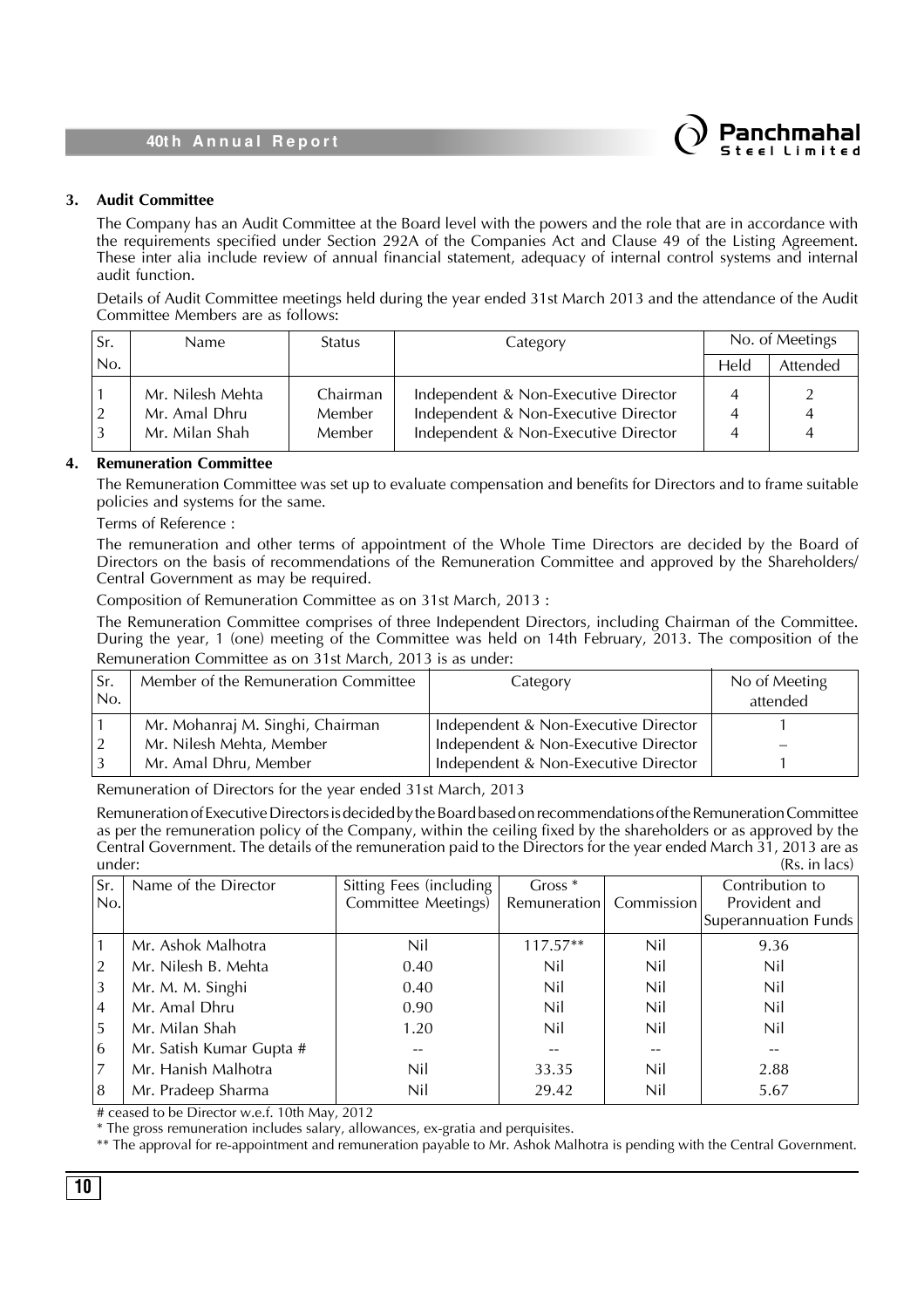

### **5. Shareholders and Investor Grievance Committee**

 The Company has a Shareholders & Investor Grievance Committee at the Board level to specifically look into the redressal of the grievance, complaints and other issues concerning the shareholders/investors including transfer and transmissions of shares, issue of duplicate/consolidated/split share certificates etc.

The Shareholders & Investor Grievance Committee comprises of two Directors and is presently chaired by Mr. Milan Shah, an Independent Director. The Committee met 4 times during the year. The details of composition of the Committee and attendance at its Meetings are given below:

| Name of Director            | No. of Meetings |                 |  |
|-----------------------------|-----------------|-----------------|--|
|                             | Held            | <b>Attended</b> |  |
| Mr. Milan Shah, Chairman    |                 |                 |  |
| Mr. Hanish Malhotra, Member |                 |                 |  |

All the transfers received have been processed in time with no pending share transfers. There are no unresolved shareholders' complaints pending.

The Board has designated Mr. Deepak Nagar, AGM (Legal) & Company Secretary as Compliance Officer to monitor share transfers, shareholders' grievances and complaints and liaise with regulatory authorities.

### **6. CEO/CFO Certificate**

In accordance with the requirement of Clause 49(V) of the Listing Agreement, the CEO i.e., Chairman & Managing Director has furnished the requisite certificate to the Board of Directors of the Company.

### **7. General Body Meetings**

The General Body Meetings for the last three years were held at the registered office of the Company at GIDC Industrial Estate, Kalol-389 330,Dist. Panchmahals (Gujarat) as per details given below:

| Date       | Time       | Type of Meeting                | No. of Special Resolutions passed |
|------------|------------|--------------------------------|-----------------------------------|
| 31.07.2010 | 10.00 a.m. | <b>Annual General Meeting</b>  |                                   |
| 25.07.2011 | 10.00 a.m. | <b>Annual General Meeting</b>  | $\overline{\phantom{a}}$          |
| 16.07.2012 | 10.00 a.m. | <b>Annual General Meeting</b>  | 4*                                |
| 30.03.2013 | 10.00 a.m. | Extra-ordinary General Meeting | 1**                               |

Special Resolution passed were : (i) Re-appointment of Mr. Pradeep Sharma, Director (Operations) for a period of 3 years from 26.10.2011; (ii) Re-appointment of Mr. Hanish Malhotra, Director (Marketing) for a period of 3 years from 01.02.2012; (iii) Re-appointment of Mr. Ashok Malhotra as Managing Director of the Company for a period of 3 years from 01.04.2012, subject to the approval of Central Government & (iv) Appointment of Mr. Vikas Malhotra to hold office or place of profit as Management Executive from 01.12.2011.

\*\* Special Resolution was passed under Section 309(5B) of the Companies Act, 1956 for waiver of excess remuneration paid to the Managing Director of the Company over and above the limits prescribed under Section 309 read with Schedule XIII to the Companies Act, 1956 for the 3 financial years ended on 31.30.2010, on 31.03.2011 & on 31.03.2012.

No special resolution was put through postal ballot last year. None of the resolution to be passed at this AGM is proposed to be passed by postal ballot.

### **8. Disclosures**

• There are no materially significant transactions with related party i.e. transactions of the Company of material nature with its Promoters, the Directors or the management, their subsidiaries or relatives etc. which may have potential conflict with the interests of the Company at large.

Related Party Transactions are disclosed as per Point No. 7 of Note No. 1, which in the opinion of Management may not have potential conflict with the interests of the Company at large.

l No penalties and strictures have been imposed on the Company by the Stock Exchange, SEBI or any statutory authority, on any matter related to capital markets, during the last three years.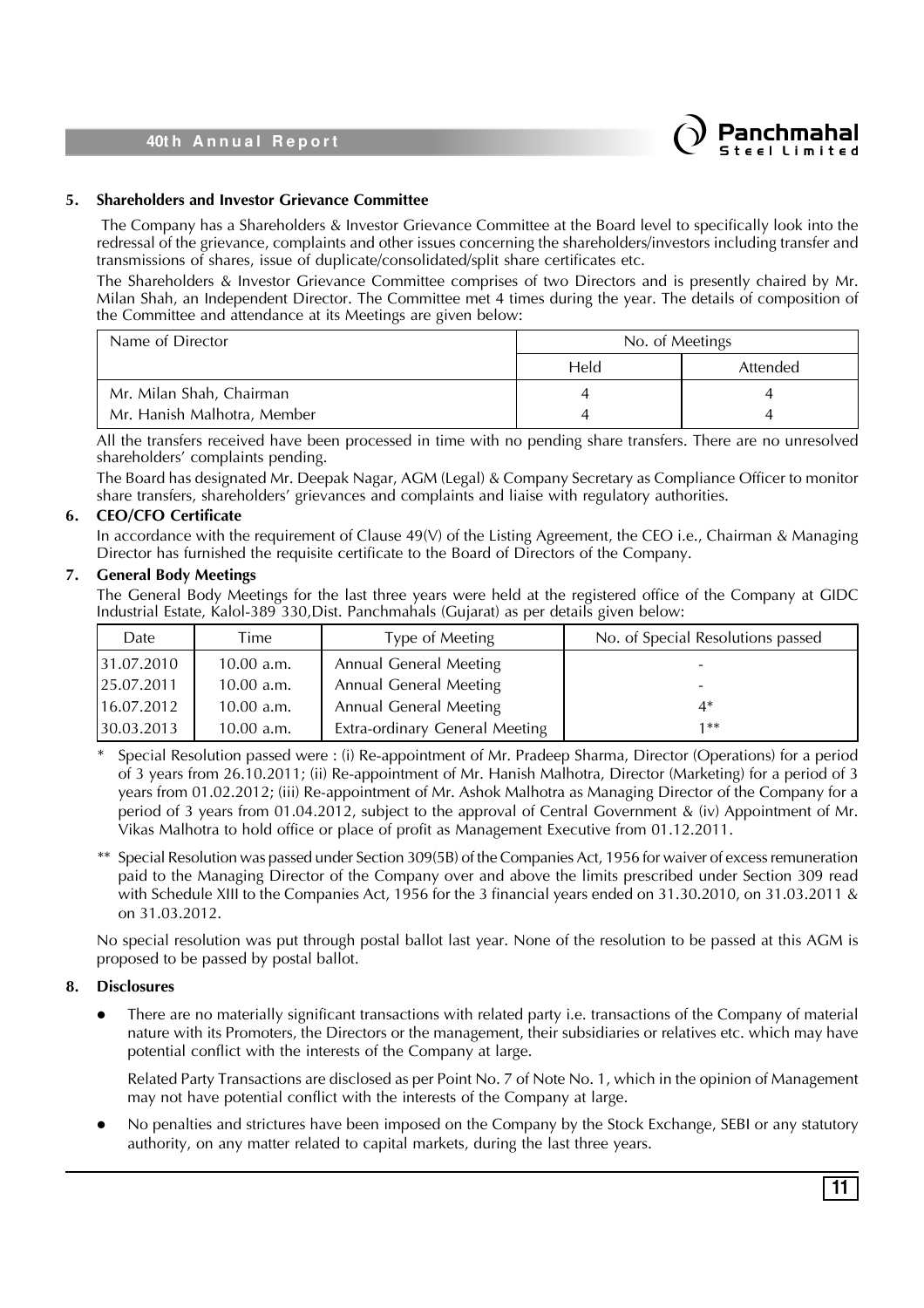

### **9. Means of Communication**

(i) Financial Results are published in leading financial news papers as well as copies of the same are also being sent to all the Stock Exchanges where the Shares of the Company are listed. These results are simultaneously displayed on the Company's website.

Financial Results are published normally in Indian Express, Economic Times, Business Standard and in Financial Express (Gujarati).

Website of the Company is www.panchmahalsteel.co.in

(ii) The Management Discussion and Analysis Report prepared by the management and forming part of the Annual Report is separately attached.

### **10. General Shareholder information**

#### **(i) 40th Annual General Meeting**

Date & Time : Monday, the 29th day of July, 2013 at 10.00 a.m.

Venue : Regd. Office : GIDC Industrial Estate, Kalol - 389 330, Dist. Panchmahals (Gujarat).

### **(ii) Financial Calendar (tentative)**

| Unaudited Results for the quarter ending 30.06.2013                 | Latest by 14th August, 2013   |
|---------------------------------------------------------------------|-------------------------------|
| Unaudited Results for the quarter ending 30.09.2013                 | Latest by 14th November, 2013 |
| Unaudited Results for the quarter ending 31.12.2013                 | Latest by 14th February, 2014 |
| Unaudited Results for the quarter ending 31.03.2013; OR             | Latest by 15th May, 2014      |
| In case Company takes Audited Results for the whole Financial Year. | Latest by 30th May, 2014      |

### **(iii) Date of Book Closure**

The period of Book Closure is from Monday, the 22nd July, 2013 to Monday, the 29th July, 2013 (both days inclusive).

### **(iv) Dividend Payment Date**

The Divided, as recommended by the Board of Directors, if declared, will be paid on or after 29th July, 2013.

Dividend, if approved, will be paid:

- i) to those members, holding shares in physical form, whose names appear on the Register of Members of the Company at the close of business hours on 29th July, 2013 after giving effect to all valid transfers in physical form lodged with the Company or its Registrar & Share Transfer Agent on or before 21st July, 2013; &
- ii) to those beneficial owners, holding shares in electronic form, whose names appear in the statement of beneficial owners provided by the Depositories to the Company as at the close of business hours on 21st July, 2013.

#### **(v) Listing on Stock Exchanges**

The Equity shares of the Company are listed at Bombay Stock Exchange Limited. The Company has paid Listing Fees for the year 2013-14 to the Stock Exchange.

### **Stock Code :**

The Bombay Stock Exchange Ltd. - 513511 ISIN for NSDL & CDSL - INE 798F01010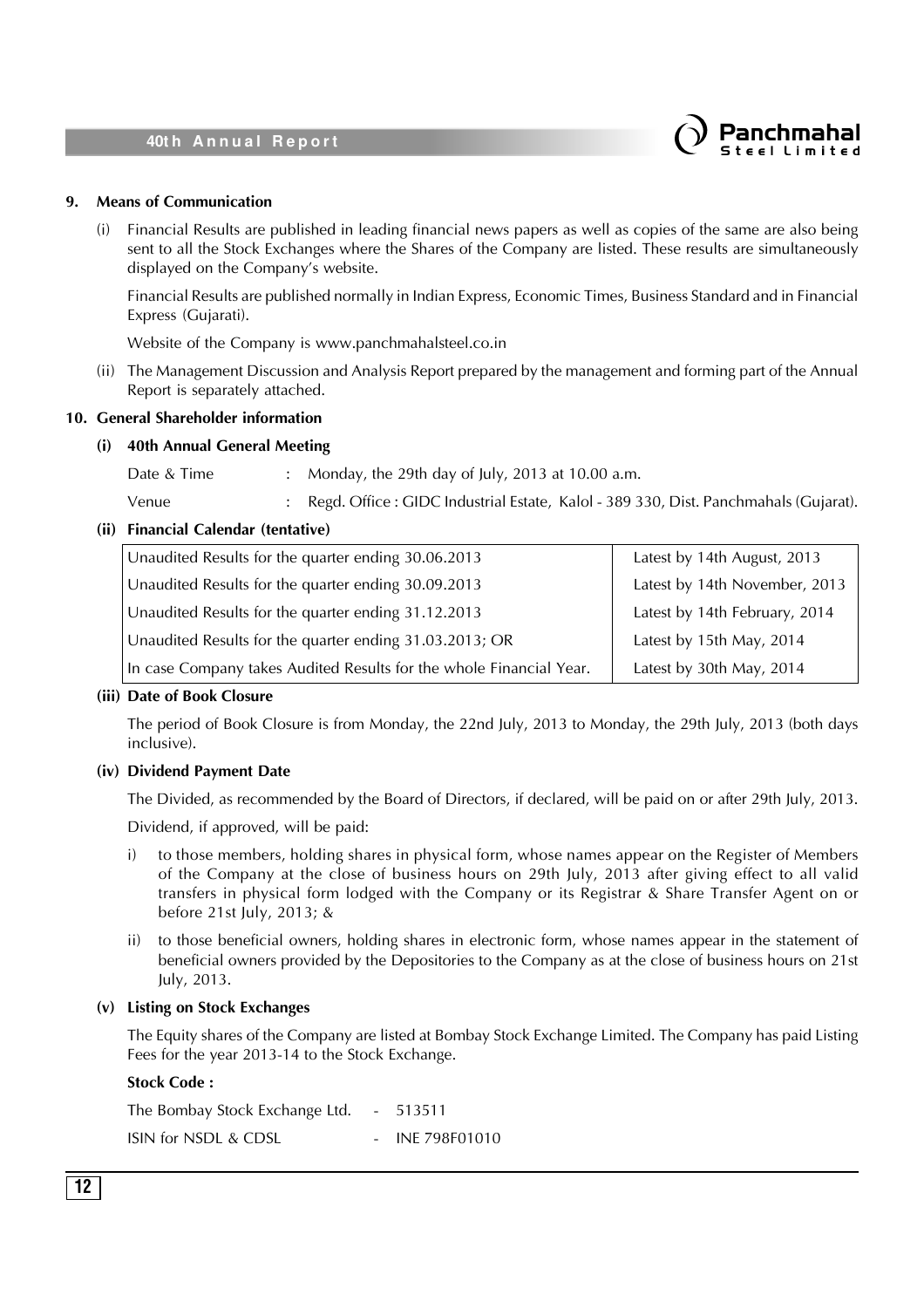

### **(vi) Market Price Data**

The high and low prices recorded on the Bombay Stock Exchange Limited are as under:

| <b>Month</b>    | <b>Share Price (Rs.)</b> |        | <b>Quantity Traded</b> |
|-----------------|--------------------------|--------|------------------------|
|                 | High                     | Low    | (No. of Shares)        |
| April, 2012     | 54.20                    | 43.65  | 3,363                  |
| May, 2012       | 54.00                    | 45.05  | 3,722                  |
| June, 2012      | 62.75                    | 43.05  | 7,670                  |
| July, 2012      | 100.85                   | 60.00  | 1,14,752               |
| August, 2012    | 113.00                   | 92.10  | 91,919                 |
| September, 2012 | 110.00                   | 95.00  | 1,174                  |
| October, 2012   | 108.95                   | 90.35  | 1,611                  |
| November, 2012  | 108.00                   | 100.00 | 349                    |
| December, 2012  | 108.00                   | 85.75  | 1,809                  |
| January, 2013   | 96.70                    | 72.55  | 6,007                  |
| February, 2013  | 84.00                    | 65.95  | 1,253                  |
| March, 2013     | 66.00                    | 53.35  | 323                    |

**(vii) Share price performance in comparison to broad based indices - BSE Sensex**



### **(viii) Registrar & Share Transfer Agents**

M/s MCS Limited is the Registrar & Share Transfer Agent for share registry work held both in the physical and electronic forms.

The Members and the Depository Participants are requested to kindly send their requests for transfer, dematerialisation and rematerialisation of shares directly to the Registrar at the following address:

M/s MCS Limited

Unit - Panchmahal Steel Limited

Neelam Apartment, 88, Sampatrao Colony,

Alkapuri, Vadodara-390 007.

Phone No.: 0265-2339397

Fax No.: 0265-2341639

E-mail : mcsltdbaroda@yahoo.com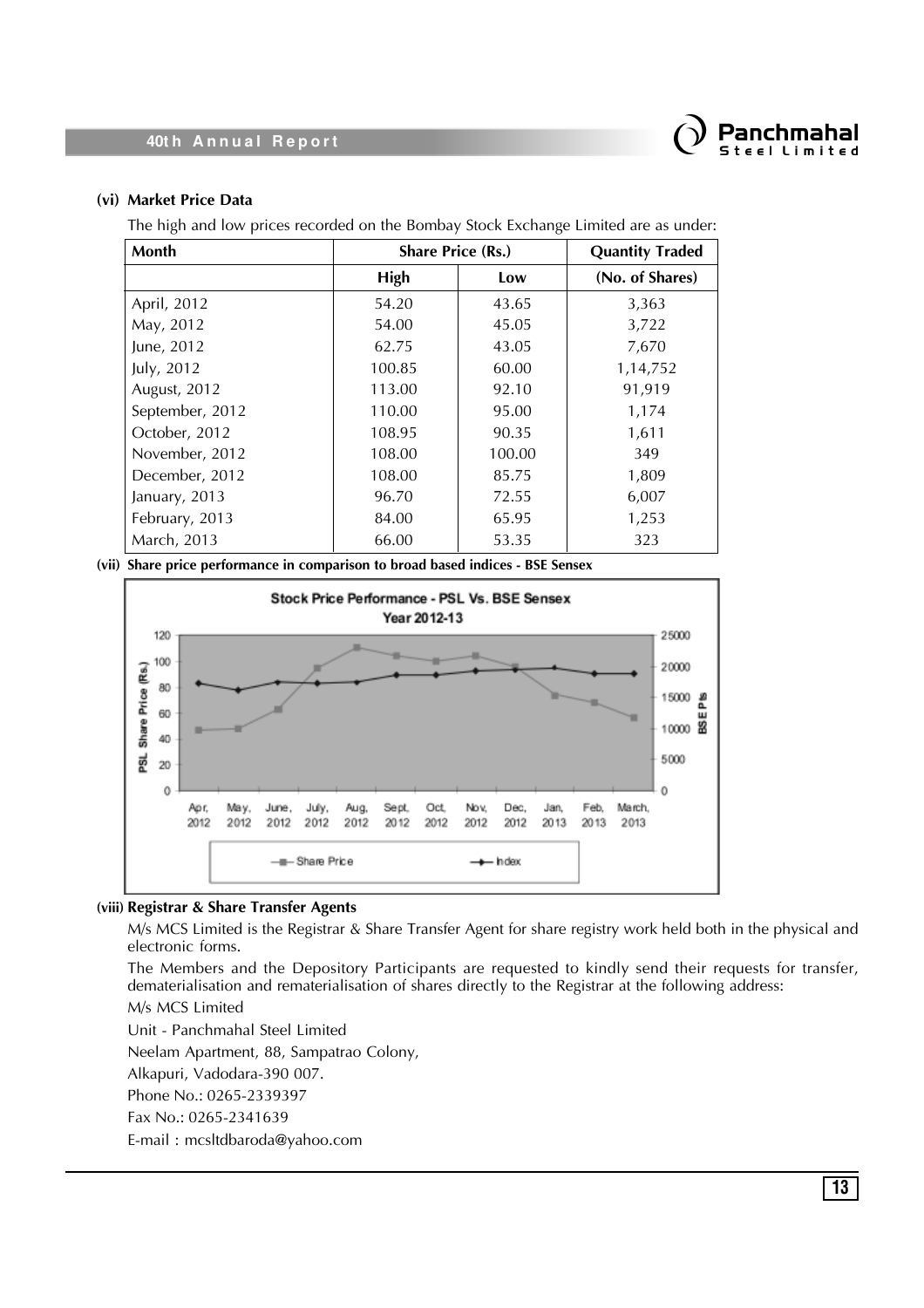

### **(ix) Share Transfer System**

M/s MCS Limited (RTA) process the share transfer/transmission requests on fortnightly basis. Shares lodged for transfer in the physical form are normally processed at the earliest within the statutory time frame from the date of lodgement provided the documents are complete in all respect. The Company Secretary is empowered to approve transfers and the gists are placed before the meetings of the Shareholders & Investors Grievance Committee and the Board of Directors for their noting.

### **(x) Distribution of Shareholding & Shareholding Pattern as on 31.03.2013**

| Shareholding Pattern           |               |               | Distribution of Shareholding             |                        |                              |  |
|--------------------------------|---------------|---------------|------------------------------------------|------------------------|------------------------------|--|
| Category                       | No. of Shares | $\frac{0}{0}$ | No. of Shares                            | No. of<br>Shareholders | Shares held<br>in each class |  |
| Promoters/Promoters Group      | 12542863      | 66.35         | 500<br>01                                | 3224                   | 363048                       |  |
| <b>FIIs</b>                    | 1000          | 0.01          | 1000<br>501                              | 62                     | 49483                        |  |
| NRIs/Foreign Companies/OCBs    | 505           | 0.00          | 1001<br>2000                             | 24                     | 32080                        |  |
| Mutual Funds, Banks, Insurance |               |               |                                          |                        |                              |  |
| Companies & PFIs               | 4112205       | 21.76         | 2001<br>3000                             | 7                      | 18493                        |  |
| <b>Bodies Corporate</b>        | 1634079       | 8.64          | 3001<br>4000<br>$\overline{\phantom{a}}$ |                        | 25657                        |  |
| Public                         | 613808        | 3.24          | 4001<br>5000                             | 6                      | 26255                        |  |
|                                |               |               | 5001<br>10000                            | 3                      | 20983                        |  |
|                                |               |               | 10001<br>& above                         | 22                     | 18368461                     |  |
| <b>Total</b>                   | 18904460      | 100.00        | <b>Total</b>                             | 3355                   | 18904460                     |  |

#### **(xi) Dematerialisation of Shares**

The Equity Shares of the Company are compulsorily traded in dematerialized form and are available for trading on both the depositories - NSDL and CDSL.

1,86,86,055 number of Equity Shares of the Company representing 98.85% of the Share Capital are dematerialised upto 31.03.2013.

#### **(xii) Outstanding GDRs/ADRs/ Warrants or any convertible instruments.**

Not Applicable

### **(xiii) Plant Location**

Plot No.117, GIDC Industrial Estate, Kalol-389 330, Dist. Panchmahals (Gujarat).

### **(xiv) Address for Correspondence**

7th Floor, Landmark, Race Course Circle, Vadodara- 390 007.

Phone Nos. (0265) 3051777, Fax No. (0265) 3051705

E-mail : dnagar@panchmahalsteel.co.in

A separate e-mail id : shares@panchmahalsteel.co.in has been created specifically for investor query / complaints.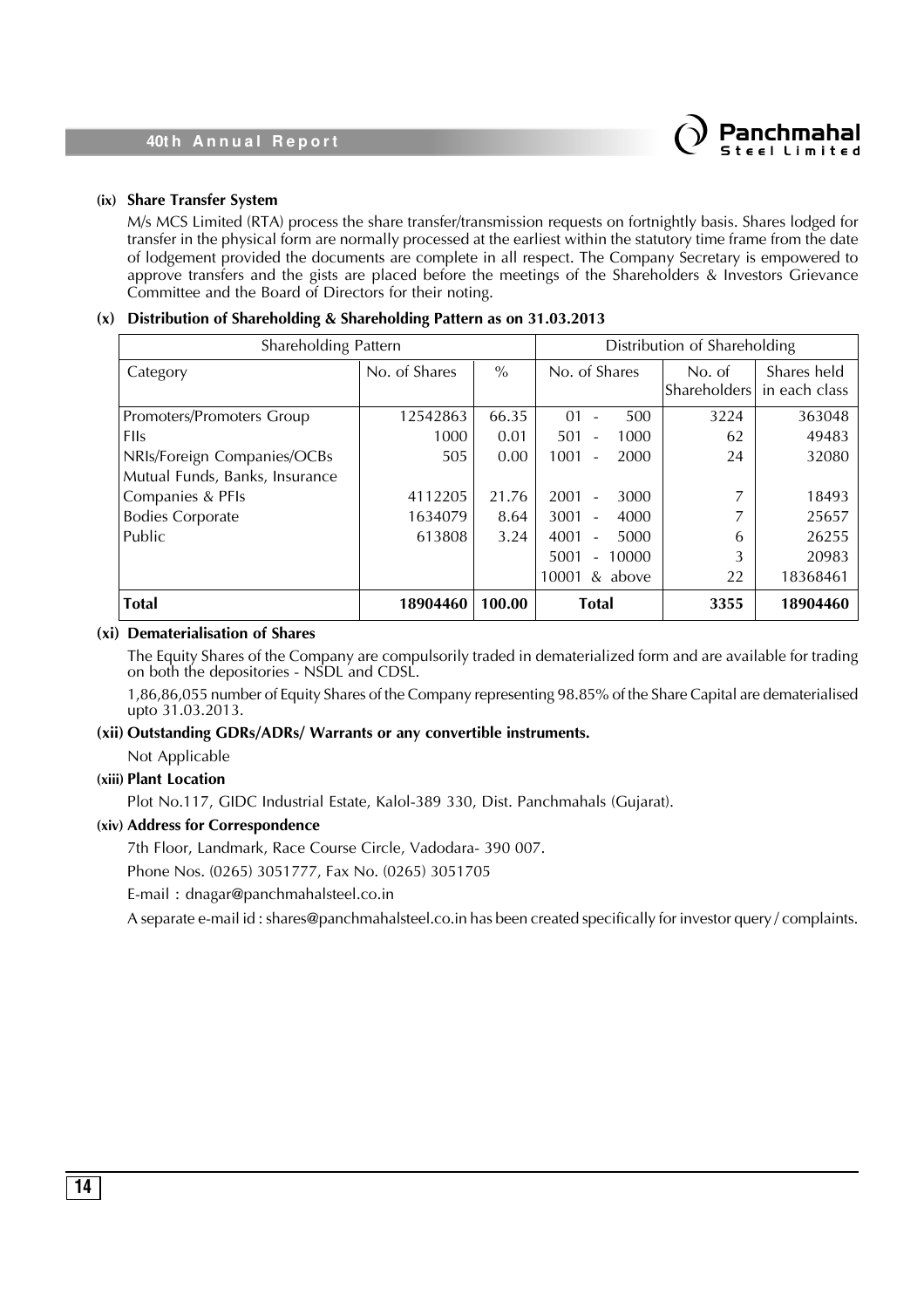

### **Declaration by the Chairman & Managing Director**

To, The Members of Panchmahal Steel Limited

Sub : Compliance with Code of Conduct - Pursuant to Clause 49 of the Listing Agreement

I hereby declare that all the Board Members and Senior Management Personnel have affirmed compliance with the Code of Conduct as applicable to them in respect of the financial year 2012-13.

Place : Vadodara **Ashok Malhotra** Date : 28th May, 2013 Chairman & Managing Director

### **II. Management Discussion and Analysis Report**

### **Industry Structure, Developments and Outlook**

The Company is primarily engaged in the manufacture of stainless steel long products in the form of wire rods, bars and wires, which find application in a wide range of applications in engineering, construction and infrastructure, automotive and railways, consumer durables, food processing and dairy industry, housing and pharmaceuticals.

The Company is an established and recognized quality producer of stainless Steel long products and exporting around the world.

The current business environment is difficult and challenging on account of the overall global slowdown and also the weak investment climate and slowing of the Indian economy. The high volatility in the exchange rate further adds to the uncertainties of business. However, your Company endeavours to remain competitive & improve operations and the management is confident of the future growth of the company.

### **Internal control systems**

The Company has proper and adequate systems of internal control ensuring efficiency of operations, statutory compliances, reporting and recording of transactions. The system is supported by management and internal audit.

### **Human Resources**

The Company's human resource policy lays stress on motivating and training people for better work culture and environment and continuous improvement in productivity, efficiency and quality.

For and on behalf of the Board of Directors

Place : Vadodara **Ashok Malhotra**

Date : 28th May, 2013 Chairman & Managing Director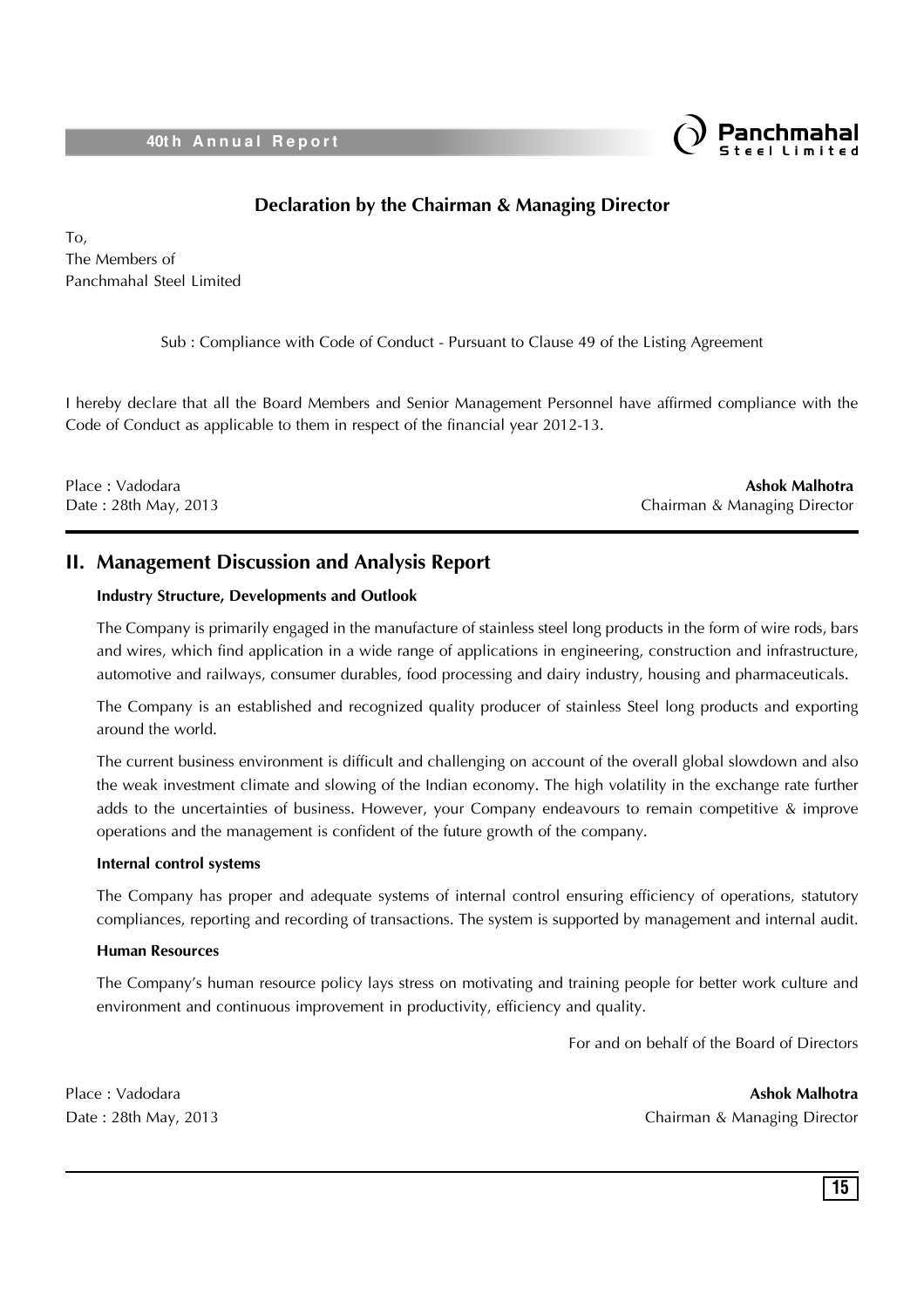

### **AUDITORS' CERTIFICATE ON CORPORATE GOVERNANCE**

To The Members of Panchmahal Steel Limited

We have examined the compliance of conditions of Corporate Governance by Panchmahal Steel Limited for the financial year 2012-13, as stipulated in Clause 49 of Listing Agreement entered into by the said Company with the stock exchanges.

The compliance of conditions of Corporate Governance is the responsibility of the Management. Our examination was limited to a review of the procedures and implementation thereof, adopted by the Company for ensuring compliance with the conditions of Corporate Governance. It is neither an audit nor an expression of opinion on the financial statements of the Company.

In our opinion and to the best of our information and according to the explanations given to us, and the representations made by the Directors and the Management, we certify that the Company has complied with the conditions of Corporate Governance as stipulated in Clause 49 of the abovementioned Listing Agreement.

We state that no grievances are pending for a period exceeding one month against the Company as per the records maintained by the Company and presented to the Shareholders/Investors Grievance Committee.

We further state that such compliance is neither an assurance as to the future viability of the Company nor the efficiency or effectiveness with which the management has conducted the affairs of the Company.

> For **J.R.S. Patel & Co.** Chartered Accountants, Regn. No.107709W

Place : Vadodara **Kalpesh Parmar** Date : 28th May, 2013 Partner Membership No. 103887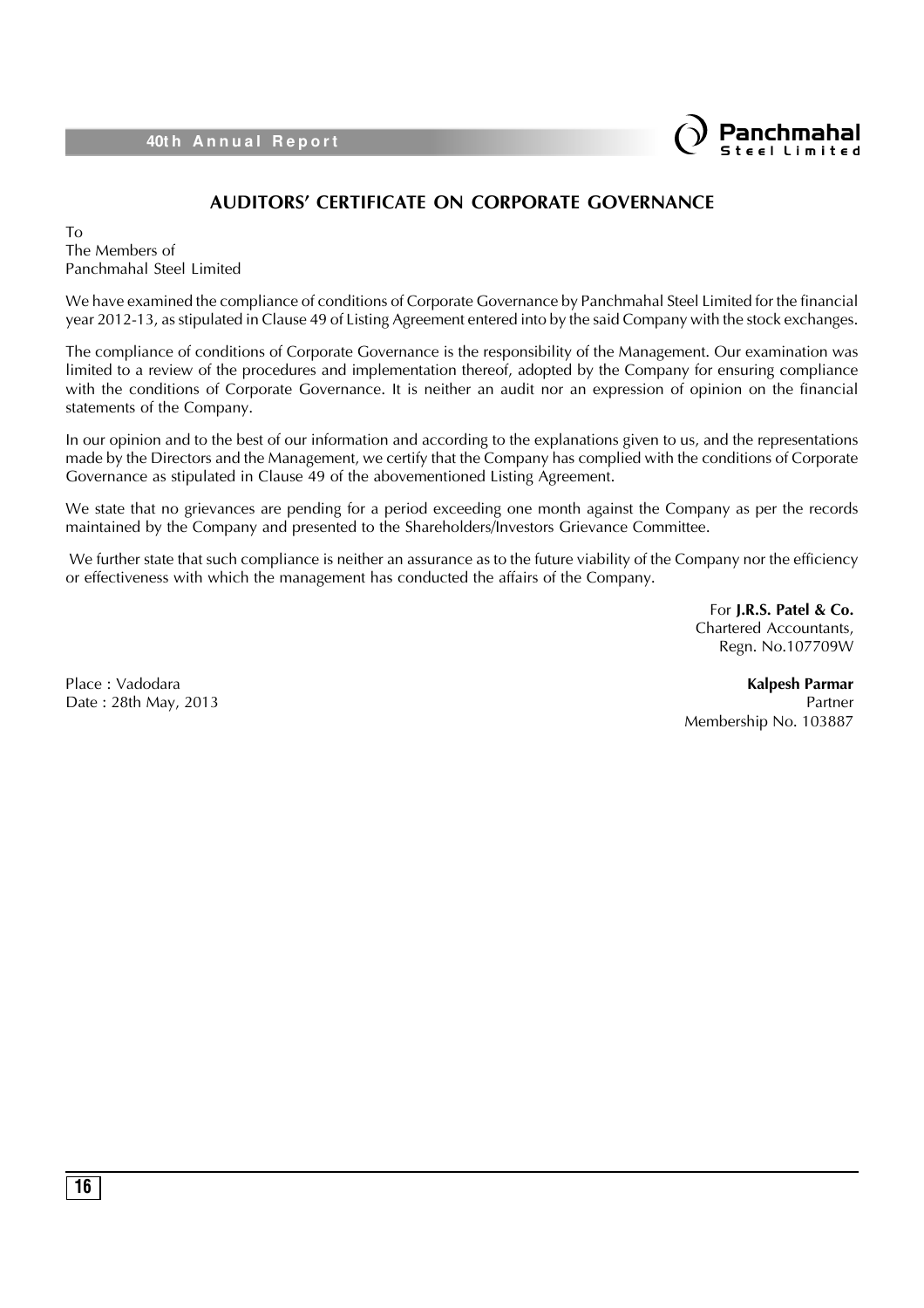

### **INDEPENDENT AUDITOR'S REPORT**

To The Members of PANCHMAHAL STEEL LIMITED

### **Report on the Financial Statements**

We have audited the accompanying financial statements of PANCHMAHAL STEEL LIMITED which comprise the Balance Sheet as at 31st March 2013, the Statement of Profit and Loss and Cash Flow Statement for the year then ended, and a summary of significant accounting policies and other explanatory information.

#### **Management's Responsibility for the Financial Statements**

The Company's Management is responsible for the preparation of these financial statements that gives a true and fair view of the financial position, financial performance and cash flows of the Company in accordance with the Accounting Standards referred to in sub-section (3C) of Section 211 of the Companies Act, 1956 ("the Act"). This responsibility includes the design, implementation and maintenance of internal control relevant to the preparation and presentation of the financial statements that give a true and fair view and are free from material mis-statement, whether due to fraud or error.

### **Auditor's Responsibility**

Our responsibility is to express an opinion on these financial statements based on our audit. We conducted our audit in accordance with the Standards on Auditing issued by the Institute of Chartered Accountants of India. Those Standards require that we comply with ethical requirements and plan and perform the audit to obtain reasonable assurance about whether the financial statements are free from material mis-statement.

An audit involves performing procedures to obtain audit evidence about the amounts and disclosures in the financial statements. The procedures selected depend on the auditor's judgment, including the assessment of the risks of material mis-statement of the financial statements, whether due to fraud or error. In making those risk assessments, the auditor considers the internal control relevant to the Company's preparation and fair presentation of the financial statements in order to design audit procedures that are appropriate in the circumstances. An audit also includes evaluating the appropriateness of accounting policies used and the reasonableness of the accounting estimates made by the Management, as well as evaluating the overall presentation of the financial statements.

We believe that the audit evidence we have obtained is sufficient and appropriate to provide a basis for our audit opinion.

### **Opinion**

In our opinion and to the best of our information and according to the explanations given to us, the financial statements give the information required by the Act in the manner so required and give a true and fair view in conformity with the accounting principles generally accepted in India:

- (a) in the case of the Balance Sheet, of the state of affairs of the Company as at 31st March 2013;
- (b) in the case of the Statement of Profit and Loss, of the profit of the Company for the year ended on that date; and
- (c) in the case of the Cash Flow Statement, of the cash flows of the Company for the year ended on that date.

### **Report on other Legal and Regulatory Requirements**

1. As required by the Companies (Auditor's Report) Order, 2003 ("the Order") issued by the Central Government of India in terms of sub-section (4A) of Section 227 of the Act, we give in the Annexure a statement on the matters specified in paragraphs 4 and 5 of the Order.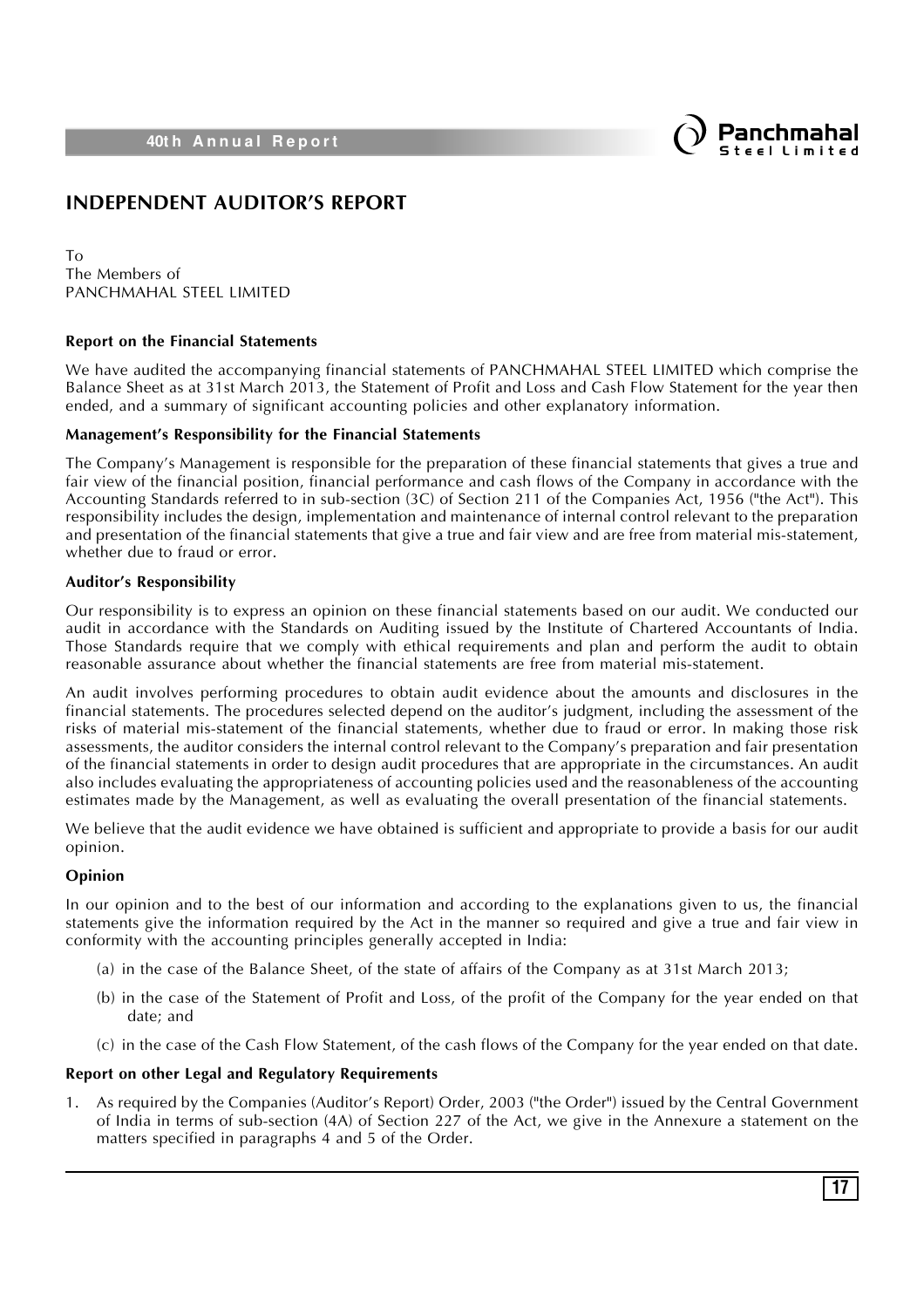

- 2. As required by Section 227(3) of the Act, we report that:
	- a. We have obtained all the information and explanations which to the best of our knowledge and belief were necessary for the purpose of our audit.
	- b. In our opinion proper books of account as required by law have been kept by the Company so far as it appears from our examination of those books.
	- c. The Balance Sheet, Statement of Profit and Loss and the Cash Flow Statement dealt with by this Report are in agreement with the books of account.
	- d. In our opinion, the Balance Sheet, the Statement of Profit and Loss and the Cash Flow Statement comply with the Accounting Standards referred to in sub-section (3C) of Section 211 of the Act.
	- e. On the basis of written representations received from the directors as on 31st March, 2013 and taken on record by the Board of Directors, none of the directors is disqualified as on 31st March, 2013 from being appointed as a director in terms of clause (g) of sub-section (1) of Section 274 of the Act.

For **J.R.S. Patel & Co.** Chartered Accountants, Regn. No.107709W

Place : Vadodara **Kalpesh Parmar** Date : 28th May, 2013 **Partner** Partner **Partner** Partner **Partner** Partner **Partner** Membership No. 103887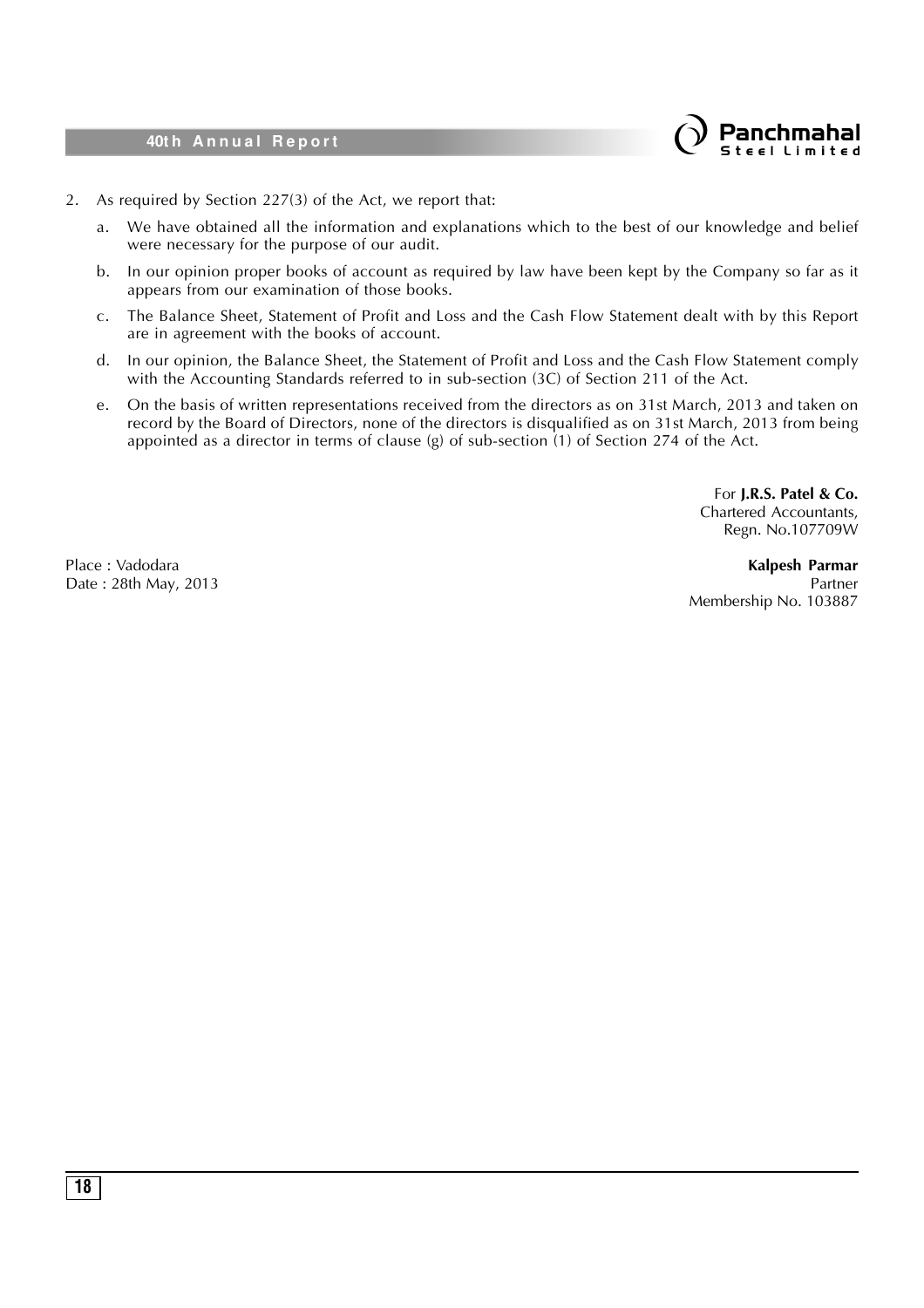

### **ANNEXURE REFERRED TO IN PARAGRAPH 1 UNDER "REPORT ON OTHER LEGAL AND REGULATORY REQUIREMENTS" OF OUR REPORT OF EVEN DATE ON THE ACCOUNTS FOR THE YEAR ENDED ON 31st MARCH, 2013 OF PANCHMAHAL STEEL LIMITED, KALOL.**

1. In respect of its Fixed Assets :

- (a) The Company has maintained proper records showing full particulars including quantitative details and situation of fixed assets, on the basis of available information.
- (b) The Company carries out physical verification of fixed assets under a phased program of verification at reasonable intervals, which in our opinion is reasonable. According to the information and explanations given to us, no material discrepancies were noticed on such verification.
- (c) In our opinion, the fixed assets disposed off do not constitute substantial part of the fixed assets of the Company and such disposal has, as such not affected the going concern status of the Company.
- 2. (a) As explained to us, the inventories have been physically verified by the management during the year at reasonable intervals other than material in transit and lying with branches and consignment agent/stockiest, which have been substantially confirmed by them. In our opinion, having regard to the nature and location of stocks, the frequency of verification is reasonable.
	- (b) In our opinion and according to the information and explanations given to us, the procedures of physical verification of inventories followed by the management are reasonable and adequate in relation to the size of the Company and the nature of its business.
	- (c) On the basis of our examination of records of inventory, in our opinion, the Company has maintained proper records of its inventories. According to the information and explanations given to us, no material discrepancies were noticed on physical verification of inventory as compared to the book records.
- 3. Loans granted/taken by the Company:
	- (a) As informed, the Company has not granted any loans, secured or unsecured to companies, firms or other parties listed in register maintained under Section 301 of the Companies Act, 1956.
	- (b) Since the Company has not granted any loans, secured or unsecured, to companies, firms or other parties covered in the register maintained under Section 301 of the Companies Act, 1956, therefore, sub-clauses (b), (c) and (d) of (iii) of the said Order are not applicable.
	- (c) The Company has taken an unsecured loan from a company listed in the register maintained under Section 301 of the Companies Act, 1956. Total numbers of parties involved are 2 (Two). Total amount outstanding as at 31.03.2013 is Rs. Nil/- (Rupees Nil). The maximum amount involved was Rs.3,40,50,684/- (Rupees Three Crore Forty Lacs Fifty Thousand Six Hundred Eighty Four only). The Company has not taken any loans, secured or unsecured from firms or other parties listed in register maintained under Section 301 of the Companies Act, 1956.
	- (d) In our opinion, the rate of interest and other terms and conditions in respect of loans taken from the Company listed in the register maintained under Section 301 of the Companies Act, 1956, are not prima-facie prejudicial to the interest of the Company.
	- (e) In respect of the loan taken by the Company from the company listed in the register maintained under Section 301 of the Companies Act, 1956, the interest payments are regular and the principal amount is repayable on demand.
- 4. In our opinion and according to explanations given to us, there are adequate internal control systems commensurate with the size of the Company and the nature of its business with regard to purchase of inventory and fixed assets and with regard to sale of goods and services. During the course of our audit, we have not observed any continuing failure to correct major weaknesses in such internal control systems.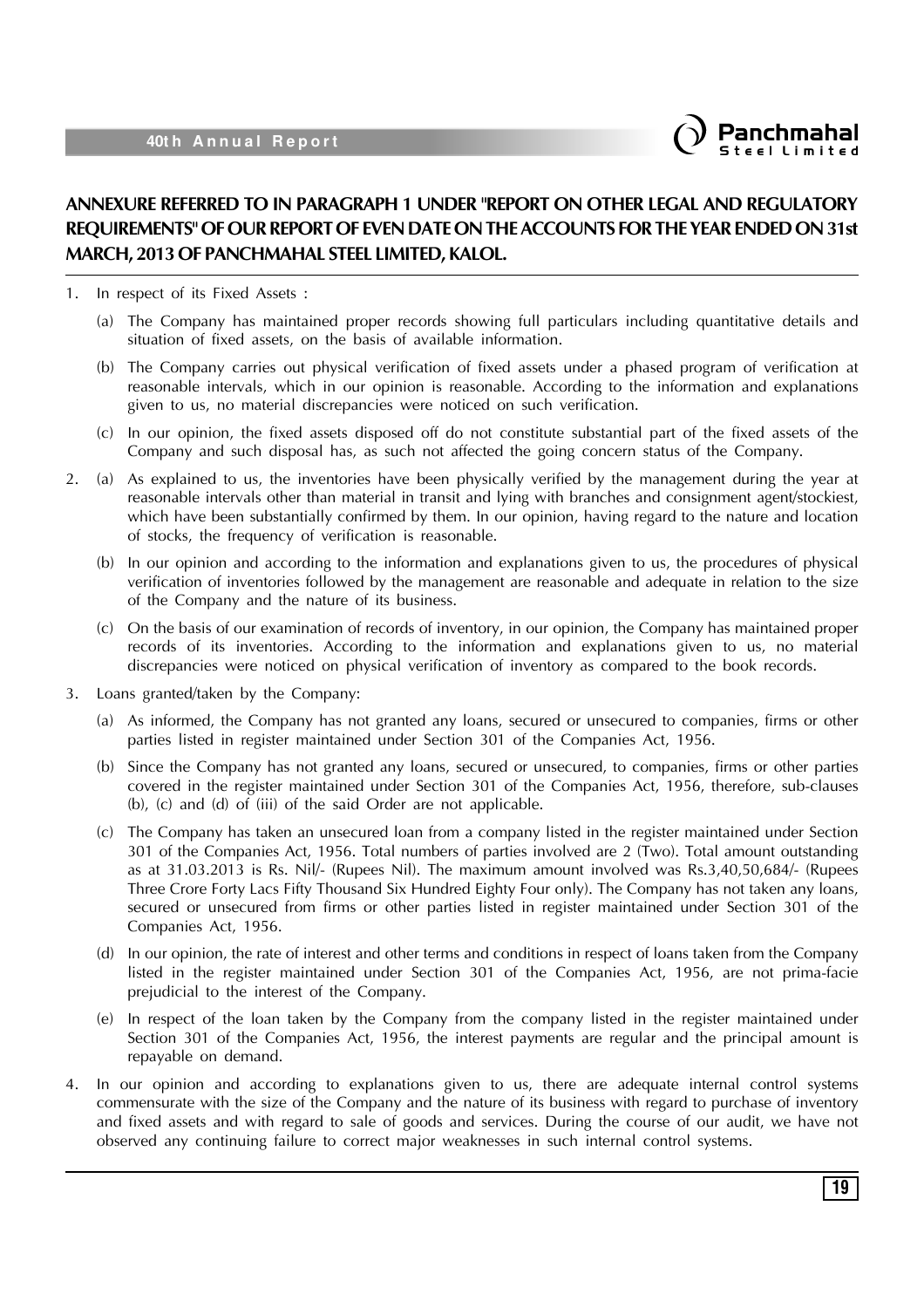

- 5. In respect of transactions entered in the register maintained in pursuance of Section 301 of the Companies Act, 1956 :
	- (a) In respect of transactions entered in the register maintained in pursuance of Section 301 of the Companies Act 1956, to the best of our knowledge and belief and according to the information and explanations given to us, particulars of contracts or arrangements that needed to be entered into the register have been so entered.
	- (b) In our opinion and according to the information and explanation given to us, the transactions made in pursuance of contract or arrangements entered in to the register in pursuance of Section 301 of the Act and exceeding the value of rupees five lacs in respect of any party during the year, have been made at prices which are reasonable having regard to prevailing market prices at the relevant time, wherever applicable.
- 6. In our opinion and according to the information and explanations given to us, the Company has not accepted any deposits from the public during the year and hence the question of complying with the provisions of Section 58A and 58AA of the Companies Act, 1956 and the rules framed thereunder and the directives issued by the Reserve Bank of India, wherever applicable, does not arise.
- 7. On the basis of the internal audit reports broadly reviewed by us, we are of the opinion that, the Company has an adequate internal audit system commensurate with the size and nature of its business.
- 8. On the basis of the records produced, we are of the opinion that prima facie, the cost records and accounts prescribed by the Central Government of India under Section 209(1)(d) of the Companies Act, 1956, have been made and maintained by the Company. However, we are not required to carry out and have not carried out any detailed examination of such records and accounts.
- 9. According to the information and explanations given to us in respect of statutory and other dues :
	- (a) The Company is generally regular in depositing undisputed statutory dues, including Provident Fund, Employees' State Insurance, Income Tax, Sales Tax, Wealth Tax, Custom Duty, Excise Duty, Cess and other Statutory dues with the appropriate authorities during the year.
	- (b) According to the information and explanations given to us and on the basis of records produced before us by the Company, the details of disputed Income Tax/Custom Duty/Excise Duty/Service Tax which have not been deposited as on 31st March, 2013 are given below:

| Name of Statute                           | <b>Nature of Dues</b> | Amount<br>(In Rs.) | <b>Forum where</b><br>dispute is pending        |
|-------------------------------------------|-----------------------|--------------------|-------------------------------------------------|
| The Central Excise Act, 1944              | Excise Duty           | 57,41,982          | Gujarat High Court                              |
| The Central Excise Act, 1944              | Excise Duty           | 5,05,018           | CESTAT, Mumbai                                  |
| The Central Excise Act, 1944              | Excise Duty           | 21,00,056          | CEGAT, Mumbai                                   |
| The Central Excise Act, 1944              | Excise Duty           | 2,19,069           | Commissioner (Appeals), Baroda                  |
| The Central Excise Act, 1944              | Excise Duty           | 1,95,484           | Commissioner (Appeals), Baroda                  |
| The Central Excise Act, 1944              | Excise Duty           | 3,35,090           | Commissioner (Appeals), Baroda                  |
| Finance Act, 1994 (Service Tax Provision) | Service Tax           | 2,15,606           | CESTAT, Ahmedabad                               |
| Finance Act, 1994 (Service Tax Provision) | Service Tax           | 26,84,743          | CESTAT, Ahmedabad                               |
| The Custom Act, 1962                      | Custom Duty           | 1,20,000           | CESTAT, Mumbai                                  |
| The Custom Act, 1962                      | Custom Duty           | 3,46,000           | CEGAT, Mumbai                                   |
| Central Sales Tax Act, 1956               | Sales Tax             | 8,57,242           | Joint Commissioner of<br>Commercial Tax, Baroda |
| The Income Tax Act, 1961                  | Income Tax            | 1,00,03,250        | Commissioner of Income Tax<br>(Appeals), Baroda |

- 10. The Company has no accumulated losses as at the end of the financial year and it has not incurred cash losses in the current and immediately preceding financial year.
- 11. The Company has not defaulted in repayment of dues to Banks, Debenture holders and Financial Institutions.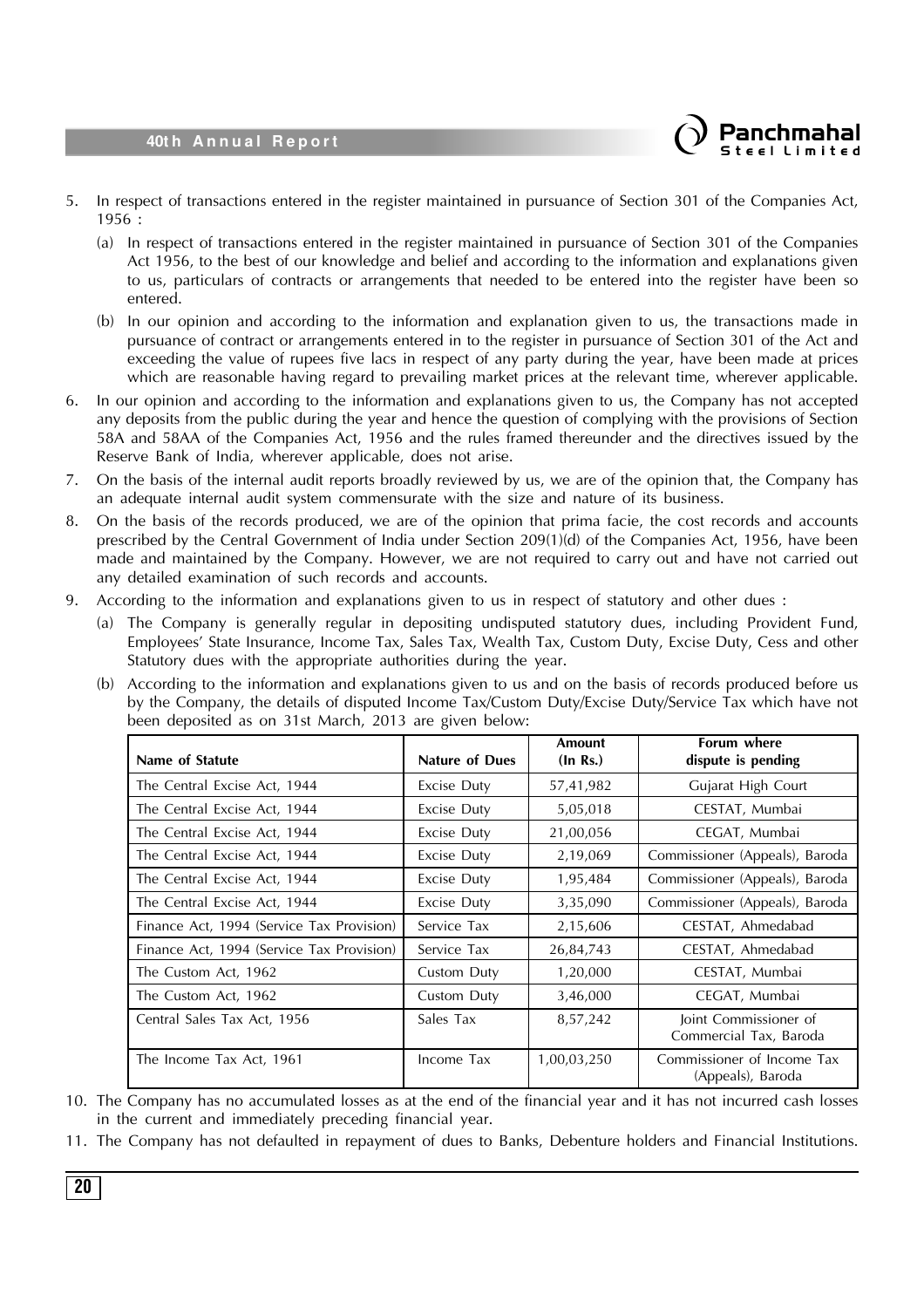

- 12. According to the information and explanations given to us and based on the documents and records produced to us, the Company has not granted any loans and advances on the basis of security by way of pledge of shares, debentures and other securities.
- 13. In our opinion, the Company is not a chit fund or a nidhi / mutual benefit fund / society. Therefore, the provisions of Clause 4(xiii) of the Order are not applicable to the Company.
- 14. In our opinion, the Company is not dealing in or trading in shares, securities, debentures and other investments. Accordingly, the provisions of Clause  $4(xiv)$  of the Order are not applicable to the Company.
- 15. According to the information and explanation given to us, the Company has not given any guarantee for loans taken by others from banks or financial institutions, the requirements of Clause 4(xiv) of the Order, to comment on whether the terms and conditions, whereof are prejudicial to the interest of the Company, is not applicable.
- 16. The Company has not taken any term loans during the year.
- 17. On the basis of the information and explanations given to us and on an overall examination of the Cash Flow and Balance Sheet of the Company as at the end of the year, funds raised on short term basis have, prime facie, not being used for long term investment.
- 18. According to the information and explanations given to us, the Company has not made any preferential allotment of shares during the year to parties or companies covered in the Register maintained under Section 301 of Companies Act, 1956.
- 19. According to the information and explanations given to us and the records examined by us, the Company has created securities in respect of debentures issued and outstanding as at the end of the year.
- 20. According to the information and explanations given to us, the Company has not made any public issue during the year and therefore, the question of disclosing the end use of money does not arise.
- 21. During the course of our examination of the books of account carried out in accordance with the generally accepted auditing practices in India, and according to the information and explanations given to us, we have neither come across any instances of fraud on or by the Company, noticed or reported during the year, nor have we been informed of such case by the management.

For **JRS Patel & Co.** Chartered Accountants, Regn. No.107709W

Place : Vadodara **Kalpesh Parmar** Date : 28th May, 2013 **Partner** Partner **Partner** Partner **Partner** Partner **Partner** Membership No.103887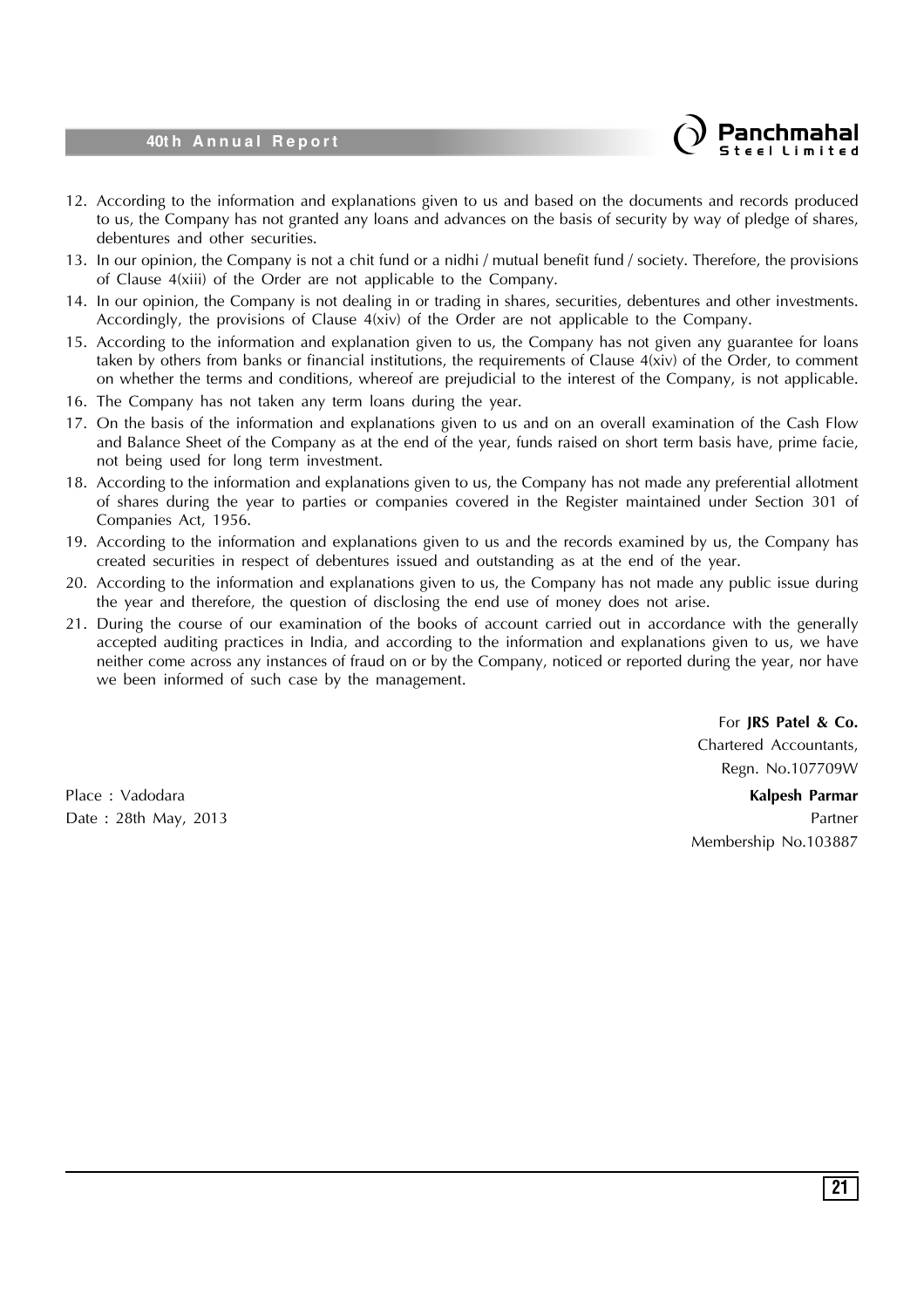

## **BALANCE SHEET AS AT 31ST MARCH, 2013**

|     |                                                        |                                                                           |                                                  |                                         | (Amount in Rupees) |
|-----|--------------------------------------------------------|---------------------------------------------------------------------------|--------------------------------------------------|-----------------------------------------|--------------------|
|     | <b>Particulars</b>                                     |                                                                           | <b>Note</b>                                      | AS AT                                   | AS AT              |
|     |                                                        |                                                                           | No.                                              | 31.03.2013                              | 31.03.2012         |
| Ι.  |                                                        | <b>EQUITY AND LIABILITIES</b>                                             |                                                  |                                         |                    |
|     | (1)                                                    | <b>Shareholders' Funds</b>                                                |                                                  |                                         |                    |
|     | (a)                                                    | Share Capital                                                             | 2                                                | 189,092,500                             | 189,092,500        |
|     | (b)                                                    | Reserves and Surplus                                                      | 3                                                | 1,188,436,645                           | 1,178,576,205      |
|     | (2)                                                    | <b>Non-Current Liabilities</b>                                            |                                                  |                                         |                    |
|     | (a)                                                    | Long Term Liabilities                                                     | 4                                                |                                         | 5,168,197          |
|     | (b)                                                    | Long-Term Provisions                                                      | 5                                                | 56,071,188                              | 56,454,729         |
|     | (3)                                                    | <b>Current Liabilities</b>                                                |                                                  |                                         |                    |
|     | (a)                                                    | Short-Term Borrowings                                                     | 6                                                | 484,000,794                             | 446,568,694        |
|     | (b)                                                    | <b>Trade Payables</b>                                                     | 7                                                | 956,074,265                             | 1,052,957,080      |
|     | (c)                                                    | Other Current Liabilities                                                 | 8                                                | 144,327,853                             | 180,732,041        |
|     | (d)                                                    | <b>Short-Term Provisions</b>                                              | 9                                                | 33,092,908                              | 60,633,372         |
|     | <b>TOTAL</b>                                           |                                                                           |                                                  | 3,051,096,153                           | 3,170,182,818      |
| II. | <b>ASSETS</b>                                          |                                                                           |                                                  |                                         |                    |
|     |                                                        | (1) Non-Current Assets                                                    |                                                  |                                         |                    |
|     | (a)                                                    | <b>Fixed Assets</b>                                                       |                                                  |                                         |                    |
|     |                                                        | <b>Tangible Assets</b><br>(i)                                             | 10                                               | 1,163,994,229                           | 1,146,653,585      |
|     |                                                        | (ii) Capital work-in-progress                                             |                                                  | 58,781,536                              | 37,546,880         |
|     | (b)                                                    | Non-current Investments                                                   | 11                                               | 5,000                                   | 5,025              |
|     | (c)                                                    | Deferred Tax Assets (net)                                                 | 12                                               | 16,822,212                              | 31,960,382         |
|     | (d)                                                    | Long-Term Loans and Advances                                              | 13                                               | 114,975,607                             | 112,266,691        |
|     | (2)                                                    | <b>Current Assets</b>                                                     |                                                  |                                         |                    |
|     | (a)                                                    | Inventories                                                               | 14                                               | 1,272,695,948                           | 1,447,313,783      |
|     | (b)                                                    | <b>Trade Receivables</b>                                                  | 15                                               | 274,393,093                             | 257,628,982        |
|     | (c)                                                    | Cash and Cash equivalents                                                 | 16                                               | 51,828,270                              | 47,238,293         |
|     | (d)                                                    | Short-Term Loans and Advances                                             | 17                                               | 88,456,786                              | 82,577,081         |
|     | (e)                                                    | <b>Other Current Assets</b>                                               | 18                                               | 9,143,472                               | 6,992,116          |
|     | <b>TOTAL</b>                                           |                                                                           |                                                  | 3,051,096,153                           | 3,170,182,818      |
|     |                                                        | Significant Accounting Policies and<br>accompanying Notes to the Accounts | 1                                                |                                         |                    |
|     | For J.R.S. Patel & Co.<br><b>Chartered Accountants</b> | As per our Report of even date attached                                   | Ashok Malhotra<br>Chairman and Managing Director | Hanish Malhotra<br>Director (Marketing) |                    |

Kalpesh Parmar<br>Partner<br>Membership No.103887

**Kalpesh Parmar Pradip H. Gupta Deepak Nagar**

Partner Vice President (Finance) AGM (Legal) & Company Secretary

Vadodara, 28<sup>th</sup> May, 2013 Vadodara, 28<sup>th</sup> May, 2013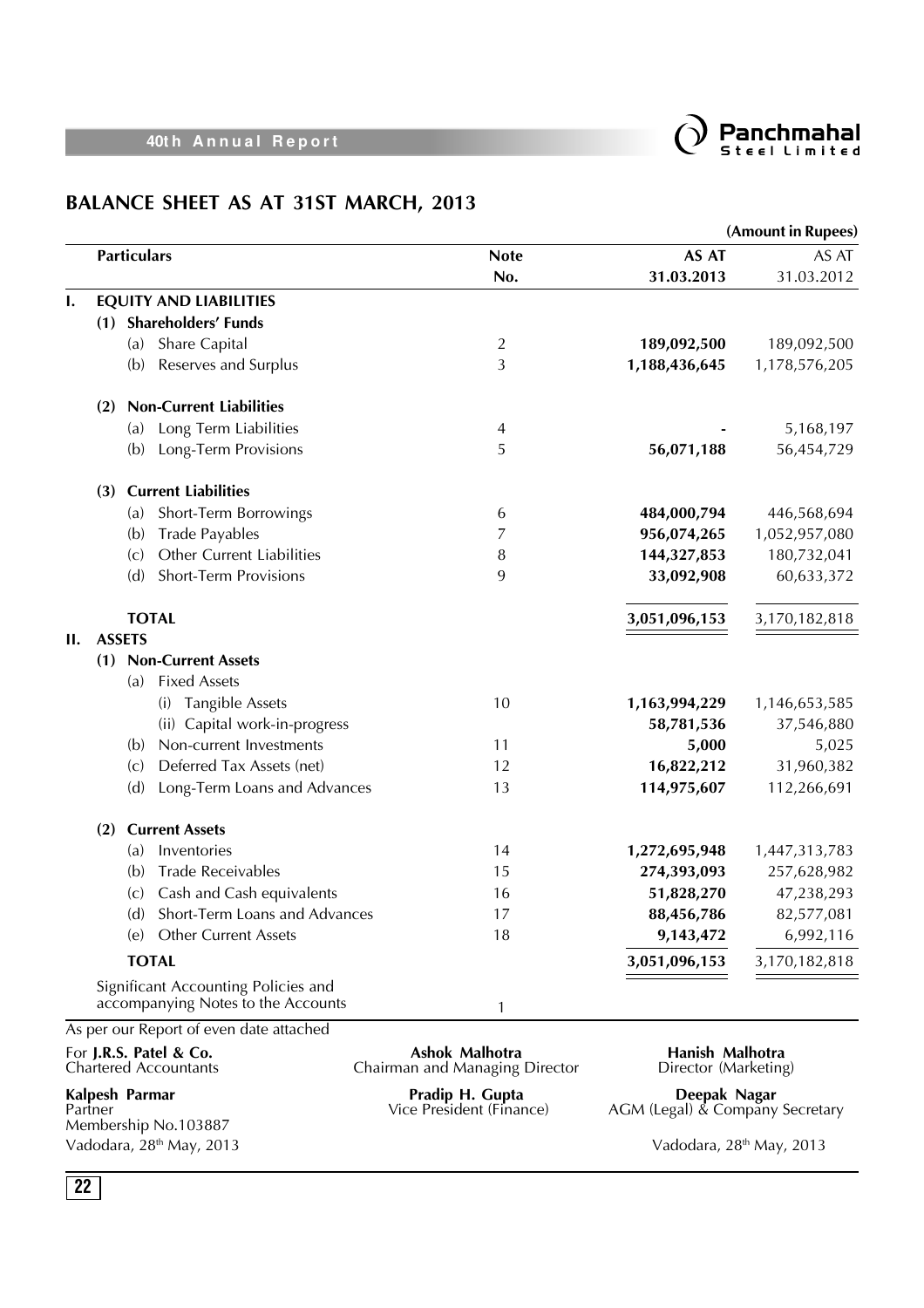

## **STATEMENT OF PROFIT AND LOSS FOR THE YEAR ENDED 31ST MARCH, 2013**

|             |                                                                                              |                                                         |                                                 | (Amount in Rupees) |
|-------------|----------------------------------------------------------------------------------------------|---------------------------------------------------------|-------------------------------------------------|--------------------|
|             | <b>Particulars</b>                                                                           | <b>Note</b>                                             | For the year                                    | For the year       |
|             |                                                                                              | No.                                                     | 2012-2013                                       | 2011-2012          |
| ı.          | <b>Revenue from Operations</b>                                                               | 19                                                      | 3,408,787,555                                   | 4,642,619,379      |
| Н.          | <b>Other Income</b>                                                                          | 20                                                      | 23,666,126                                      | 11,806,571         |
| Ш.          | Total Revenue $(I + II)$                                                                     |                                                         | 3,432,453,681                                   | 4,654,425,950      |
|             | IV. Expenses:                                                                                |                                                         |                                                 |                    |
|             | Cost of Materials consumed                                                                   | 21                                                      | 2,126,655,224                                   | 3,228,286,909      |
|             | <b>Manufacturing Expenses</b>                                                                | 22                                                      | 630,018,517                                     | 791,805,164        |
|             | Change in Inventory of Finished Goods                                                        | 23                                                      | 146,333,394                                     | (104, 347, 497)    |
|             | <b>Employee Benefits Expenses</b>                                                            | 24                                                      | 152,278,795                                     | 183, 167, 216      |
|             | <b>Finance Costs</b>                                                                         | 25                                                      | 93,433,329                                      | 96,390,036         |
|             | Depreciation and Amortization Expenses                                                       | 10                                                      | 81,659,103                                      | 120,274,041        |
|             | Other Expenses                                                                               | 26                                                      | 149,430,118                                     | 253,560,962        |
|             | <b>Total Expenses</b>                                                                        |                                                         | 3,379,808,480                                   | 4,569,136,831      |
| $V_{\star}$ | <b>Profit before Exceptional and</b><br>Extraordinary Items and Tax (III - IV)               |                                                         | 52,645,201                                      | 85,289,119         |
|             | <b>VI. Prior Period Items</b>                                                                |                                                         |                                                 | 1,388,038          |
|             | VII. Profit before Tax (V-VI)                                                                |                                                         | 52,645,201                                      | 83,901,081         |
|             | <b>VIII.Tax Expense:</b>                                                                     |                                                         |                                                 |                    |
|             | Current Tax (MAT)<br>(1)                                                                     |                                                         | 10,575,307                                      | 17,106,850         |
|             | Less: MAT Credit Entitlement                                                                 |                                                         | 10,575,307                                      | 17,106,850         |
|             | Net Current Tax                                                                              |                                                         |                                                 |                    |
|             | Deferred Tax<br>(2)                                                                          |                                                         | 15,138,170                                      | 26,383,581         |
|             | IX. Profit/(Loss) for the period from continuing<br><b>Operations after Tax (VII - VIII)</b> |                                                         | 37,507,031                                      | 57,517,500         |
| X.          | <b>Earnings per Equity Share:</b>                                                            |                                                         |                                                 |                    |
|             | Basic & Diluted                                                                              |                                                         | 1.984                                           | 3.043              |
|             | Significant Accounting Policies and<br>accompanying Notes to the Accounts                    | 1                                                       |                                                 |                    |
|             | As per our Report of even date attached                                                      |                                                         |                                                 |                    |
|             | For J.R.S. Patel & Co.<br><b>Chartered Accountants</b>                                       | <b>Ashok Malhotra</b><br>Chairman and Managing Director | Hanish Malhotra<br>Director (Marketing)         |                    |
|             | Kalpesh Parmar<br>Partner<br>Membership No.103887                                            | Pradip H. Gupta<br>Vice President (Finance)             | Deepak Nagar<br>AGM (Legal) & Company Secretary |                    |

Vadodara, 28<sup>th</sup> May, 2013 Vadodara, 28<sup>th</sup> May, 2013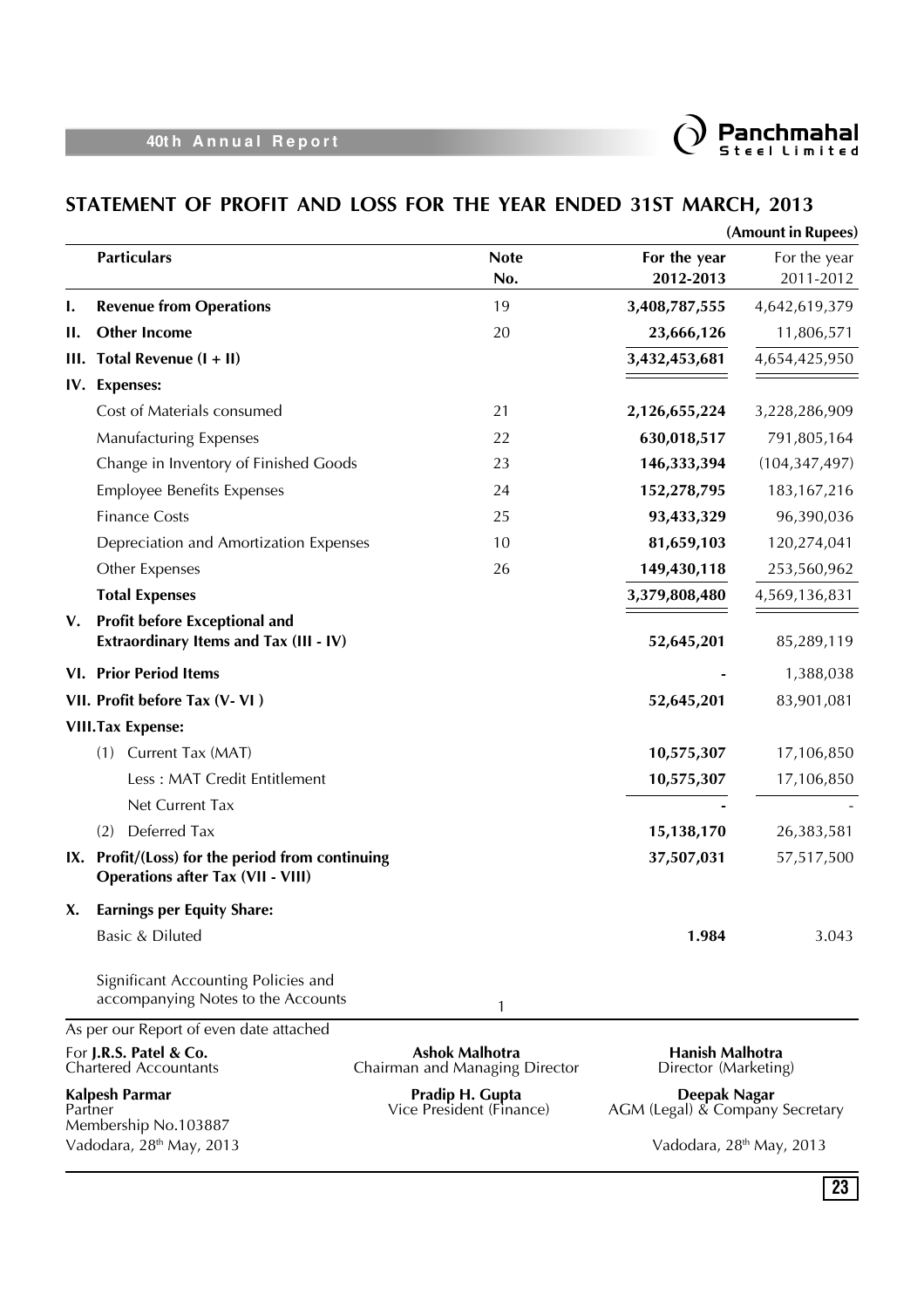



|                                                                                                                  | Year ended      | Year ended      |
|------------------------------------------------------------------------------------------------------------------|-----------------|-----------------|
|                                                                                                                  | 31.03.2013      | 31.03.2012      |
| <b>Cash Flow from Operating Activities</b><br>A.<br>Net Profit before Tax and Extraordinary Items                | 52,645,201      | 85,289,118      |
| Adjustments for:<br>Depreciation                                                                                 | 81,659,103      | 120,274,042     |
| Provision for Wealth Tax                                                                                         | 210,850         | 210,930         |
| <b>Finance Cost</b>                                                                                              | 93,433,329      | 96,390,036      |
| Prior period adjustments                                                                                         |                 | (1,388,038)     |
| Loss on Disposal of Capital Assets                                                                               |                 | 336,883         |
| Loss / (Profit) on sale of Capital Assets                                                                        | (9,611,000)     | 969,940         |
| Interest Income                                                                                                  | (7,010,943)     | (3,485,271)     |
| <b>Operating Profit before Working Capital Changes</b>                                                           | 211,326,540     | 298,597,640     |
| Adjustments for (Increase) / Decrease in Operating Assets :                                                      |                 |                 |
| Inventories                                                                                                      | 174,617,835     | (54, 045, 422)  |
| <b>Trade Receivables</b>                                                                                         | (16, 764, 111)  | 50,306,492      |
| Short-Term Loans and Advances                                                                                    | (8,407,217)     | 57,423,936      |
| Long-Term Loans and Advances                                                                                     | 7,866,391       | (684, 800)      |
| <b>Other Current Assets</b>                                                                                      | (514, 407)      | 1,436,693       |
| Adjustments for Increase / (Decrease) in Operating Liabilities :                                                 |                 |                 |
| <b>Trade Payables</b>                                                                                            | (96,882,816)    | (104, 136, 994) |
| <b>Other Current Liabilities</b>                                                                                 | (34, 028, 322)  | 10,319,744      |
| Long-Term Liabilities                                                                                            | (5, 168, 197)   | 5,168,197       |
| <b>Short-Term Provisions</b>                                                                                     | (258, 965)      | 840,949         |
| Long-Term Provisions                                                                                             | (383, 541)      | (27, 568)       |
| Cash generated from Operations                                                                                   | 231,403,190     | 265,198,867     |
| Direct Taxes Paid                                                                                                | (8, 258, 645)   | (28,710,826)    |
| <b>Net Cash from Operating Activities</b><br>. A                                                                 | 223, 144, 545   | 236,488,041     |
| <b>Cash Flow from Investing Activities</b><br>В.                                                                 |                 |                 |
| Purchase of Fixed Assets                                                                                         | (127, 118, 225) | (74, 148, 879)  |
| Sale / Redemption of Investment                                                                                  | 25              |                 |
| Sale / Disposal of Fixed Assets                                                                                  | 13,190,839      | 8,418,164       |
| <b>Interest Received</b>                                                                                         | 8,677,977       | 2,271,284       |
| Net Cash (used in) / from Investing Activities<br>$\ldots B$<br><b>Cash Flow from Financing Activities</b><br>C. | (105, 249, 384) | (63, 459, 431)  |
| Repayment of Long-Term Borrowings                                                                                | (1, 266, 664)   | (12,600,000)    |
| Net Increase / (Decrease) in Working Capital Borrowings                                                          | 37,432,100      | (21, 362, 889)  |
| <b>Finance Cost</b>                                                                                              | (94, 763, 906)  | (98,090,662)    |
| Dividend Paid                                                                                                    | (47, 039, 774)  | (46,991,874)    |
| Tax on Dividend                                                                                                  | (7,666,940)     | (7,666,940)     |
| Net Cash (used in)/ from Financing Activities<br>. C                                                             | (113, 305, 184) | (186, 712, 365) |
| $(A+B+C)$<br>Net Increase/(Decrease) in Cash & Cash equivalents                                                  | 4,589,977       | (13,683,755)    |
| Cash and Cash equivalents at the beginning of the year:                                                          |                 |                 |
| Cash on Hand                                                                                                     | 258,142         | 120,631         |
| Balance with Banks in Current, Margin and Deposit Accounts                                                       | 46,980,151      | 60,801,416      |
|                                                                                                                  | 47,238,293      | 60,922,047      |
| Cash and Cash equivalents at the closing of the year:                                                            |                 |                 |
| Cash on Hand                                                                                                     | 139,461         | 258,142         |
| Balance with Banks in Current, Margin and Deposit Accounts                                                       | 51,688,809      | 46,980,151      |
|                                                                                                                  | 51,828,270      | 47,238,293      |
| Net Increase/(Decrease) as disclosed above                                                                       | 4,589,977       | (13,683,754)    |
| The Statement referred above and Notes to Accounts form an integral part of Cash Flow Statement.                 |                 |                 |
| As per our Report of even date attached                                                                          |                 |                 |

For **J.R.S. Patel & Co. Ashok Malhotra Hanish Malhotra** Chartered Accountants Chairman and Managing Director Director (Marketing) **Kalpesh Parmar Pradip H. Gupta Deepak Nagar** Partner Vice President (Finance) AGM (Legal) & Company Secretary Membership No.103887 Vadodara, 28<sup>th</sup> May, 2013 Vadodara, 28<sup>th</sup> May, 2013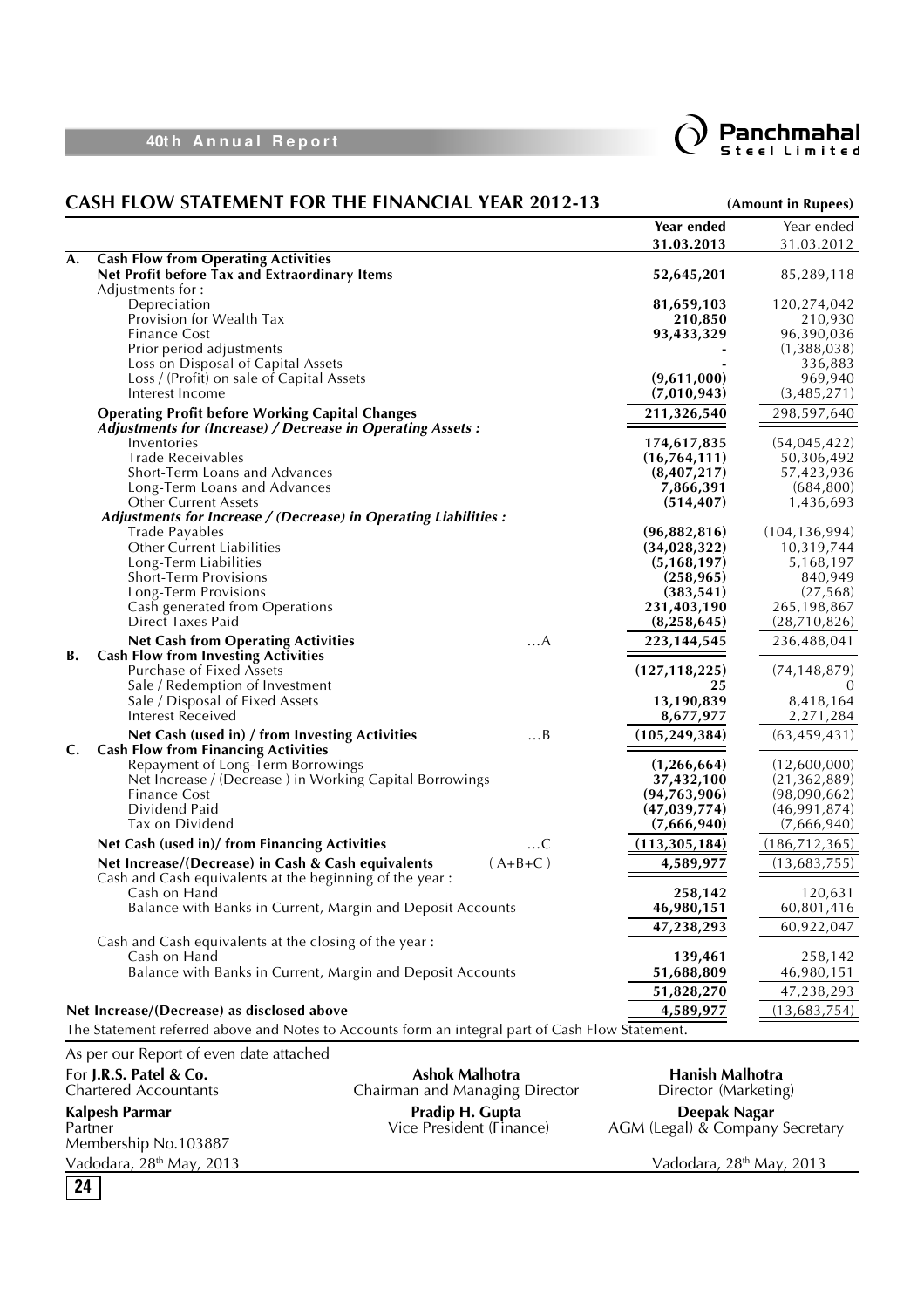

### **NOTES FORMING PART TO THE FINANCIAL STATEMENTS AS AT 31ST MARCH, 2013**

|                                                               |        |              |        | (Amount in Rupees) |
|---------------------------------------------------------------|--------|--------------|--------|--------------------|
| <b>Particulars</b>                                            |        | <b>AS AT</b> |        | AS AT              |
|                                                               |        | 31.03.2013   |        | 31.03.2012         |
| NOTE NO. 2                                                    |        |              |        |                    |
| <b>SHARE CAPITAL</b>                                          |        |              |        |                    |
| <b>AUTHORISED</b>                                             |        |              |        |                    |
| 4,00,00,000 (P.Y. 4,00,00,000) Equity Shares of Rs. 10/- each |        | 400,000,000  |        | 400,000,000        |
| <b>ISSUED, SUBSCRIBED AND PAID-UP</b>                         |        |              |        |                    |
| 1,89,04,460 (P.Y. 1,89,04,460) Equity Shares of               |        |              |        |                    |
| Rs. 10/- each fully paid-up                                   |        | 189,044,600  |        | 189,044,600        |
| Add: Forfeited Equity Shares of Rs.10/- each                  |        |              |        |                    |
| 5,600 Forfeited Equity Shares of Rs.3/- each Paid             | 16,800 |              | 16,800 |                    |
| 4,600 Forfeited Equity Shares of Rs.6/- each Paid             | 27,600 |              | 27,600 |                    |
| 500 Forfeited Equity Shares of Rs.7/- each Paid               | 3,500  |              | 3,500  |                    |
|                                                               |        | 47,900       |        | 47,900             |
| <b>TOTAL</b>                                                  |        | 189,092,500  |        | 189,092,500        |

### **Additional Notes :**

1) Reconciliation of Issued, Subscribed and Paid-up Share Capital

|                                                                                    | 31.03.2013    |                  | 31.03.2012    |                |
|------------------------------------------------------------------------------------|---------------|------------------|---------------|----------------|
| <b>Share Capital</b>                                                               | No. of Shares | <b>Nominal</b>   | No. of Shares | <b>Nominal</b> |
|                                                                                    |               | Value Rs.        |               | Value Rs.      |
| Equity Shares at the beginning of the year                                         | 18,904,460    | 189,044,600      | 18,904,460    | 189,044,600    |
| Add: Equity Shares alloted during the year<br>Equity Shares at the end of the year | 18,904,460    | -<br>189,044,600 | 1,89,04,460   | 189,044,600    |

### 2) Details of Shares held by each Shareholder in excess of 5% of Paid-up Share Capital

|                      |                                           | 31.03.2013                      |                               | 31.03.2012               |                        |
|----------------------|-------------------------------------------|---------------------------------|-------------------------------|--------------------------|------------------------|
| Name of Share Holder |                                           | Number of<br><b>Shares held</b> | % Holding in<br><b>Shares</b> | Number of<br>Shares held | % Holding in<br>Shares |
| a)                   | Mr. Ashok Malhotra                        | 1338432                         | $7.08\%$                      | 1234380                  | 6.53%                  |
| l b)                 | Honeyvick Enterprises Pvt. Ltd.           | 6798000                         | 35.96%                        | 6798000                  | 35.96%                 |
| l c)                 | Amil Enterprises Pvt. Ltd.                | 3527311                         | 18.66%                        | 3440313                  | 18.20%                 |
| l d)                 | Asset Reconstruction Company (India) Ltd. | 790075                          | 4.18%                         | 3988920                  | 21.10%                 |
| e)                   | <b>ICICI Bank Ltd.</b>                    | 3194539                         | 16.90%                        | -                        |                        |

3) The Company is having only one class of shares i.e Equity carrying a nominal value of Rs.10/- per share.

4) Every holder of the equity share of the Company is entitled to one vote per share held.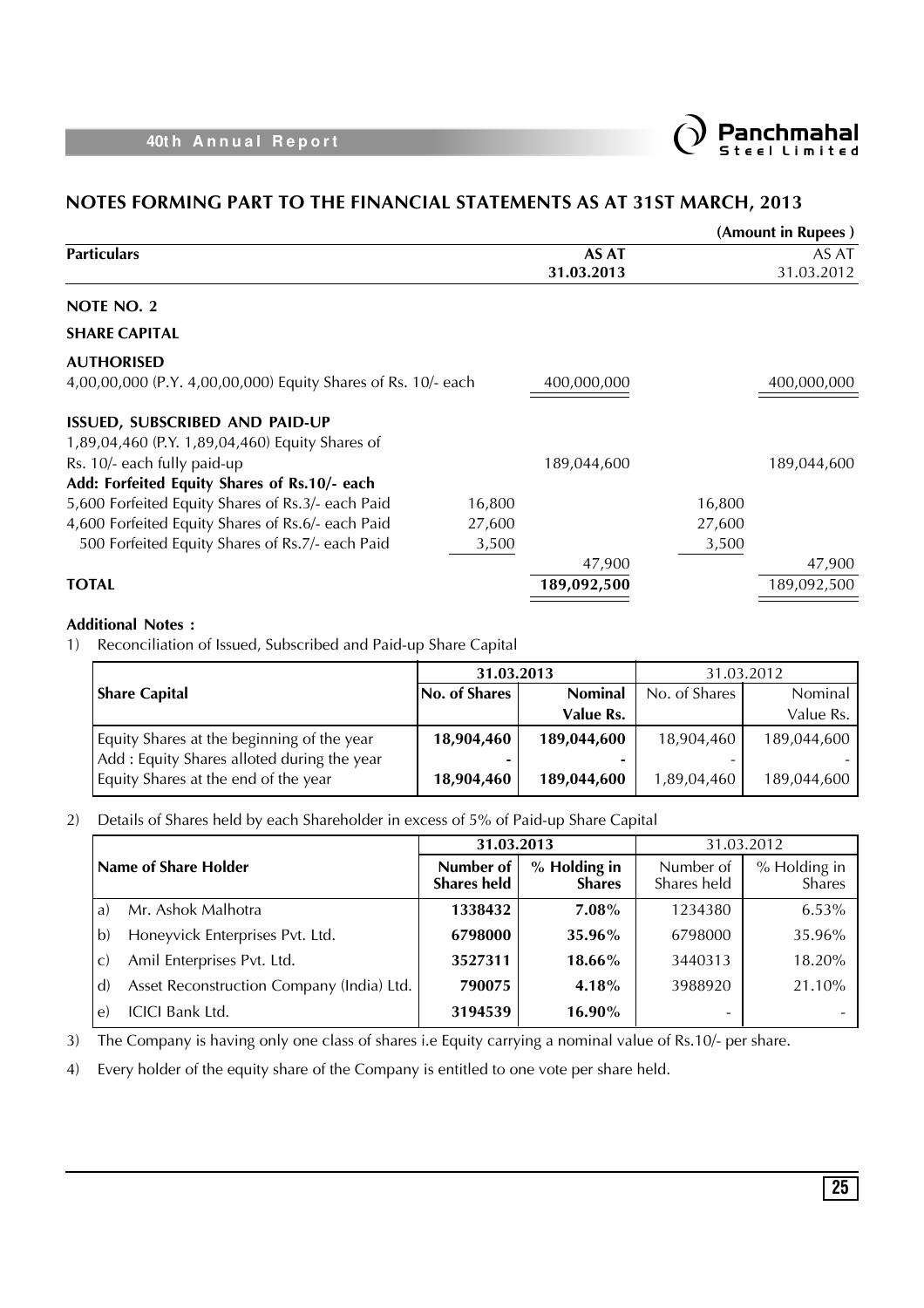

|                                                |             |                            |             | (Amount in Rupees)  |
|------------------------------------------------|-------------|----------------------------|-------------|---------------------|
| <b>Particulars</b>                             |             | <b>AS AT</b><br>31.03.2013 |             | AS AT<br>31.03.2012 |
| NOTE NO. 3                                     |             |                            |             |                     |
| <b>RESERVES AND SURPLUS</b>                    |             |                            |             |                     |
| <b>Capital Reserve</b>                         |             |                            |             |                     |
| As per last Balance Sheet                      |             | 17,523,435                 |             | 17,523,435          |
| <b>Securities Premium Account</b>              |             |                            |             |                     |
| As per last Balance Sheet                      |             | 750,372,332                |             | 750,372,332         |
| (including Rs.4,26,100/- of Forfeited Shares)  |             |                            |             |                     |
| <b>Debentures Redemption Reserve</b>           |             |                            |             |                     |
| As per last Balance Sheet                      | 325,000     |                            | 4,250,000   |                     |
| Less: Transfer to Statement of Profit and Loss | (325,000)   |                            | 3,925,000   |                     |
|                                                |             |                            |             | 325,000             |
| <b>General Reserve</b>                         |             |                            |             |                     |
| As per last Balance Sheet                      | 29,000,000  |                            | 23,000,000  |                     |
| Add: Transfer from Surplus in Statement        |             |                            |             |                     |
| of Profit and Loss                             | 1,000,000   |                            | 6,000,000   |                     |
|                                                |             | 30,000,000                 |             | 29,000,000          |
| Surplus in Statement of Profit and Loss        |             |                            |             |                     |
| As per last Balance Sheet                      | 381,355,438 |                            | 380,841,028 |                     |
| Add:<br>Surplus for the year                   | 37,507,031  |                            | 57,517,500  |                     |
| Transfer from Debenture Redemption Reserve     | 325,000     |                            | 3,925,000   |                     |
|                                                | 419,187,469 |                            | 442,283,528 |                     |
| Appropriations<br>Less:                        |             |                            |             |                     |
| Proposed Dividend                              | 23,630,575  |                            | 47,261,150  |                     |
| Corporate Dividend Tax                         | 4,016,016   |                            | 7,666,940   |                     |
| <b>Transfer to General Reserve</b>             | 1,000,000   |                            | 6,000,000   |                     |
|                                                | 28,646,591  |                            | 60,928,090  |                     |
|                                                |             | 390,540,878                |             | 381, 355, 438       |
| <b>TOTAL</b>                                   |             | 1,188,436,645              |             | 1,178,576,205       |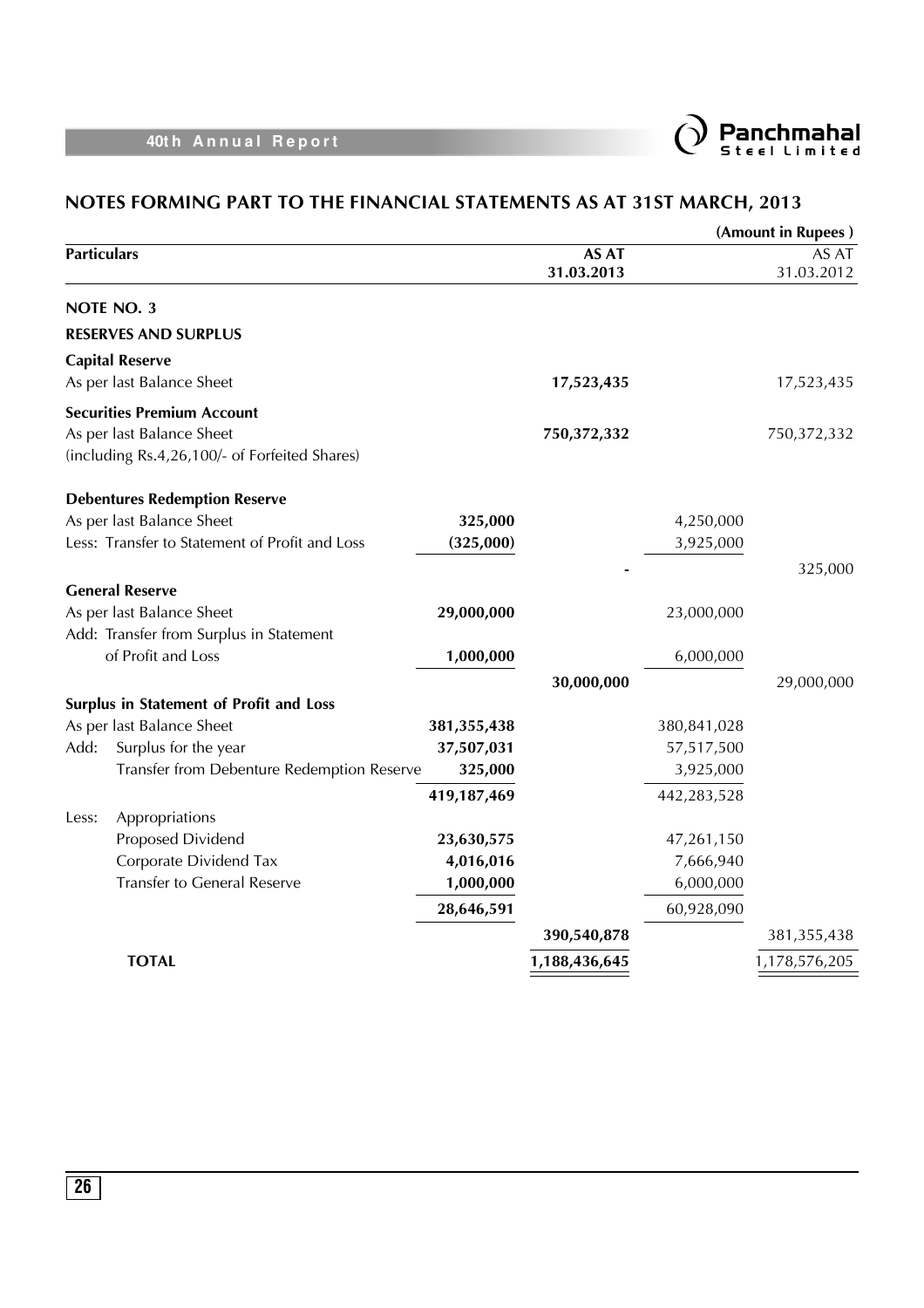

### **NOTES FORMING PART TO THE FINANCIAL STATEMENTS AS AT 31ST MARCH, 2013**

|                                             |             |              |             | (Amount in Rupees) |
|---------------------------------------------|-------------|--------------|-------------|--------------------|
| <b>Particulars</b>                          |             | <b>AS AT</b> |             | AS AT              |
|                                             |             | 31.03.2013   |             | 31.03.2012         |
| <b>NOTE NO. 4</b>                           |             |              |             |                    |
| <b>LONG-TERM LIABILITIES</b>                |             |              |             |                    |
| Statutory Liabilities                       |             |              |             | 5,168,197          |
| <b>TOTAL</b>                                |             |              |             | 5,168,197          |
| <b>NOTE NO. 5</b>                           |             |              |             |                    |
| <b>LONG-TERM PROVISIONS</b>                 |             |              |             |                    |
| Provision for Leave Encashment              |             | 4,511,315    |             | 4,894,856          |
| <b>Interest Provision</b>                   |             | 51,559,873   |             | 51,559,873         |
| <b>TOTAL</b>                                |             | 56,071,188   |             | 56,454,729         |
| <b>NOTE NO. 6</b>                           |             |              |             |                    |
| <b>SHORT-TERM BORROWINGS</b>                |             |              |             |                    |
| <b>SECURED BORROWINGS</b>                   |             |              |             |                    |
| <b>Working Capital Facilities from Bank</b> |             |              |             |                    |
| Cash Credit                                 | 401,165,355 |              | 251,006,543 |                    |
| <b>Bills Discounting</b>                    | 39,955,113  |              | 45,562,151  |                    |
| <b>Export Packing Credit</b>                | 42,747,845  |              | 150,000,000 |                    |
| Packing Credit in Foreign Currency          | 132,481     |              |             |                    |
|                                             |             | 484,000,794  |             | 446,568,694        |
| <b>TOTAL</b>                                |             | 484,000,794  |             | 446,568,694        |
|                                             |             |              |             |                    |

### **Note :**

The Working Capital Advances from State Bank of India are secured by first charge over the inventories, receivables and other chargeable current assets; second charge over the immovable properties situated at Plot No.117, GIDC Industrial Estate, Kalol, Dist. Panchmahal and is further guaranteed by Chairman and Managing Director of the Company.

### **NOTE NO. 7**

### **TRADE PAYABLES**

| For Supplies/Services         |             |             |             |               |
|-------------------------------|-------------|-------------|-------------|---------------|
| Due to Micro, Small and<br>a) |             |             |             |               |
| <b>Medium Enterprises</b>     | 1,434,220   |             | 929,377     |               |
| Others<br>b)                  | 363,075,015 |             | 497,842,976 |               |
|                               |             | 364,509,235 |             | 498,772,353   |
| <b>Bills Payable</b>          |             | 591,565,030 |             | 554, 184, 727 |
| <b>TOTAL</b>                  |             | 956,074,265 |             | 1,052,957,080 |
|                               |             |             |             |               |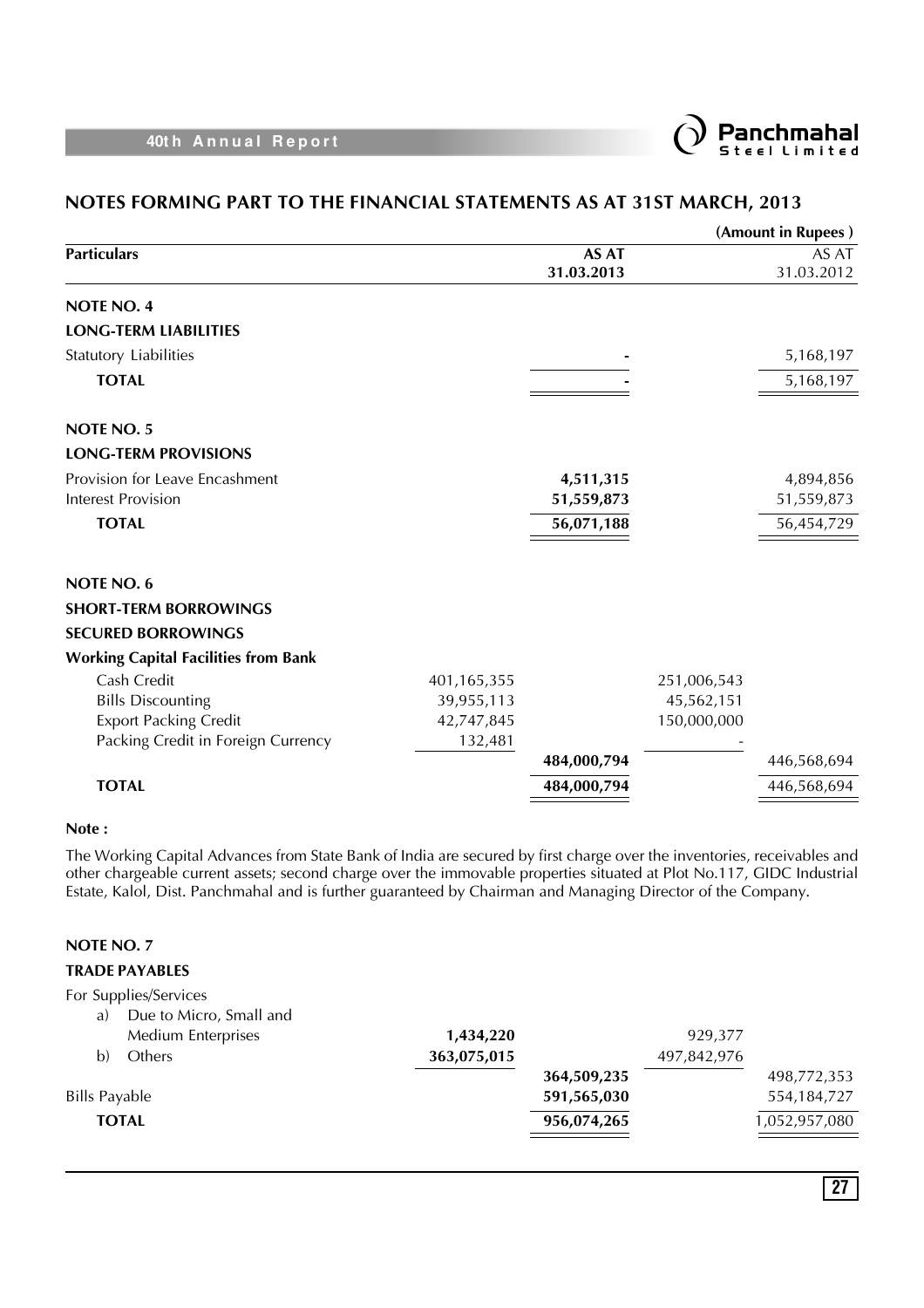

### **NOTES FORMING PART TO THE FINANCIAL STATEMENTS AS AT 31ST MARCH, 2013**

|                                                      |              | (Amount in Rupees) |
|------------------------------------------------------|--------------|--------------------|
| <b>Particulars</b>                                   | <b>AS AT</b> | AS AT              |
|                                                      | 31.03.2013   | 31.03.2012         |
| <b>NOTE NO. 8</b>                                    |              |                    |
| <b>OTHER CURRENT LIABILITIES</b>                     |              |                    |
| Current maturities of Long-Term Debt (Secured)       |              | 1,266,664          |
| Interest accrued but not due on Borrowings (Secured) |              | 366,330            |
| Interest accrued and due on Borrowings (Secured)     | 532,671      | 1,496,918          |
| Advances received from Customers                     | 14,952,209   | 40,222,252         |
| <b>Gratuity Contribution</b>                         | 13,718,905   | 25,218,905         |
| <b>Sundry Creditors for Projects</b>                 | 10,678,337   | 1,799,550          |
| Unpaid Dividend                                      | 698,768      | 477,392            |
| Duties and Taxes                                     | 103,401,601  | 109,468,921        |
| Other Payables                                       | 345,362      | 415,108            |
| <b>TOTAL</b>                                         | 144,327,853  | 180,732,041        |
| <b>NOTE NO. 9</b>                                    |              |                    |
| <b>SHORT-TERM PROVISIONS</b>                         |              |                    |
| Provision for Employee Benefits                      | 5,446,317    | 5,705,282          |
| Proposed Dividend                                    | 23,630,575   | 47,261,150         |
| Tax on Proposed Dividend                             | 4,016,016    | 7,666,940          |
| <b>TOTAL</b>                                         | 33,092,908   | 60,633,372         |
|                                                      |              |                    |

### **NOTE NO. 10 TANGIBLE FIXED ASSETS**

|                                                               | <b>GROSS BLOCK (AT COST)</b>        |                                          | <b>DEPRECIATION</b>                 |                                     |                         | <b>NET BLOCK</b>                  |                           |                         |                                     |                                     |
|---------------------------------------------------------------|-------------------------------------|------------------------------------------|-------------------------------------|-------------------------------------|-------------------------|-----------------------------------|---------------------------|-------------------------|-------------------------------------|-------------------------------------|
| Tangible Assets                                               | As at<br>01.04.12                   | <b>Addition</b><br>during<br>the<br>year | Sales/<br>Adjust-<br>ment<br>(Cost) | As at<br>31.03.13                   | As at<br>01.04.12       | Provided<br>during<br>the<br>year | Sales/<br>Adjust-<br>ment | As at<br>31.03.13       | As at<br>31.03.13                   | As at<br>31.03.12                   |
| Land<br>Leasehold Land<br>Free-hold Land<br>Land Development  | 7,259,325<br>1,335,968<br>2,833,434 | 1,604,256                                | ٠                                   | 8,863,581<br>1,335,968<br>2,833,434 | 385,483                 | 79,497                            | ٠                         | 464,980                 | 8,398,601<br>1,335,968<br>2,833,434 | 6,873,842<br>1,335,968<br>2,833,434 |
| <b>Buildings</b><br><b>Factory Building</b><br>Other Building | 49,950,648<br>33,301,044            | 853,200                                  | ٠                                   | 49,950,648<br>34, 154, 244          | 19,489,474<br>8,951,227 | 1,197,432<br>556,715              | ٠<br>٠                    | 20,686,906<br>9,507,942 | 29,263,742<br>24,646,302            | 30,461,174<br>24,349,817            |
| Plant & Machinery                                             | 1,985,251,417                       | 98,317,646                               | 54,520,841                          | 2,029,048,222                       | 951,639,931             | 72,588,999                        | 49,327,384                | 974,901,546             | 1,054,146,676                       | 1,033,611,486                       |
| <b>Furniture &amp; Fittings</b>                               | 17,705,902                          | 639,479                                  | 45,910                              | 18,299,471                          | 14,090,501              | 1,143,699                         | 41,762                    | 15,192,438              | 3,107,033                           | 3,615,401                           |
| Office Equipments                                             | 10,043,444                          | 615,760                                  | 21,070                              | 10,638,134                          | 4,063,581               | 490,843                           | 14,083                    | 4,540,341               | 6,097,793                           | 5,979,863                           |
| <b>EDP</b> Equipments                                         | 16,156,981                          | 8,000                                    | $\sim$                              | 16,164,981                          | 8,782,053               | 2,133,251                         | ٠                         | 10,915,304              | 5,249,677                           | 7,374,928                           |
| Vehicles                                                      | 43,826,415                          | 2,165,998                                |                                     | 45,992,413                          | 13,608,743              | 3,468,667                         | ٠                         | 17,077,410              | 28,915,003                          | 30,217,672                          |
| Total                                                         | 2,167,664,578                       | 104,204,339                              | 54,587,821                          | 2,217,281,096                       | 1,021,010,993           | 81,659,103                        | 49,383,229                | 1,053,286,867           | 1,163,994,229                       | 1,146,653,585                       |
| <b>Previous Year</b>                                          | 2,226,504,158                       | 56,961,586                               | 115,801,165                         | 2,167,664,578                       | 1,005,913,573           | 120,274,040                       | 105,176,620               | 1,021,010,993           | 1,146,653,585                       | 1,220,590,585                       |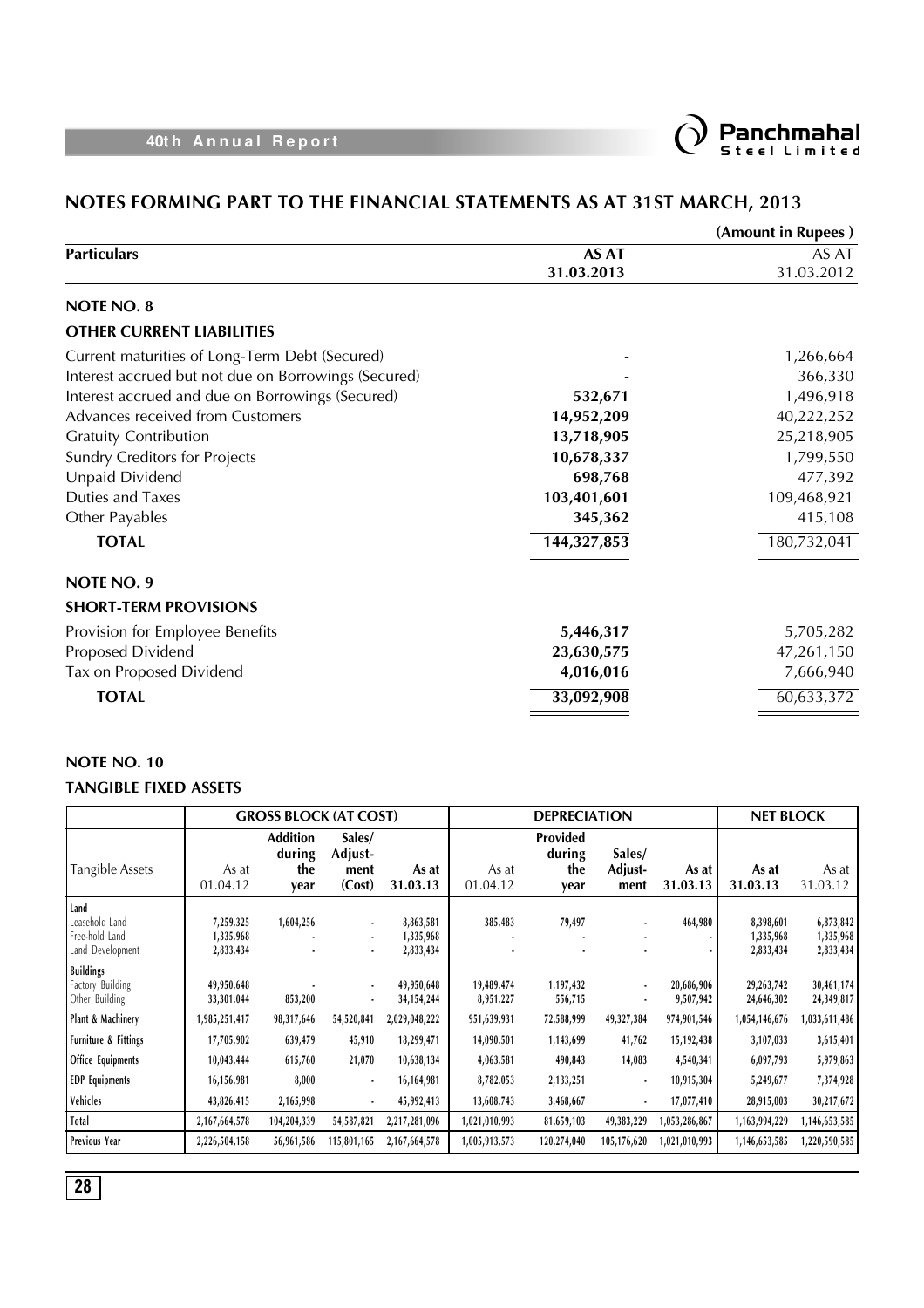



|    |                                                                                                    |             |                            |            | (Amount in Rupees)  |
|----|----------------------------------------------------------------------------------------------------|-------------|----------------------------|------------|---------------------|
|    | <b>Particulars</b>                                                                                 |             | <b>AS AT</b><br>31.03.2013 |            | AS AT<br>31.03.2012 |
|    | NOTE NO. 11                                                                                        |             |                            |            |                     |
|    | <b>NON-CURRENT INVESTMENTS</b>                                                                     |             |                            |            |                     |
|    | Non Trade Investments (Unquoted)                                                                   |             |                            |            |                     |
|    | (At cost)                                                                                          |             |                            |            |                     |
|    | Investment in Equity Instruments (Unquoted - Fully Paid)                                           |             |                            |            |                     |
| 1) | Kalol Urban Co-operative Bank Ltd.                                                                 |             |                            |            | 25                  |
|    | 0 (1) Equity Share of Rs.25/- each                                                                 |             |                            |            |                     |
| 2) | Landmark Premises Co-operative Services Society Ltd.                                               |             | 2,000                      |            | 2,000               |
|    | 40 (40) Shares of Rs.50/- each                                                                     |             |                            |            |                     |
|    | Investment in Government or Trust Securities<br>6 Years National Savings Certificate VIIIth Series |             | 3,000                      |            | 3,000               |
|    |                                                                                                    |             |                            |            |                     |
|    | <b>TOTAL</b>                                                                                       |             | 5,000                      |            | 5,025               |
|    | NOTE NO. 12                                                                                        |             |                            |            |                     |
|    |                                                                                                    |             |                            |            |                     |
|    | <b>DEFERRED TAX ASSETS (NET)</b>                                                                   |             |                            |            |                     |
|    | Deferred Tax - Assets                                                                              |             |                            |            |                     |
|    | On account of unabsorbed Depreciation                                                              | 105,556,477 |                            | 86,116,198 |                     |
|    | On account of Disallowances u/s 43B                                                                | 8,799,416   | 114,355,893                | 13,757,147 | 99,873,345          |
|    | Less : Deferred Tax - Liabilities                                                                  |             |                            |            |                     |
|    | On account of Difference in Tax &                                                                  |             |                            |            |                     |
|    | <b>Book Depreciation</b>                                                                           | 97,533,681  |                            | 67,912,963 |                     |
|    |                                                                                                    |             | 97,533,681                 |            | 67,912,963          |
|    | <b>TOTAL</b>                                                                                       |             | 16,822,212                 |            | 31,960,382          |
|    |                                                                                                    |             |                            |            |                     |
|    | NOTE NO. 13                                                                                        |             |                            |            |                     |
|    | <b>LONG-TERM LOANS AND ADVANCES</b>                                                                |             |                            |            |                     |
|    | UNSECURED, CONSIDERED GOOD                                                                         |             |                            |            |                     |
|    | Capital Advances                                                                                   |             |                            |            | 7,005,191           |
|    | <b>Security Deposits</b>                                                                           |             | 819,880                    |            | 1,681,080           |
|    | <b>Other Deposits</b>                                                                              |             | 25,700,000                 |            | 25,700,000          |
|    | <b>MAT Credit Entitlement</b>                                                                      |             | 88,455,727                 |            | 77,880,420          |
|    | <b>TOTAL</b>                                                                                       |             | 114,975,607                |            | 112,266,691         |
|    |                                                                                                    |             |                            |            |                     |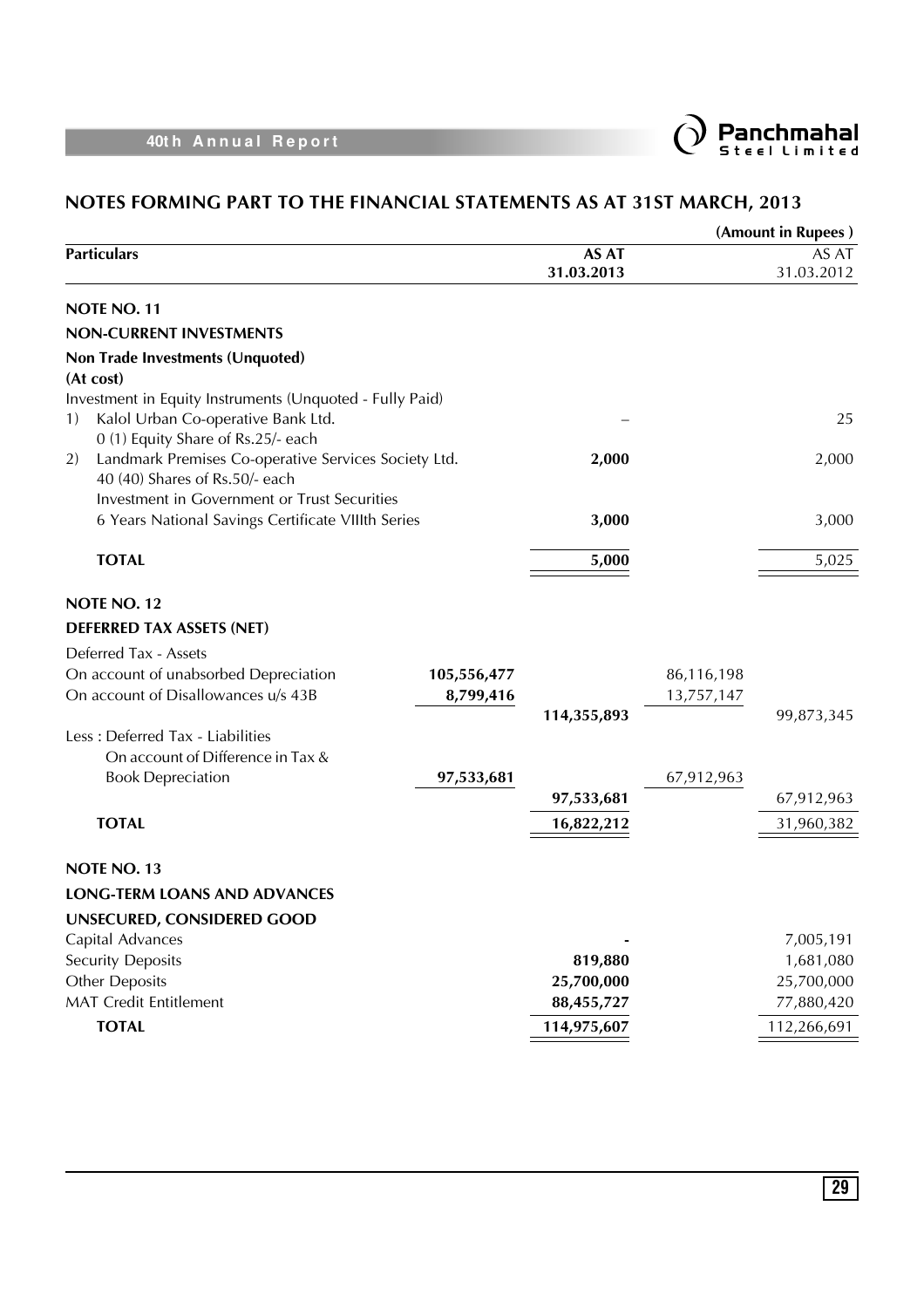

### **NOTES FORMING PART TO THE FINANCIAL STATEMENTS AS AT 31ST MARCH, 2013**

|              |                                                                                                                                 |                        |                            |                        | (Amount in Rupees)  |
|--------------|---------------------------------------------------------------------------------------------------------------------------------|------------------------|----------------------------|------------------------|---------------------|
|              | <b>Particulars</b>                                                                                                              |                        | <b>AS AT</b><br>31.03.2013 |                        | AS AT<br>31.03.2012 |
|              | NOTE NO. 14                                                                                                                     |                        |                            |                        |                     |
|              | <b>INVENTORIES</b>                                                                                                              |                        |                            |                        |                     |
|              | <b>Raw Materials</b>                                                                                                            |                        | 389,085,303                |                        | 399,797,598         |
|              | [Including Stock-in-Transit of Rs.18,30,98,307/- P.Y. Rs.10,87,31,833/-]                                                        |                        |                            |                        |                     |
|              | <b>Production Materials</b>                                                                                                     |                        | 30,942,304                 |                        | 39,908,168          |
|              | [Including Stock-in-Transit of Rs.Nil P.Y. Rs.Nil]                                                                              |                        |                            |                        |                     |
|              | <b>General Stores &amp; Spares</b>                                                                                              |                        | 46,920,040                 |                        | 55,526,322          |
|              | [Including Stock-in-Transit of Rs.Nil P.Y. Rs.Nil]                                                                              |                        |                            |                        |                     |
|              | <b>Finished goods</b>                                                                                                           |                        | 805,748,301                |                        | 952,081,695         |
|              | [Including Stock-in-Transit of Rs.73,33,630/- P.Y. Rs.6,03,35,962/-]<br><b>TOTAL</b>                                            |                        |                            |                        |                     |
|              |                                                                                                                                 |                        | 1,272,695,948              |                        | 1,447,313,783       |
| a)           | <b>NOTE NO. 15</b><br><b>TRADE RECEIVABLES</b><br>(Unsecured)<br>Outstanding for more than six months<br><b>Considered Good</b> | 1,043,035              |                            | 3,350,713              |                     |
|              | <b>Considered Doubtful</b>                                                                                                      | 2,302,546<br>3,345,581 |                            | 2,302,546<br>5,653,259 |                     |
|              | Less: Provision for Doubtful Debts                                                                                              | 2,302,546              | 1,043,035                  | 2,302,546              | 3,350,713           |
| b)           | Others <sup>*</sup>                                                                                                             |                        |                            |                        |                     |
|              | <b>Considered Good</b>                                                                                                          |                        | 273,350,058                |                        | 254,278,269         |
|              | <b>TOTAL</b>                                                                                                                    |                        | 274,393,093                |                        | 257,628,982         |
|              | * Other Trade Receivables are net of bills discounted with the banks Rs.11,98,45,670/- (Previous year Rs. 13,46,20,691/-)       |                        |                            |                        |                     |
|              |                                                                                                                                 |                        |                            |                        |                     |
|              | <b>NOTE NO. 16</b>                                                                                                              |                        |                            |                        |                     |
|              | <b>CASH AND CASH EQUIVALENTS</b>                                                                                                |                        |                            |                        |                     |
|              | <b>Balances with Banks</b>                                                                                                      |                        |                            |                        |                     |
| a)           | In Current Accounts                                                                                                             | 6,339,212              |                            | 6,402,759              |                     |
| b)           | In Unpaid Dividend Accounts                                                                                                     | 698,768                |                            | 477,392                |                     |
| $\mathbf{C}$ | In Margin Money Accounts                                                                                                        | 44,650,829             |                            | 40,100,000             |                     |

| Cash on Hand | 139,461    | 258,142    |
|--------------|------------|------------|
| <b>TOTAL</b> | 51,828,270 | 47,238,293 |

**51,688,809** 46,980,151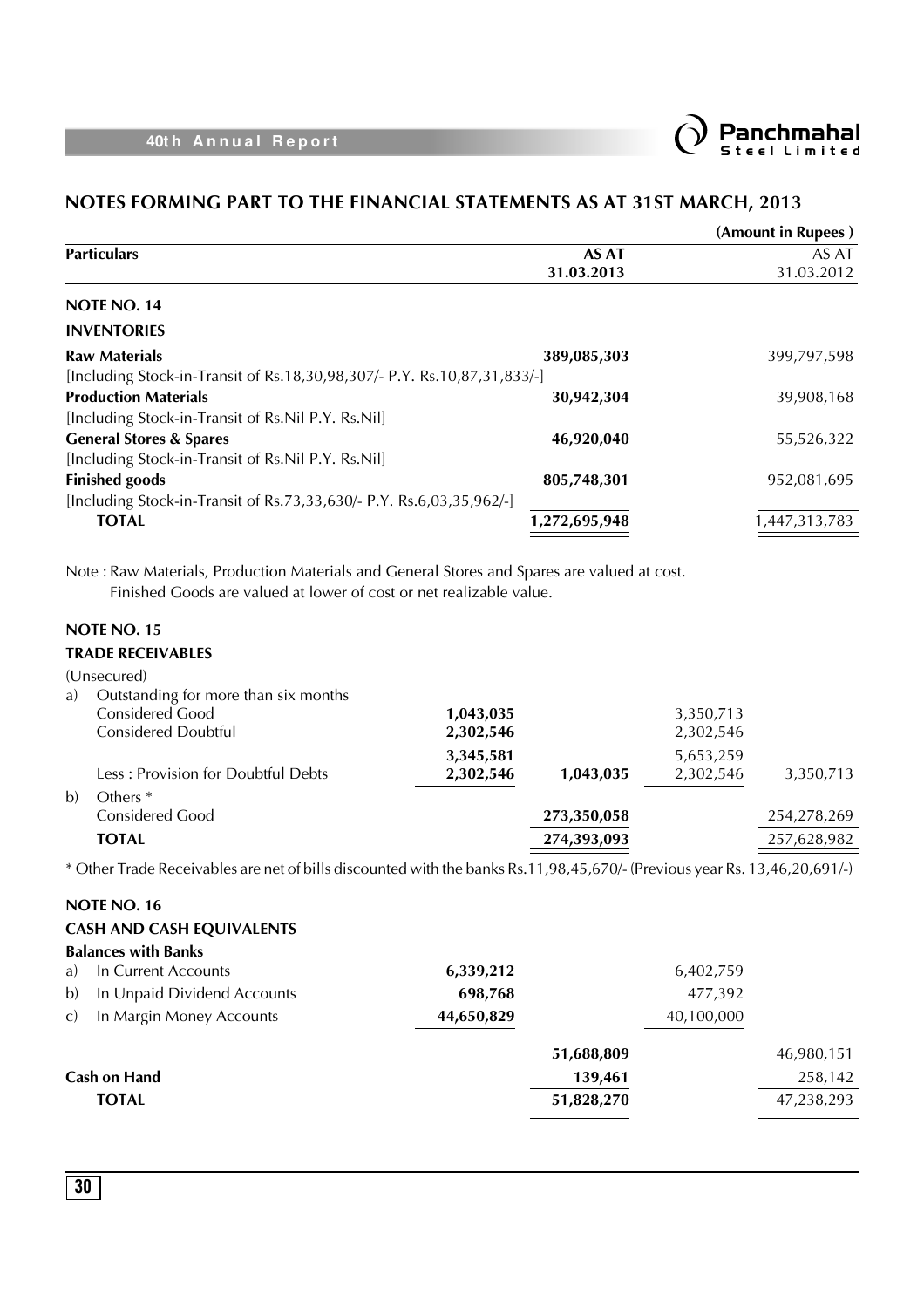

|                                                                                                                     |                          |                                       |                          | (Amount in Rupees)                   |
|---------------------------------------------------------------------------------------------------------------------|--------------------------|---------------------------------------|--------------------------|--------------------------------------|
| <b>Particulars</b>                                                                                                  |                          | <b>AS AT</b><br>31.03.2013            |                          | AS AT<br>31.03.2012                  |
| NOTE NO. 17                                                                                                         |                          |                                       |                          |                                      |
| <b>SHORT - TERM LOANS AND ADVANCES</b>                                                                              |                          |                                       |                          |                                      |
| UNSECURED, CONSIDERED GOOD                                                                                          |                          |                                       |                          |                                      |
| Advance Income Tax and TDS<br>Less: Provision for Taxation                                                          | 92,550,237<br>88,666,577 |                                       | 84,502,522<br>78,091,350 |                                      |
|                                                                                                                     |                          | 3,883,660                             |                          | 6,411,172                            |
| Balance with Excise and Customs Authorities<br>Advance to Suppliers / Service Providers<br>Other Loans and Advances |                          | 67,075,290<br>13,116,980<br>4,380,856 |                          | 70,374,577<br>3,286,462<br>2,504,870 |
| <b>TOTAL</b>                                                                                                        |                          | 88,456,786                            |                          | 82,577,081                           |
| <b>NOTE NO. 18</b>                                                                                                  |                          |                                       |                          |                                      |
| <b>OTHER CURRENT ASSETS</b>                                                                                         |                          |                                       |                          |                                      |
| UNSECURED, CONSIDERED GOOD                                                                                          |                          |                                       |                          |                                      |
| Assets held for Disposal                                                                                            |                          | 4,203,541                             |                          | 899,559                              |
| Other Current Assets and Receivables                                                                                |                          | 3,162,403                             |                          | 2,647,995                            |
| Interest accrued on Margin Money                                                                                    |                          | 1,777,528                             |                          | 3,444,562                            |
| <b>TOTAL</b>                                                                                                        |                          | 9,143,472                             |                          | 6,992,116                            |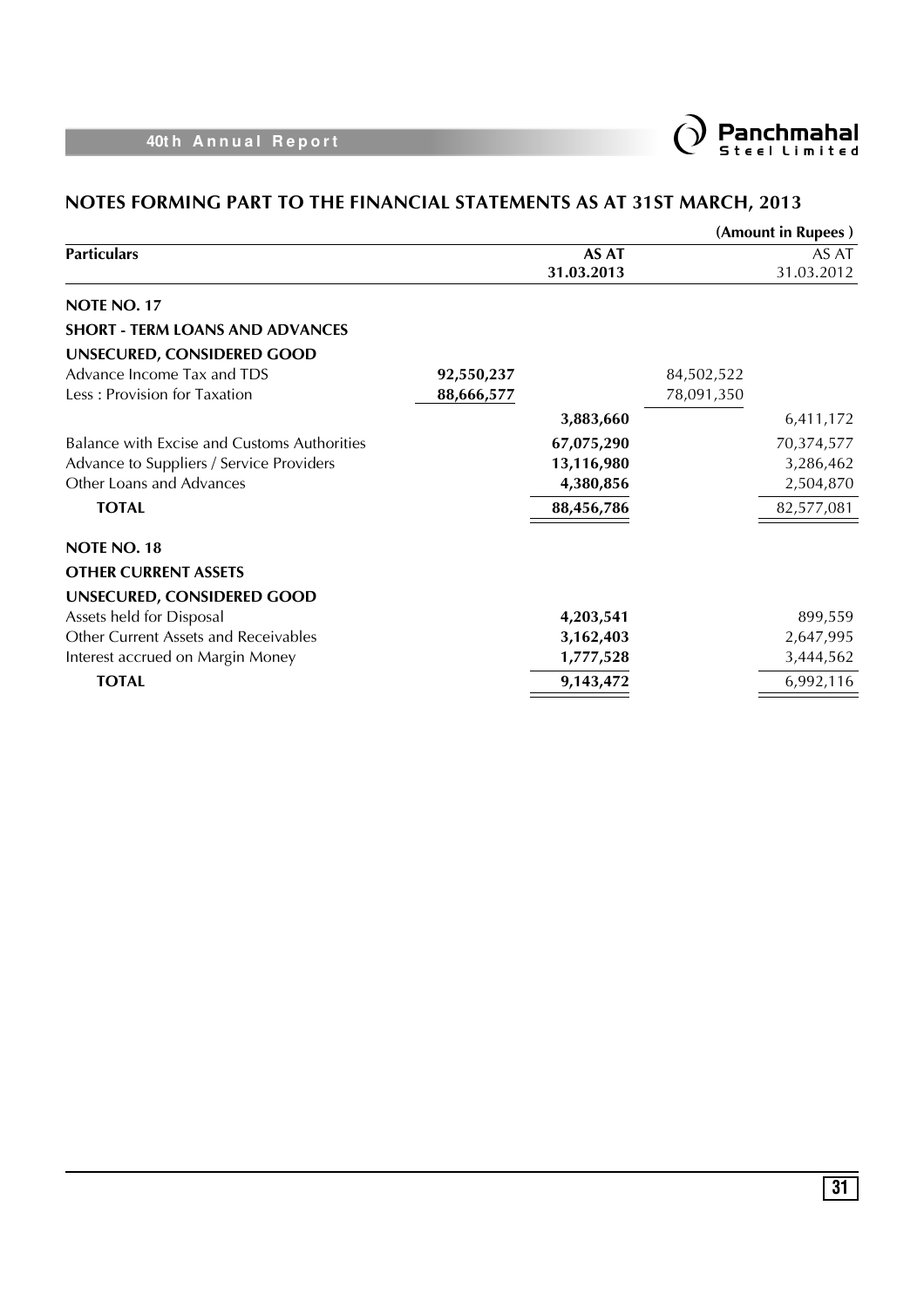

|                                                                    |                  |                             |               | (Amount in Rupees)          |
|--------------------------------------------------------------------|------------------|-----------------------------|---------------|-----------------------------|
| <b>Particulars</b>                                                 |                  | For the Year<br>2012-2013   |               | For the Year<br>2011-2012   |
| <b>NOTE NO. 19</b>                                                 |                  |                             |               |                             |
| <b>REVENUE FROM OPERATIONS</b>                                     |                  |                             |               |                             |
| Sales (Net of Returns)                                             |                  |                             |               |                             |
| Domestic Sales<br>a)                                               | 2, 151, 842, 374 |                             | 2,479,452,261 |                             |
| <b>Export Sales</b><br>b)                                          | 1,389,007,574    |                             | 2,297,217,392 |                             |
|                                                                    | 3,540,849,948    |                             | 4,776,669,653 |                             |
| Less: Excise Duty                                                  | 232,915,860      |                             | 229,428,663   |                             |
| Income from Job work                                               |                  | 3,307,934,088<br>53,008,071 |               | 4,547,240,990<br>50,093,208 |
| (Tax Ded. at Source Rs. 11, 69, 021/- Prev. year Rs. 9, 65, 513/-) |                  |                             |               |                             |
| <b>Export Incentives</b>                                           |                  | 47,845,396                  |               | 45,285,181                  |
| <b>TOTAL</b>                                                       |                  | 3,408,787,555               |               | 4,642,619,379               |
| <b>NOTE NO. 20</b>                                                 |                  |                             |               |                             |
| <b>OTHER INCOME</b>                                                |                  |                             |               |                             |
| Miscellaneous Sales                                                | 7,354,655        |                             | 8,062,723     |                             |
| Less: Excise Duty                                                  | 786,950          | 6,567,705                   | 1,006,817     | 7,055,906                   |
| Miscellaneous Income                                               |                  | 143,888                     |               | 2,818                       |
| Sales Tax Refund                                                   |                  |                             |               | 17,248                      |
| Interest Income                                                    |                  |                             |               |                             |
| On L/C Margin<br>a)<br>(Tax Ded. at Source Rs.6,97,655/-           | 3,672,791        |                             | 3,477,194     |                             |
| Prev. year Rs.2,53,207/-)                                          |                  |                             |               |                             |
| On Income Tax Refund<br>b)                                         | 135,028          |                             |               |                             |
| <b>From Customers</b><br>$\mathcal{C}$                             | 3,200,124        |                             |               |                             |
| (Tax Ded. at Source Rs. Nil Prev. year Rs. Nil)                    |                  |                             |               |                             |
| From Others<br>$\mathbf{d}$                                        | 3,000            | 7,010,943                   | 8,077         | 3,485,271                   |
| Profit on sale of Capital Assets                                   |                  | 9,611,000                   |               |                             |
| Remission of Liabilities                                           |                  |                             |               | 1,245,328                   |
| <b>Advances Write Back</b>                                         |                  | 332,590                     |               |                             |
| <b>TOTAL</b>                                                       |                  | 23,666,126                  |               | 11,806,571                  |
| NOTE NO. 21                                                        |                  |                             |               |                             |
| <b>COST OF MATERIALS CONSUMED</b>                                  |                  |                             |               |                             |
| Raw Materials Consumed                                             |                  |                             |               |                             |
| Opening Stock of Raw Materials                                     | 399,797,598      |                             | 428,299,490   |                             |
| Add: Purchases                                                     | 2,115,942,929    |                             | 3,199,785,017 |                             |
| Less: Closing Stock of Raw Materials                               | 389,085,303      |                             | 399,797,598   |                             |
|                                                                    |                  | 2,126,655,224               |               | 3,228,286,909               |
| <b>TOTAL</b>                                                       |                  | 2,126,655,224               |               | 3,228,286,909               |
|                                                                    |                  |                             |               |                             |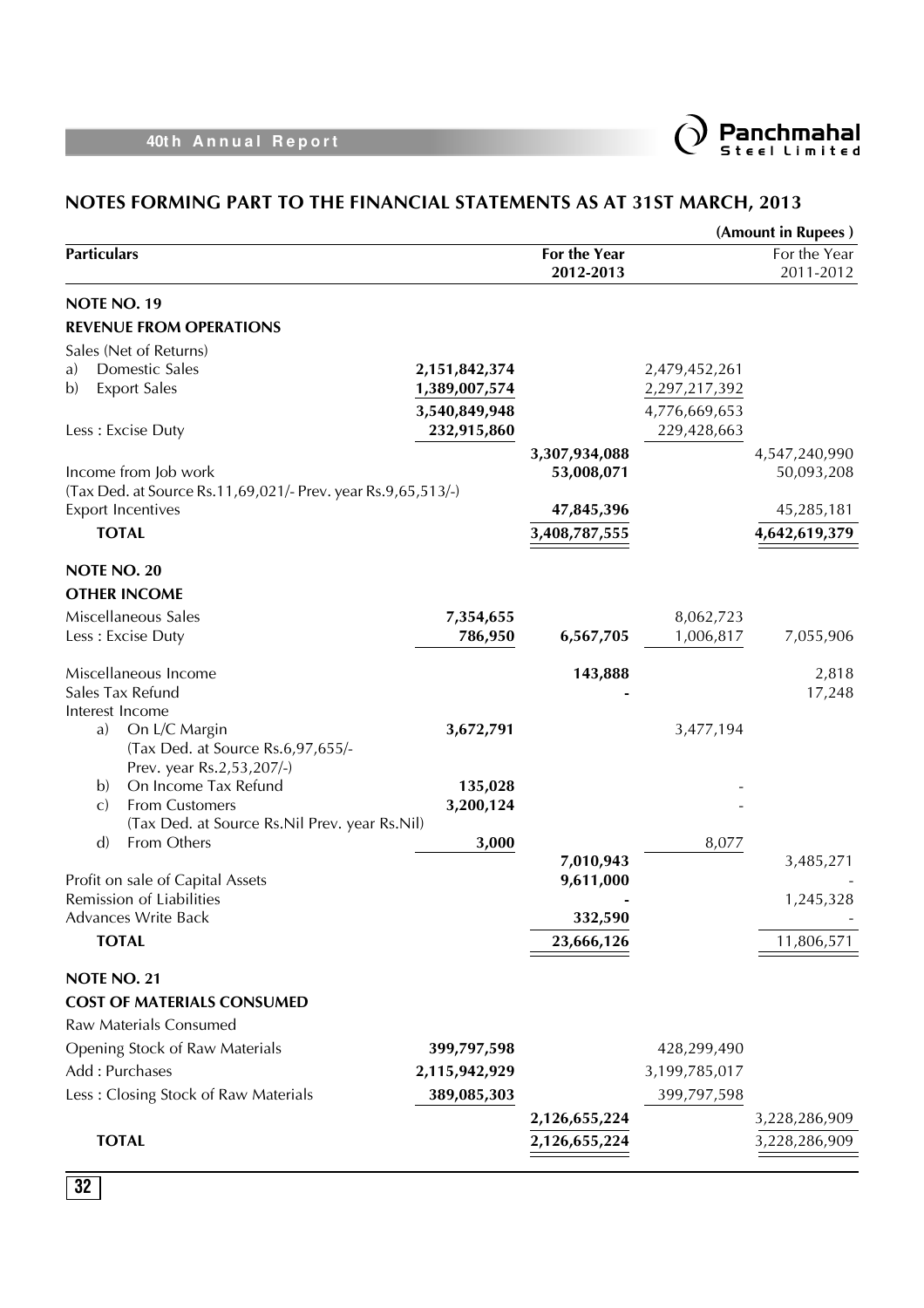

|                                                                |             |                           |               | (Amount in Rupees)         |
|----------------------------------------------------------------|-------------|---------------------------|---------------|----------------------------|
| <b>Particulars</b>                                             |             | For the Year<br>2012-2013 |               | For the Year<br>2011-2012  |
| <b>Details of Major Raw Material Consumption</b>               |             |                           |               |                            |
| Scrap                                                          | 731,023,070 |                           | 743,262,402   |                            |
| Nickel                                                         | 862,540,749 |                           | 1,645,531,741 |                            |
| Ferro Chrome                                                   | 269,776,300 |                           | 474,729,093   |                            |
| Others                                                         | 263,315,105 |                           | 364,763,673   |                            |
|                                                                |             | 2,126,655,224             |               | 3,228,286,909              |
| NOTE NO. 22                                                    |             |                           |               |                            |
| <b>MANUFACTURING EXPENSES</b>                                  |             |                           |               |                            |
| Consumption of Production Materials, General Stores and Spares |             | 210,229,756               |               | 280,522,352                |
| Power and Fuel                                                 |             | 411,264,753               |               | 458,498,415                |
| Repairs and Maintenance:                                       |             |                           |               |                            |
| <b>Buildings</b>                                               |             | 422,502                   |               | 937,479                    |
| Plant & Machineries<br>Other Manufacturing Expenses            |             | 11,793,167<br>7,839,620   |               | 16,396,814<br>7,157,568    |
| Excise Duty - Finished Goods Closing Stock                     |             | (11, 531, 281)            |               | 28,292,536                 |
| <b>TOTAL</b>                                                   |             | 630,018,517               |               | 791,805,164                |
|                                                                |             |                           |               |                            |
| <b>NOTE NO. 23</b>                                             |             |                           |               |                            |
| <b>CHANGE IN INVENTORY OF FINISHED GOODS</b>                   |             |                           |               |                            |
| <b>Opening Stock</b>                                           |             | 952,081,695               |               | 847,734,198<br>952,081,695 |
| Less: Closing Stock                                            |             | 805,748,301               |               |                            |
| <b>TOTAL</b>                                                   |             | 146,333,394               |               | (104, 347, 497)            |
| NOTE NO. 24                                                    |             |                           |               |                            |
| <b>EMPLOYEE BENEFITS EXPENSES</b>                              |             |                           |               |                            |
| <b>Directors Remuneration</b>                                  |             | 19,508,064                |               | 16,106,806                 |
| Salaries, Wages and Bonus                                      |             | 116,495,015               |               | 149,894,053                |
| Contribution to Provident and other Funds                      |             | 13,254,688                |               | 14,670,733                 |
| <b>Staff Welfare Expenses</b>                                  |             | 3,021,028                 |               | 2,495,623                  |
| <b>TOTAL</b>                                                   |             | 152,278,795               |               | 183, 167, 216              |
| NOTE NO. 25                                                    |             |                           |               |                            |
| <b>FINANCE COSTS</b>                                           |             |                           |               |                            |
| Interest on Debentures and Term Debts                          |             | 19,791                    |               | 664,628                    |
| Interest on Working Capital                                    |             | 49,825,920                |               | 43,740,527                 |
| Interest on Other Loans                                        |             | 6,105,830                 |               | 10,004,304                 |
| <b>Bank Charges</b>                                            |             | 37,481,788                |               | 41,980,577                 |
| <b>TOTAL</b>                                                   |             | 93,433,329                |               | 96,390,036                 |
|                                                                |             |                           |               |                            |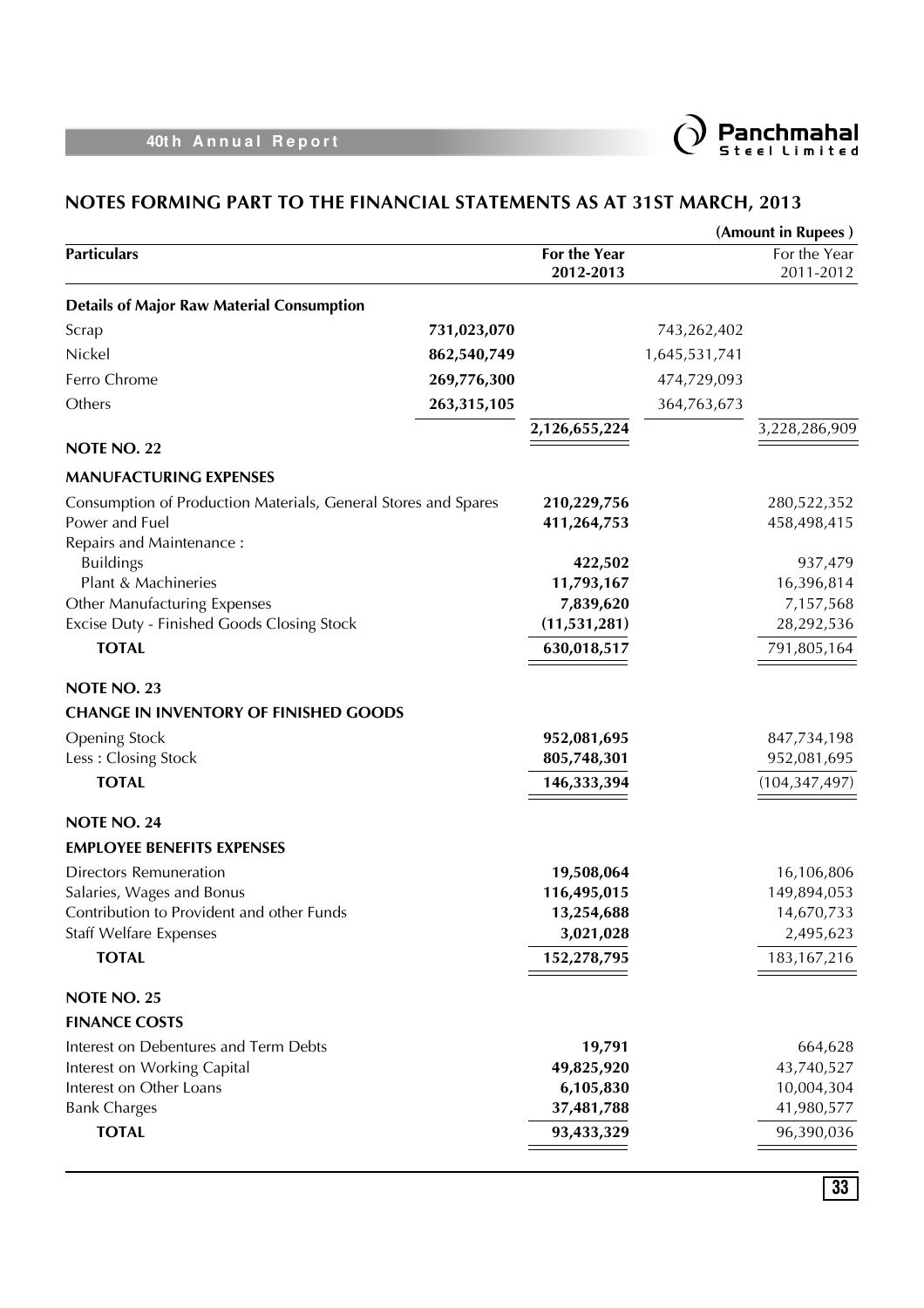

|                                               |         |              |         | (Amount in Rupees) |
|-----------------------------------------------|---------|--------------|---------|--------------------|
| <b>Particulars</b>                            |         | For the Year |         | For the Year       |
|                                               |         | 2012-2013    |         | 2011-2012          |
| NOTE NO. 26                                   |         |              |         |                    |
| <b>OTHER EXPENSES</b>                         |         |              |         |                    |
| <b>Administrative and General Expneses</b>    |         |              |         |                    |
| <b>Travelling and Conveyance</b>              |         | 4,694,588    |         | 7,584,146          |
| Printing and Stationery                       |         | 925,092      |         | 1,074,242          |
| <b>Communication Cost</b>                     |         | 3,192,156    |         | 3,645,536          |
| Vehicle Expenses                              |         | 3,622,430    |         | 4,723,629          |
| Statutory Auditor's Remuneration              |         |              |         |                    |
| As Auditor<br>a)                              | 565,000 |              | 565,000 |                    |
| $\mathbf{b}$<br>For Tax Audit Fees            | 100,000 |              | 100,000 |                    |
| For Taxation Matters<br>$\mathbf{C}$          | 65,000  |              | 65,000  |                    |
| $\mathbf{d}$<br>For Other Services            | 1,500   |              | 4,500   |                    |
| For Reimbursement of Expenses<br>$\epsilon$   | 21,694  |              | 14,190  |                    |
|                                               |         | 753,194      |         | 748,690            |
| <b>Cost Auditor's Remuneration</b>            |         |              |         |                    |
| As Auditor<br>a)                              | 150,000 |              | 150,000 |                    |
| $\mathbf{b}$<br>For Other Services            | 10,000  |              | 50,000  |                    |
| $\mathbf{C}$<br>For Reimbursement of Expenses | 17,430  |              | 20,674  |                    |
|                                               |         | 177,430      |         | 220,674            |
| Repairs and Maintenance to Other Assets       |         | 2,703,574    |         | 7,031,886          |
| Legal and Professional Charges                |         | 4,197,298    |         | 4,971,047          |
| <b>Directors Sitting Fees</b>                 |         | 290,000      |         | 215,000            |
| Insurance Charges                             |         | 886,590      |         | 778,568            |
| Rent, Rates and Taxes                         |         | 4,188,985    |         | 8,099,452          |
| Foreign Exchange Variation                    |         | 37,806,609   |         | 95,355,611         |
| Miscellaneous Expenses                        |         | 3,322,178    |         | 3,158,767          |
| Loss on Sale of Capital Assets                |         |              |         | 969,940            |
| Loss on Disposal of Capital Assets            |         |              |         | 336,883            |
| <b>TOTAL (I)</b>                              |         | 66,760,124   |         | 138,914,071        |
| <b>Selling Expenses</b>                       |         |              |         |                    |
| Carriage Outward                              |         | 59,111,401   |         | 77,902,497         |
| Commission on Sales                           |         | 11,090,543   |         | 5,960,189          |
| <b>Discount and Claims</b>                    |         | 4,729,024    |         | 15,314,165         |
| Marine and ECGC Insurance                     |         | 2,540,848    |         | 4,113,429          |
| Other Selling Expenses                        |         | 3,059,056    |         | 10,786,463         |
| <b>Bad Debts</b>                              |         | 2,139,122    |         | 570,147            |
| <b>TOTAL (II)</b>                             |         | 82,669,994   |         | 114,646,891        |
| TOTAL $(I + II)$                              |         | 149,430,118  |         | 253,560,962        |
|                                               |         |              |         |                    |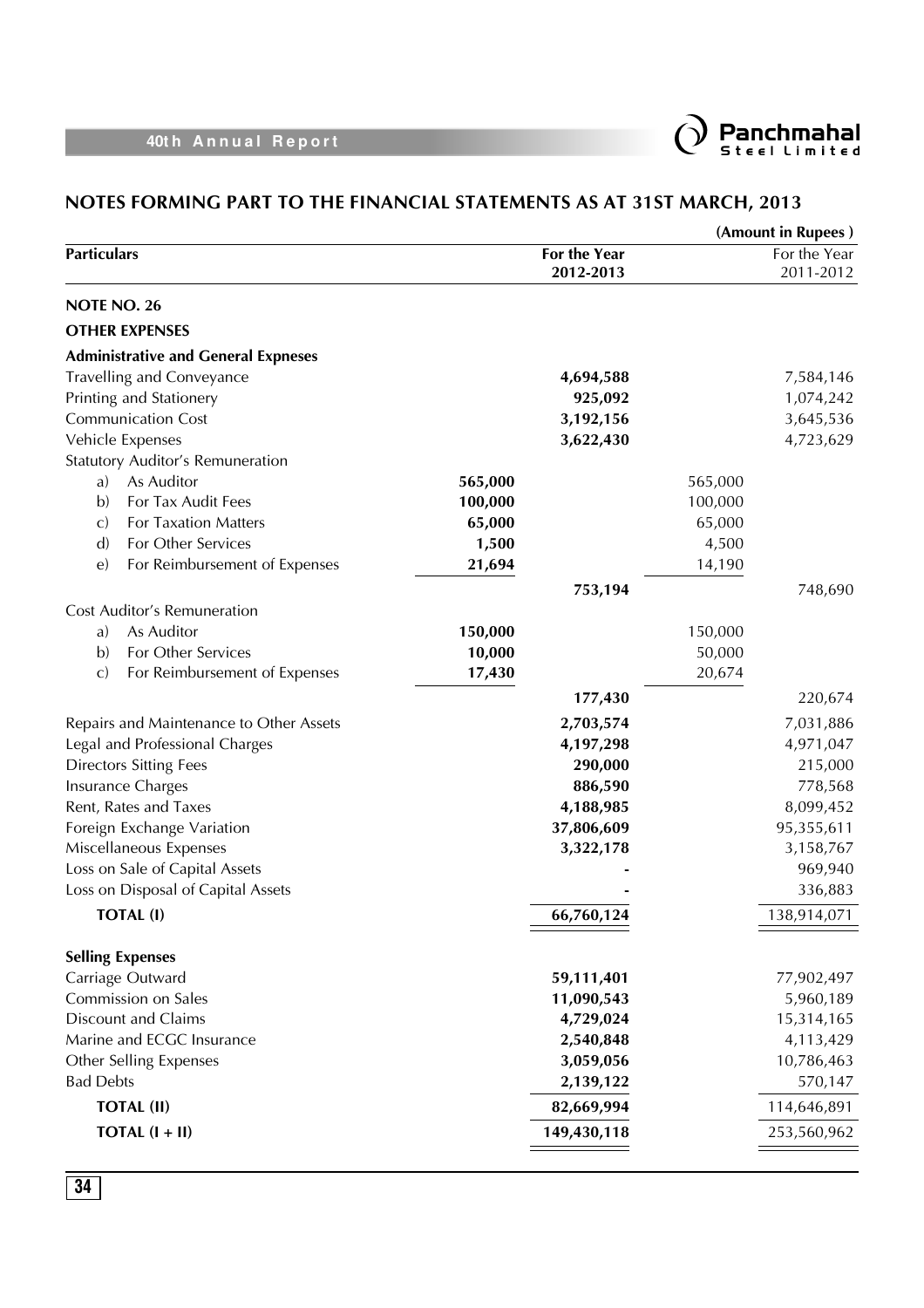

### **NOTE NO. 1**

### **SIGNIFICANT ACCOUNITNG POLICIES AND ACCOMPANYING NOTES TO THE ACCOUNTS FOR THE YEAR ENDED 31ST MARCH, 2013.**

### **1) Significant Accounting Policies :**

### **a) Basis of Accounting :**

The financial statements are prepared under the historical cost convention, on the basis of a going concern in accordance with the generally accepted accounting principles, accounting standards issued by the Institute of Chartered Accountants of India, as applicable and the relevant provisions of the Companies Act, 1956. The Company generally follows accrual System of Accounting and recognizes income and expenditure on accrual basis except those with significant uncertainties or stated otherwise.

### **b) Fixed Assets and Depreciation :**

- i) Fixed Assets are stated at cost net of CENVAT, VAT & Service Tax Credit less accumulated depreciation/ amortization.
- ii) Depreciation and Amortization :
	- Lease hold Land: Premium on leasehold land is amortized over the period of lease.
	- Other Fixed Assets :
		- 1. Depreciation has been calculated for the year on all other fixed assets of the Company on Straight Line Method at the rates and method as specified in Schedule XIV to the Companies Act, 1956.
		- 2. In respect of additions to/deletions from the Fixed Assets, on pro rata basis with reference to the date of addition/ deletion of the Assets.
- iii) Expenditure during Implementation of Projects :
	- In case of new projects and substantial Modernization/ Expansion at existing units of the Company, all relative Pre-operative expenditure and initial spares acquired with machines for the purpose are capitalized upto the date of installation to the cost of fixed assets.
	- Interest on specific borrowing incurred for the purpose of acquisition of fixed assets are dealt in line with Accounting Standard (AS-16) relating to borrowing cost.
- iv) Capital Work-in-Progress:

Project under commissioning and other Capital work-in-progress are carried at cost comprising direct cost and related incidental expenses.

### **c) Investments :**

Non - trade Investments are stated at cost less permanent diminution in value, if any.

### **d) Inventories :**

- i) Raw materials, Production materials, Stores and Spares are valued at cost using weighted average method. The cost includes freight inward, direct expenses and other cost incurred in bringing the inventories to their present location and condition.
- ii) Finished goods are valued at lower of cost or net realizable value. Cost includes raw-materials cost, production materials cost, related overheads and excise duty.

### **e) Revenue Recognition :**

- i) Domestic Sales are recognized on dispatch of goods, and inclusive of excise duty but are net of sales return and VAT (Sales Tax).
- ii) Export Sales are accounted on the date of bill of lading.
- iii) Consignment Sales are recognized as sales only on goods sold by the consignee.
- iv) Export Benefits/Incentives are recognized as income in the year of exports.
- v) Revenue from job work is recognized on completion of the job.
- vi) Interest income is recognized on time proportion basis except those with significant uncertainty are recognized on realization basis.

### **f) Employee Benefits :**

Company`s contribution to Provident Fund, Superanuation Fund, Employee State Insurance and other funds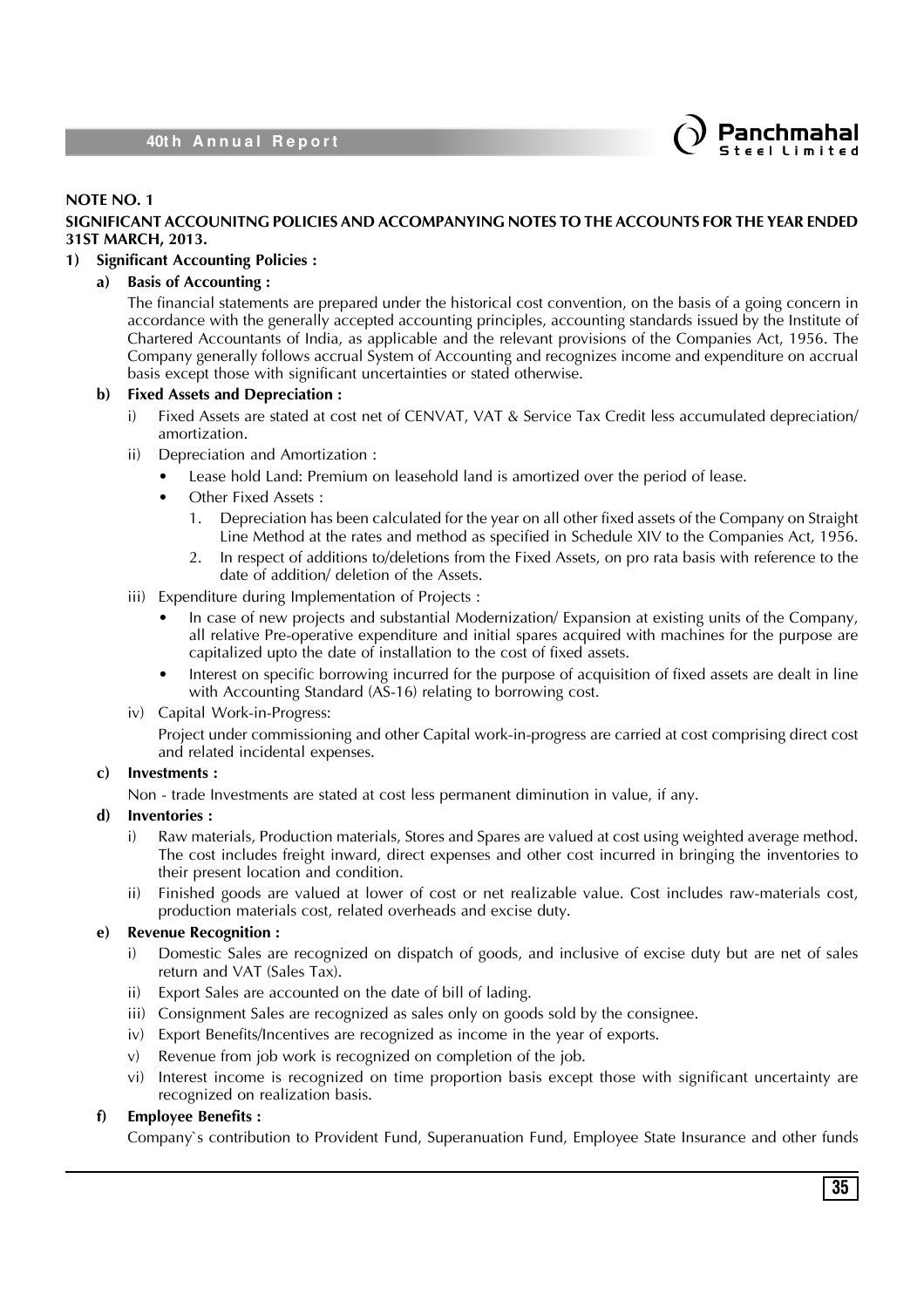

are determined under the relevant schemes and/or statue and charged to revenue.

Company`s liability towards Gratuity and other retirement benefits are made in terms of schemes of LIC of India.

Provision for Leave Encashment is made on the basis of estimated liability as at the year end.

#### **g) Borrowing Costs :**

Borrowing Costs directly attributable to acquisition or construction of qualifying fixed assets are capitalized as part of cost of such assets. A qualifying asset is one that necessarily takes substantial period of time to get ready for its intended use.

All other borrowing costs are charged to the Profit and Loss Account in the year in which they are incurred.

#### **h) Foreign Currency Transactions :**

The Company is exposed to currency fluctuations on foreign currency transactions. Transactions denominated in foreign currency are booked at the exchange rate prevailing at the time of recording of such transactions. Exchange differences arising on foreign currency transactions settled during the year are recognized in the Profit and Loss Account.

All foreign currency denominated monetary assets and liabilities are translated at the exchange rate prevailing at the date of the Balance Sheet and resultant exchange differences are recognized in the Profit and Loss Account for the year.

### **i) Taxation:**

Tax expenses comprise current, deferred and wealth tax.

Tax on income for the current period is determined on the basis of taxable income and tax credits computed in accordance with the provisions of the Income Tax Act, 1961.

Minimum Alternate Tax (MAT) eligible for set-off in subsequent years (as per tax laws), is recognized as an asset by way of credit to the Profit and Loss Account only if there is convincing evidence of its realization. At each Balance Sheet date, the carrying amount of MAT Credit Entitlement receivable is reviewed to reassure of its realization.

Deferred Tax resulting from "timing differences" between taxable and accounting income is accounted for using the tax rates and laws that are enacted or substantively enacted as on the Balance Sheet date.

Deferred Tax Assets are recognized only if there is virtual certainty that they will be realized and are reviewed for the appropriateness of their respective carrying values at each Balance Sheet date.

Wealth Tax is provided in accordance with the provisions of the Wealth Tax Act, 1957.

#### **j) Impairment of Assets :**

An Asset is treated as impaired when the carrying cost of assets exceeds its recoverable value. An Impairment Loss is charged to the Profit and Loss Account in the year in which an asset is identified as impaired. The Impairment Loss recognized in prior accounting period is reversed if there has been a change in the estimate of recoverable amount.

### **k) Earnings per share:**

The earnings considered in ascertaining the company's earnings per share comprise the net profit after tax. The number of shares used in the computing basic earnings per share is the weighted average number of shares outstanding during the year. The number of share used in computing diluted earnings per share comprises the weighted average share considered for deriving basic earnings per share and also the weighted average number of shares, which would have been issued on the conversion of all dilutive potential equity shares.

### **l) Provisions, Contingent Liabilities and Contingent Assets:**

Provisions are recognized only when there is a present obligation as a result of past event and when a reliable estimate of the amount of the obligation can be made. Contingent liability is disclosed for (i) Possible obligations which will be confirmed only by the future events not wholly within the control of the company or (ii) Present obligations arising from past events where it is not probable that an outflow of resources will be required to settle the obligation or a reliable estimate of the amount of the obligation can not be made. Contingent Liabilities are not recognized but are disclosed in the Financial Statements. Contingent Assets are neither recognized nor disclosed in the Financial Statements.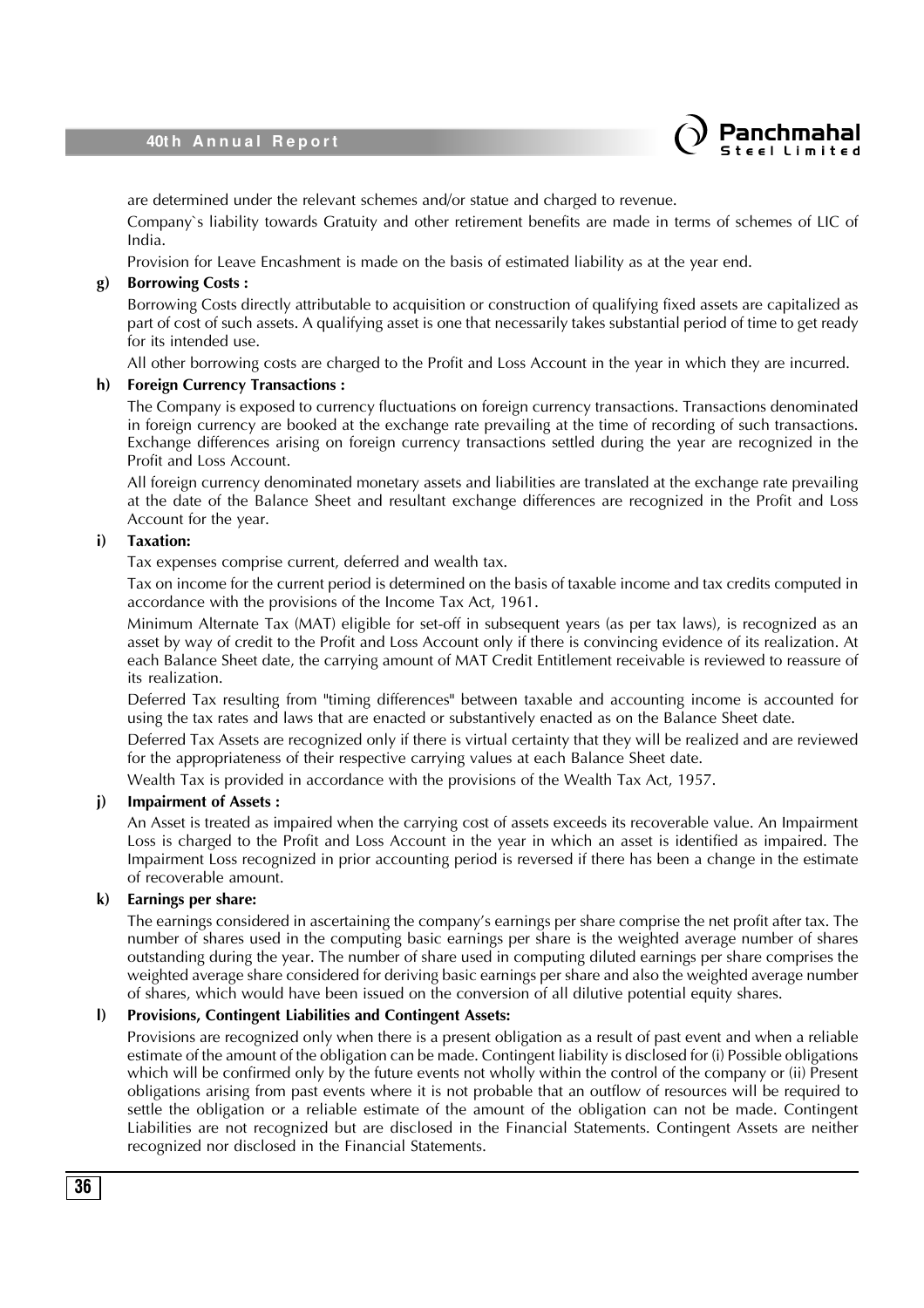

### **2) Micro, Small and Medium Enterprises Development Act, 2006:**

**T**he Company has amounts due to suppliers under MSMED as at 31st March, 2013. The disclosure pursuant to the said Act is as under: **Amount - Rupees**

|                                                                       | 31.03.2013   31.03.2012 |         |
|-----------------------------------------------------------------------|-------------------------|---------|
| Delayed Payment Due - Principal amount                                | 107,521                 | 192,758 |
| - Interest on above                                                   | 1,880                   | 1,135   |
| Interest paid                                                         | Nil                     | Nil     |
| Interest due on Principal amount paid beyond due date during the year | 65.108                  | 77.752  |
| Total Interest due but not paid                                       | 66,988                  | 78,887  |

The information has been given in respect of such vendors to the extent they could be identified as 'micro, small and medium enterprises' on the basis of information available with the company.

### **3) Managerial Remuneration: Amount - Rupees**

|    |                                                          | 31.03.2013   | 31.03.2012 |
|----|----------------------------------------------------------|--------------|------------|
| L. | Directors Sitting Fee                                    | 2,90,000     | 2,15,000   |
| H. | Other Remuneration:                                      |              |            |
|    | Salaries and Allowances                                  | 151,80,000   | 126,30,000 |
|    | Commission                                               | Nil          | Nil        |
|    | Company Contribution to Provident & Superannuation Funds | 17,91,000    | 14,40,000  |
|    | Other Perquisites (valued as per Income Tax Rules)       | 28,54,434    | 22,84,176  |
|    | Sub total (II)                                           | 198,25,434   | 163,54,176 |
|    | Total (I+II)                                             | 201, 15, 434 | 165,69,176 |

The remuneration paid to Managing Director is in accordance with the terms of his re-appointment and remuneration payable as approved by the members of the Company at the 39th Annual General Meeting held on 16th July, 2012, which is subject to the approval of the Central Government. An application seeking approval for re-appointment and remuneration payable to the Managing Director is pending with the Central Government.

The applications for the waiver of excess remuneration paid to Managing Director for the financial years 2009-10, 2010-11 & 2011-12 are also under consideration with the Central Government.

The Remuneration to the other whole-time Directors has been paid in terms of approval of shareholders to the said appointments.

### **4) Contingent Liabilities & Commitments not provided for : Amount - Rupees**

|              |                                                                   |                               | 31.03.2013   31.03.2012 |
|--------------|-------------------------------------------------------------------|-------------------------------|-------------------------|
| $\mathbf{a}$ | Estimated amount of contracts remaining to be executed on capital |                               |                         |
|              | account and not provided for (net of Advances)                    | 174,07,526                    | 186,88,010              |
| $\mathbf{b}$ | Letter of Credits Outstanding                                     | 1873, 33, 632   1465, 22, 599 |                         |
| $\mathbf{C}$ | Claims against Company not acknowledged as debts                  | 185,82,336                    | 185,82,336              |
| $\mathbf{d}$ | Disputed Excise, Custom, Service Tax and Gujarat VAT Liabilities  | 135,20,290                    | 126,34,028              |
| e)           | Disputed Income Tax Liabilities                                   | 148,76,029                    | 272,51,851              |
| f            | Guarantee given to MGVCL by Company's Banker                      | 425,79,785                    | 346,17,067              |
|              |                                                                   |                               |                         |

Based on the favourable decision in similar cases and in the opinion of lawyers, the Management believes that it has good cause in respect of all the items listed under (c) to (e) above, therefore, no provision against is considered.

- **5)** Free-hold Land & Staff Executive Building include shares of Rs.750/- (Previous year Rs.750/-) held in Co-operative Societies, which are in the name of nominees of the Company.
- **6)** Balances of the most of the Debtors, Creditors and Loans of the Company are confirmed periodically.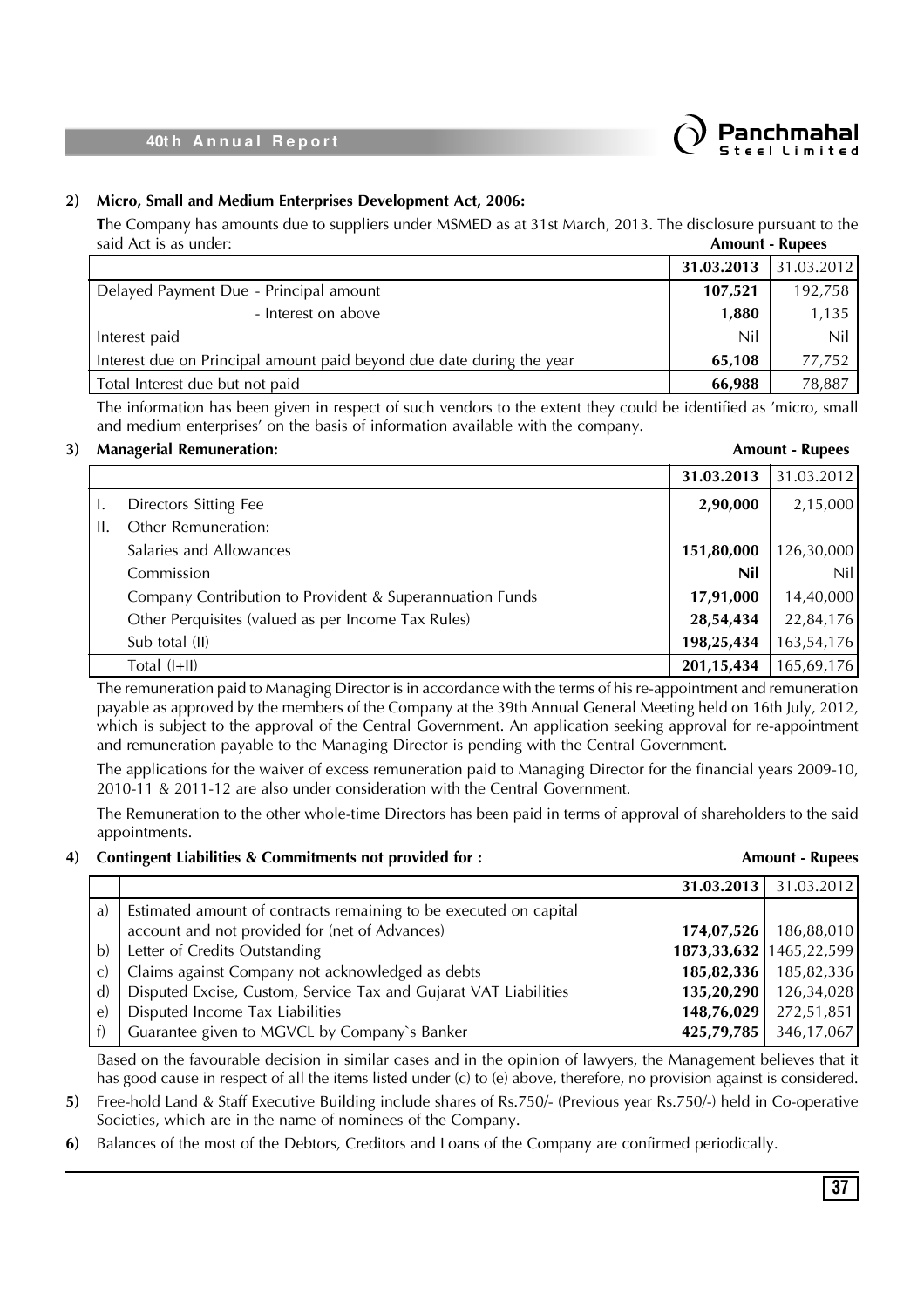



### **7) Related Party Disclosures (As identified by the Management)**

| А. |               | List of Related Parties                              |                                                   |
|----|---------------|------------------------------------------------------|---------------------------------------------------|
|    | i)            | Associate                                            | AMIL Enterprises Private Limited                  |
|    |               |                                                      | Honeyvick Enterprises Private Limited             |
|    | ii)           | Key Management Personnel                             | Mr. Ashok Malhotra - Chairman & Managing Director |
|    |               |                                                      | Mr. Hanish Malhotra - Director (Marketing)        |
|    |               |                                                      | Mr. Pradeep Sharma - Director (Operations)        |
|    | iii)          | Relative of Key Management Personnel :               | Mr. Vikas Malhotra (Relative of Director)         |
| В. |               | Related Party /Key Management Personnel Transactions |                                                   |
|    | П             | Associate                                            |                                                   |
|    |               | Deposit received                                     | Rs.320,00,000 (Rs.197,00,000)                     |
|    |               | Deposit paid                                         | Rs.320,00,000 (Rs.197,00,000)                     |
|    |               | Interest                                             | Rs. 20,50,684 (Rs. 11,57,852)                     |
|    | $\mathbf{ii}$ | Key Management Personnel                             |                                                   |
|    |               | <b>Gross Remuneration</b>                            | Rs. 198,25,434 (Rs.163,54,176)                    |
|    | iii)          | Relative of Key Management Personnel*:               |                                                   |
|    |               | <b>Gross Remuneration</b>                            | Rs. 4,88,500 (Rs.3,97,933)                        |
|    |               | *Employed for part of the year in both the years     |                                                   |
|    |               | Note: Figures in the brackets are for previous year. |                                                   |

### **8) Segment Disclosures :**

The Company is engaged in a single segment of manufacture and marketing of "Steel Products " in accordance with Accounting Standards (AS - 17).

### **9) Financial Restructuring**

The Existing Loans with secured lenders under the Scheme of Compromise and/or Arrangement as approved by the Hon`ble High Court of Gujarat have been duly settled and paid to all the secured lenders. The matter related to dissenting secured lender is pending before the Hon`ble High Court of Gujarat.

The security documents, in relation to creation of charge on the assets of the Company, duly executed by the company in favour of its Secured Lenders and Debenture Trustees, as stipulated under the said Scheme are continuing to remain in full force and effect.

### **10) Details of Earnings Per Share:**

|              |                                                                               | Unit          | Year ended<br>31.03.2013 | Year ended<br>31.03.2012 |
|--------------|-------------------------------------------------------------------------------|---------------|--------------------------|--------------------------|
| a)           | Amount used as Numerator<br>(Profit after Taxes)                              | Rupees        | 375,07,031               | 575,17,500               |
| b)           | Weighted average number of Equity Shares<br>used as the denominator (Basic)   | Nos.          | 189,04,460               | 189,04,460               |
| $\mathbf{C}$ | Weighted average number of Equity Shares<br>used as the denominator (Diluted) | Nos.          | 189,04,460               | 189,04,460               |
| $\mathbf{d}$ | Nominal Value Per Share                                                       | <b>Rupees</b> | 10.00                    | 10.00                    |
| $\epsilon$   | Earnings per Share (Basic)                                                    | <b>Rupees</b> | 1.984                    | 3.043                    |
| f)           | Earnings per Share (Diluted)                                                  | Rupees        | 1.984                    | 3.043                    |

### **11) (a) Registered/Installed Capacity :**

| Class of Goods            | Units | Registered<br>Capacity | Installed Capacity<br>(As certified by the<br>Managing Director) |
|---------------------------|-------|------------------------|------------------------------------------------------------------|
| Steel Billets             | M.T.  | 150,000<br>(150,000)   | 150,000<br>(150,000)                                             |
| Bars, Rods, Coils & Wires | M.T.  | 150,000<br>(150,000)   | 72,000<br>(72,000)                                               |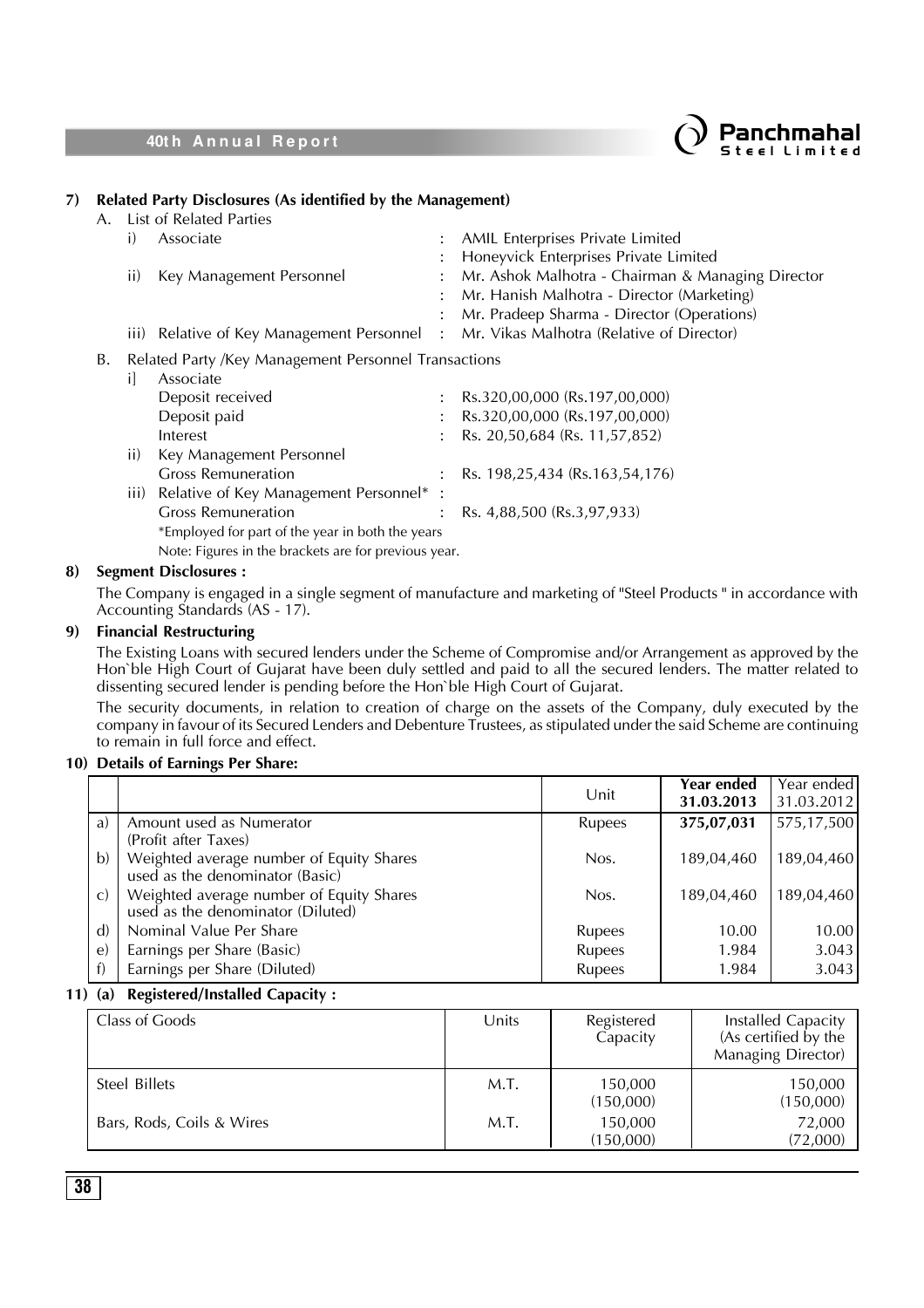# Panchmahal

### **40th Annual Report**

### **(b) Production, Sales and Stocks:**

| Class of      | <b>Opening Stock</b> |               | <b>Production</b> | <b>Sale</b> |                        | $Q$ ty.-M.T.<br><b>Rupees</b> |             |  | <b>Closing Stock</b> |
|---------------|----------------------|---------------|-------------------|-------------|------------------------|-------------------------------|-------------|--|----------------------|
| Goods         | Qty.                 | <b>Rupees</b> | Qty.-M.T.         | $Qtv.-M.T.$ | <b>Rupees</b>          |                               |             |  |                      |
| Steel Billets | 1658                 | 243634439     | 22771             |             |                        | 2832                          | 385408000   |  |                      |
|               | (1012)               | (125915144)   | (30602)           | (0)         | (0)                    | (1658)                        | (243634439) |  |                      |
| Bars, Rods,   | 4427                 | 708447256     | 23883*            | 20830       | 3540849948             | 2648                          | 420340301   |  |                      |
| Coils & Wires | (4807)               | (721819054)   | (32238)           |             | $(26904)$ (4776669653) | (4427)                        | (708447256) |  |                      |

\* Include Job work production 3184 M.T. (Previous Year 3426 M.T)

Note: Figures in the bracket are for previous year.

### **(c) Total Value of Imported and Indigenous Raw Materials and Parts consumed and Percentage to Total Consumption:**

|                                                     | Year 2012-2013 |        | Year 2011-2012        |        |
|-----------------------------------------------------|----------------|--------|-----------------------|--------|
|                                                     | Value (in Rs.) | $\%$   | Value (in Rs.)        | $\%$   |
| <b>Raw Materials</b>                                |                |        |                       |        |
| Imported                                            | 137,91,95,210  |        | 64.85   188,67,26,202 | 58.44  |
| Indigenous                                          | 74,74,60,014   |        | 35.15   134,15,60,707 | 41.56  |
| Total                                               | 212,66,55,224  |        | 100.00 322,82,86,909  | 100.00 |
| <b>Production Materials and Stores &amp; Spares</b> |                |        |                       |        |
| Imported                                            | 720,32,981     | 34.26  | 717,63,428            | 25.58  |
| Indigenous                                          | 1381,96,776    | 65.74  | 2087,58,924           | 74.42  |
| Total                                               | 2102,29,757    | 100.00 | 2805, 22, 352         | 100.00 |

**(d) Expenditure in Foreign Currency:** (Rupees)

|                                                | Year 2012-13 | Year 2011-12                  |
|------------------------------------------------|--------------|-------------------------------|
| C.I.F. Value of Imports:                       |              |                               |
| Raw Materials                                  |              | 124,71,43,216   184,73,48,487 |
| Production Materials and Stores & Spares       | 5,47,01,807  | 6,48,40,853                   |
| Capital Equipments                             | 26,76,128    | 48,60,361                     |
| Other Expenditure:                             |              |                               |
| On Foreign Travels                             | 13,72,646    | 23, 12, 253                   |
| Foreign Bank Charges                           | 14,32,510    | 18,40,306                     |
| On Professional Fees, Subscription, Books etc. | 3,02,268     | 4,52,908                      |
| Commission on Export Sales                     | 105,98,558   | 53,35,606                     |
| Discounts & Claims                             | 41,94,322    | 146,22,989                    |
| On Foreign Exhibitions                         | 6,38,630     | 43,15,887                     |
| On Salary & Allowances                         |              | 40,33,673                     |
| <b>Foreign Exchange Earned:</b><br>(e)         |              | (Rupees)                      |
| FOB Value of Exports                           |              | 136,09,58,665 225,97,15,722   |

**12)** Previous year's figures have been recast/ regrouped/reclassified wherever necessary to correspond with current year's classification/disclosures.

For **J.R.S. Patel & Co.**<br> **Ashok Malhotra Ashok Malhotra Hanish Malhotra Chartered Accountants Chairman and Managing Director Constants Director** (Marketing) Chairman and Managing Director **Kalpesh Parmar Pradip H. Gupta Pradip H. Gupta Deepak Nagar**<br>Partner **Parmar Parmar** *Partner Deepak Nagar NGM* (Legal) & Company Partner **Partner** Vice President (Finance) AGM (Legal) & Company Secretary Membership No.103887 Vadodara, 28<sup>th</sup> May, 2013 Vadodara, 28<sup>th</sup> May, 2013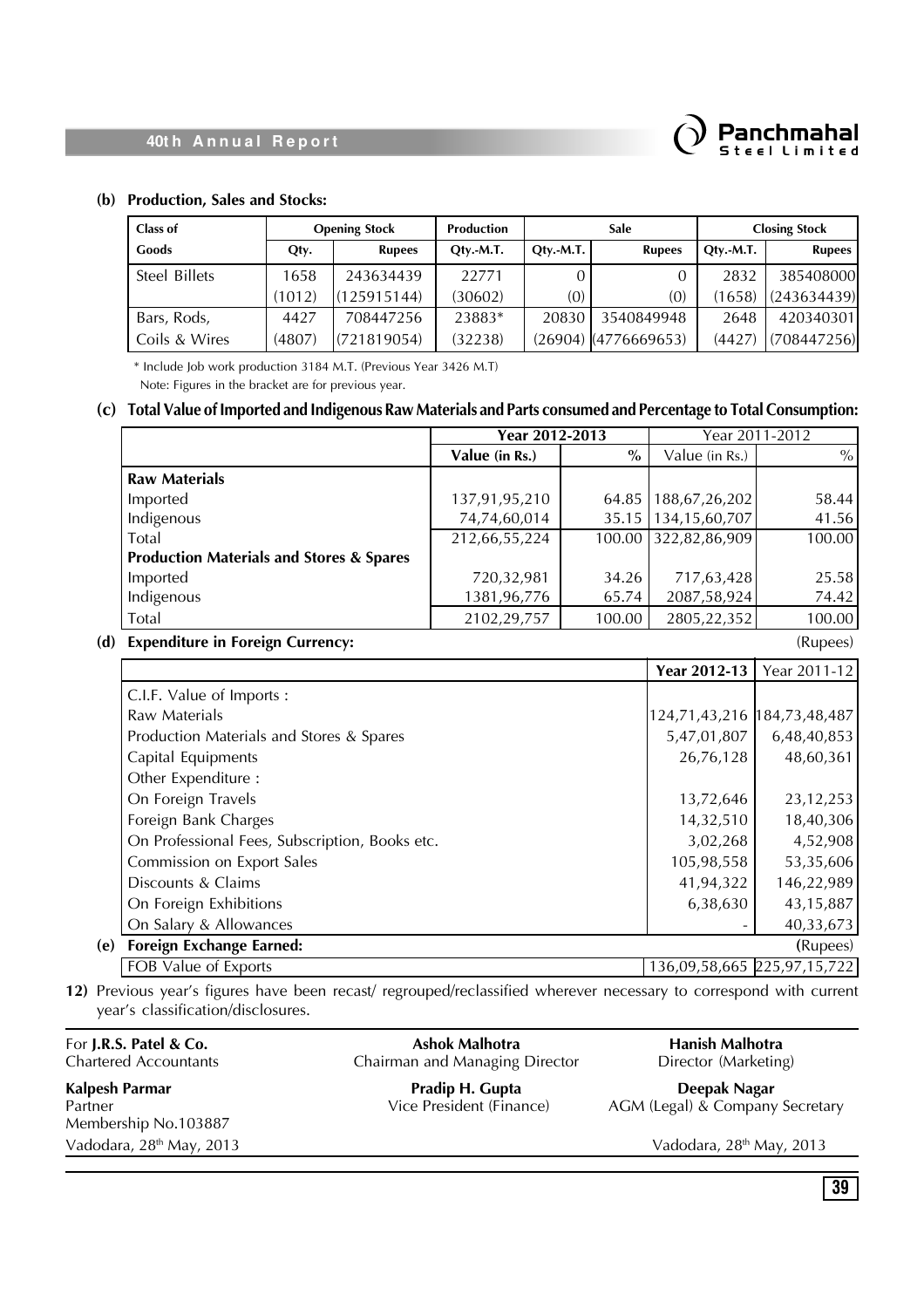|                                                                                                                                                                           | Panchmahal                                                                                                                                                                                                                                                                          |  |  |  |  |
|---------------------------------------------------------------------------------------------------------------------------------------------------------------------------|-------------------------------------------------------------------------------------------------------------------------------------------------------------------------------------------------------------------------------------------------------------------------------------|--|--|--|--|
| Regd. Office: G.I.D.C. Industrial Estate, Kalol-389 330, Dist. Panchmahals (Gujarat)<br>PLEASE FILL ATTENDANCE SLIP AND HAND IT OVER AT THE ENTRANCE OF THE MEETING VENUE |                                                                                                                                                                                                                                                                                     |  |  |  |  |
| DP. Id*                                                                                                                                                                   | Regd. Folio No.                                                                                                                                                                                                                                                                     |  |  |  |  |
| Client Id*                                                                                                                                                                |                                                                                                                                                                                                                                                                                     |  |  |  |  |
| NAME AND ADDRESS OF THE SHAREHOLDER                                                                                                                                       |                                                                                                                                                                                                                                                                                     |  |  |  |  |
| No. of Share(s) held:<br>Kalol-389 330, Dist. Panchmahals (Gujarat).<br>Signature of the Shareholder or proxy                                                             | I hereby record my presence at the 40th ANNUAL GENERAL MEETING of the Company held on<br>Monday, the 29th July, 2013 at 10.00 a.m. at the Regd. Office of the Company at GIDC Industrial Estate,                                                                                    |  |  |  |  |
| *Applicable for investors holding shares in electronic form                                                                                                               |                                                                                                                                                                                                                                                                                     |  |  |  |  |
|                                                                                                                                                                           | Panchmahal<br>Regd. Office : G.I.D.C. Industrial Estate, Kalol-389 330, Dist. Panchmahals (Gujarat)                                                                                                                                                                                 |  |  |  |  |
| DP. Id*                                                                                                                                                                   | Regd. Folio No.                                                                                                                                                                                                                                                                     |  |  |  |  |
| Client Id*                                                                                                                                                                |                                                                                                                                                                                                                                                                                     |  |  |  |  |
| I/We                                                                                                                                                                      | Ωt<br>being a member/members of PANCHMAHAL STEEL LIMITED                                                                                                                                                                                                                            |  |  |  |  |
|                                                                                                                                                                           | 0t                                                                                                                                                                                                                                                                                  |  |  |  |  |
|                                                                                                                                                                           | <u>1990 - Communication and the set of the set of the set of the set of the set of the set of the set of the set o</u>                                                                                                                                                              |  |  |  |  |
|                                                                                                                                                                           | $\overline{\phantom{a}}$ of $\overline{\phantom{a}}$<br>as my/our proxy to vote for me/us on my/our behalf at the 40th ANNUAL GENERAL MEETING to be<br>held on Monday, the 29th July, 2013 at 10.00 a.m. or at any adjournment thereof.<br>Affix                                    |  |  |  |  |
| * Applicable for investors holding shares in electronic form.                                                                                                             | 1/- Rupee<br>Revenue<br>Stamp                                                                                                                                                                                                                                                       |  |  |  |  |
|                                                                                                                                                                           | NOTE : The Proxy in order to be effective should be duly stamped, completed and signed and must be<br>deposited at the Registered Office of the Company not less than 48 hours before the time for<br>holding the aforesaid meeting. The Proxy need not be a member of the Company. |  |  |  |  |